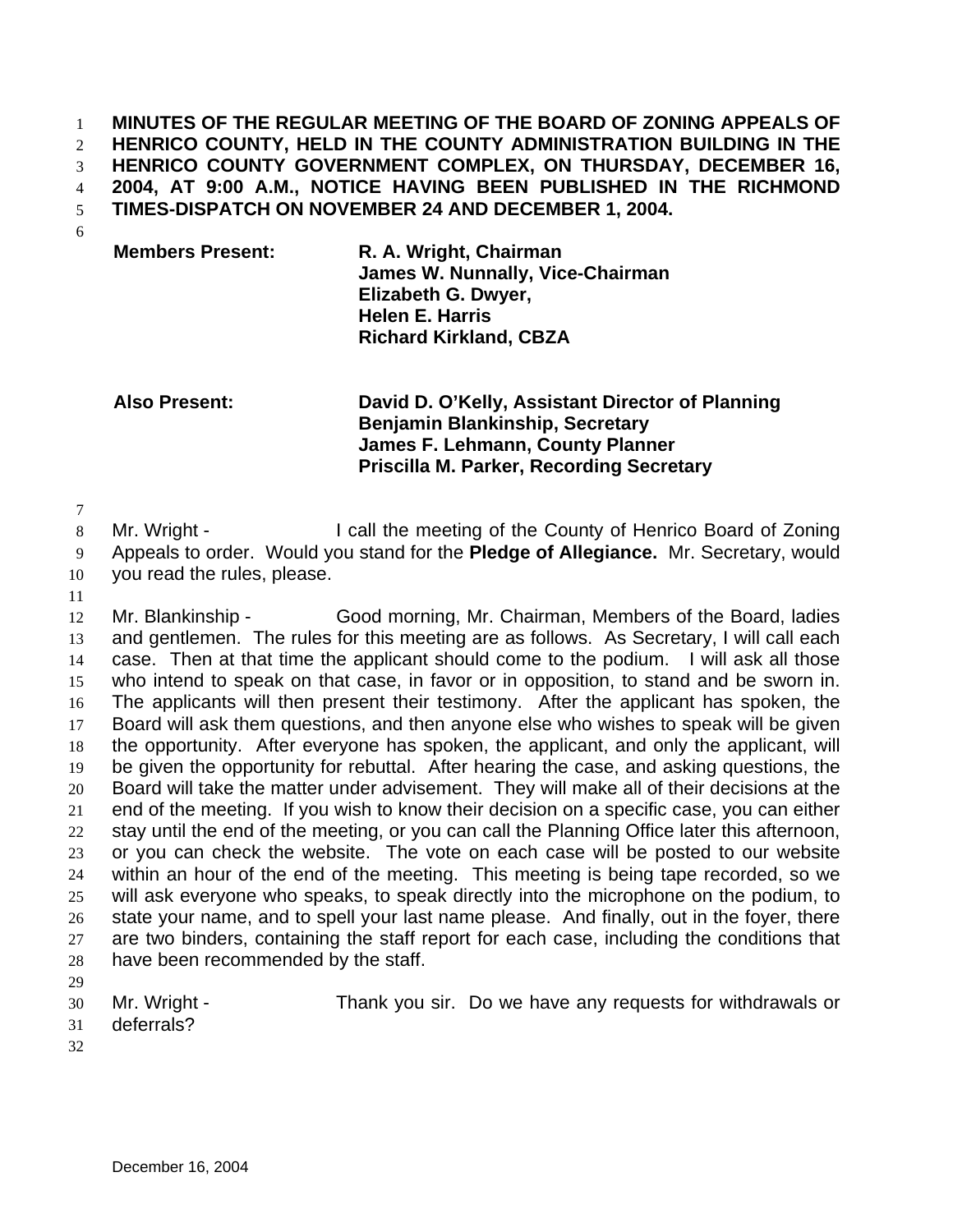Mr. Blankinship - There is one request for a deferral, which is A-151-2004. There is a building line on the subdivision plat, and they have to get that vacated by the Board of Supervisors before they can come before you. 33 34 35

37 38 39 40 41 42 43 44 **A-151-2004 ROBERT AND DARLENE DERKITS** request a variance from Section 24-95(i)(2) to build a detached garage at 1800 Le-Suer Road (Riohondo Hills) (Parcels 758-746-1659 and 2466), zoned R-2, One-family Residence District (Three Chopt). The accessory structure location requirement is not met. The applicants propose an accessory structure in the front yard, where the Code allows accessory structures in the rear yard. The applicants request a variance to allow an accessory structure in the front yard.

- 46 Mr. Wright - Do I hear a motion?
- 48 49 50 51 Upon a motion by Mr. Nunnally, seconded by Mr. Kirkland, the Board **deferred** application **A-151-2004** for a variance to build a detached garage at 1800 Le-Suer Road (Riohondo Hills) (Parcels 758-746-1659 and 2466). The case was deferred, from the December 16, 2004, until the January 27, 2005, meeting.

|    | 53 Affirmative: | Dwyer, Harris, Kirkland, Nunnally, Wright | 5 |
|----|-----------------|-------------------------------------------|---|
|    | 54 Negative:    |                                           |   |
| 55 | Absent:         |                                           |   |
| 56 |                 |                                           |   |

- 57 58 The Board deferred the request pending the Board of Supervisors review of the application to vacate the building line shown on the subdivision plat.
- 60 *Beginning at 9:00*
- 62 63 64 65 66 67 68 **A-147-2004 STANLEY J. SCHERMERHORN** requests a variance from Section 24-9 to build a one-family dwelling at 11320 Winfrey Road (Parcels 779-774-3922 (part) and 779-773-0293 (part)), zoned A-1, Agricultural District (Fairfield). The public street frontage requirement is not met. The applicant has 0 feet public street frontage, where the Code requires 50 feet public street frontage. The applicant requests a variance of 50 feet public street frontage.
- 70 71 Mr. Wright - **Does anyone else desire to speak with reference to this** case? Would you raise your right hand and be sworn please?
- 72

75

69

36

45

47

52

59

- 73 74 Mr. Blankinship - Do you swear that the testimony you are about to give is the truth, the whole truth, and nothing but the truth, so help you God?
- 76 77 78 Mr. Schermerhorn - I do. My name is Stan Schermerhorn. We're asking for the variance to build a dwelling on our property for a good friend. The problem is there is no access to a public road. That exists actually for us too. There's been no access for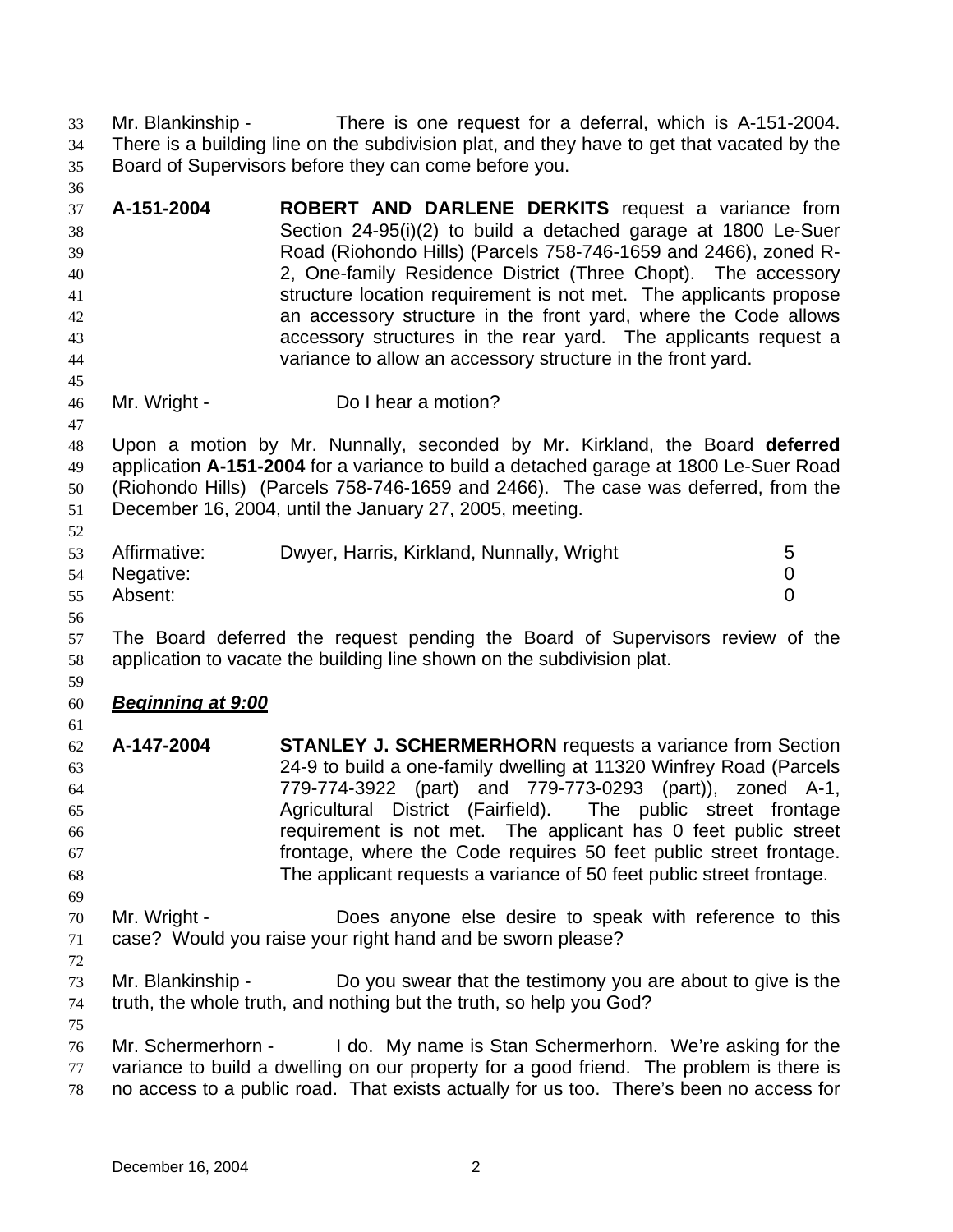well over a hundred years. There used to be an old trolley line from Richmond to Ashland, which actually cut the family property, and where Winfrey Road comes in, that easement is now owned by another family member. Actually our property, which already exists there, has no road frontage. I know one of the issues is access back to that property. My wife and I own an herb farm, and back where the single-family dwelling would be, is where we have our greenhouses. We put in a road back to that area, which is satisfactory for tractor-trailer traffic. We have a 50-foot turn-around back there, so the actual issue wouldn't be getting access back there; it's just the public road. We've actually had the fire department turn around back there, so that's not a problem. 79 80 81 82 83 84 85 86 87 88 89 90 91 92 93 94 95 96 97 98 99 100 101 102 Mr. Wright - Does that run off of Winfrey Road? Mr. Schermerhorn - It does. The family driveway runs right into Winfrey Road. Mr. Wright - I see it now. We didn't have a survey last time, but we have one now. It looks like you have a little over an acre there. Mr. Schermerhorn - Yes sir, we had drawn it in and had part of the land the first time we presented it, actually in the flood plain, and we've turned the land now so that all that is out of the flood plain, because we're told you have to have one solid acre out of it, which we have done now. Another thing brought up was whether it would affect any other people, and that area is very secluded back there. It's buffered by the Chickahominy River. The only homes you can actually see back in that area are in Hanover. There's roughly two hundred acres. The only reason we're trying to build

103 104 105 106 107 108 109 this, Doreen, our friend, is going to come work for the company. She's going to be an administrator for us, and actually, another thing she'll do back in that area is kind of be a watch on the greenhouses, because it's two hundred acres, and the only way we can even keep an eye on it is actually going up there. We have a problem in the winter; if heat should go off, there's no way for us to even know, which means we could lose our whole livelihood, so not only would it be beneficial for her working for us, it would actually help our business to have someone up there.

110 111

112

115

Mr. Wright - What size house do you propose to build?

113 114 Mr. Schermerhorn - Thirty by forty; I'm not sure of the square footage. It's a relatively small house, three bedroom.

| 116               | Ms. Dwyer -        | Is this property to be conveyed to your friend or sold? |
|-------------------|--------------------|---------------------------------------------------------|
| 117<br>118        | Mr. Schermerhorn - | Sold.                                                   |
| 119<br>120        | Ms. Dwyer -        | And Winfrey Road is a private road?                     |
| 121<br>122<br>123 | Mr. Schermerhorn - | It's public $\dots\dots\dots$                           |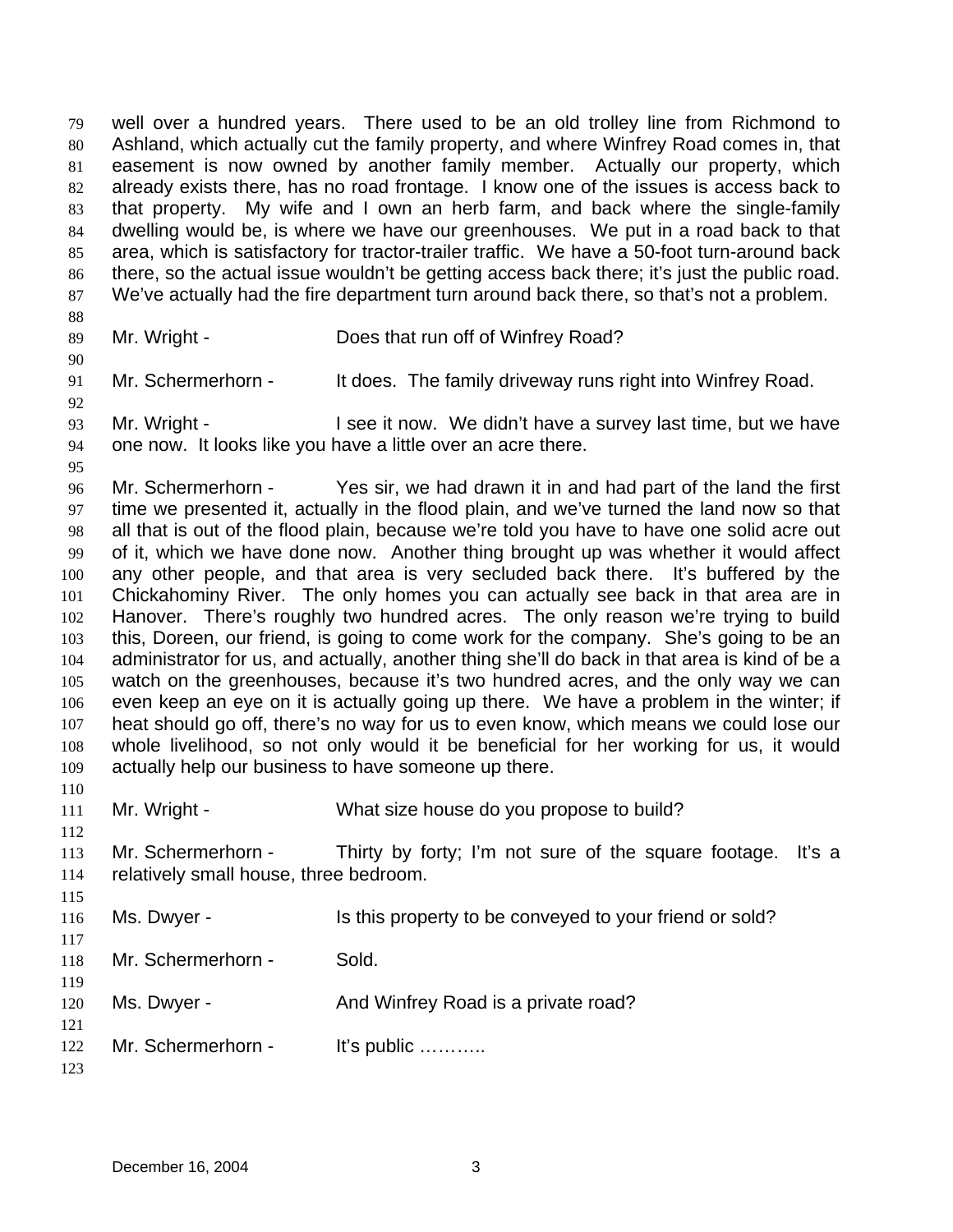*(Unidentified female)* ……….. but the part we live on is called Winfrey Road Private Drive. 124 125 126 127 128 129 130 131 132 133 134 135 136 137 138 139 140 141 142 143 144 145 146 147 148 149 150 151 152 153 154 155 156 157 158 159 160 161 162 163 164 165 166 167 168 169 Mr. Blankinship - It's public to a certain point, and then the road continues, but it becomes private. Ms. Dwyer - So you'll grant an easement for access from the public part of Winfrey Road to this home? Mr. Schermerhorn - Yes, we had to be granted access to our own property from my relatives, so all that's in place. Mr. Kirkland - Mr. Blankinship, should there be something in the conditions concerning the Chesapeake Bay Act? I know we used to do that. Is that not, since we're so close to the Chickahominy this time? Mr. Blankinship - We can certainly insert that. They're subject to it, whether the condition's there or not, but we can certainly add the condition. Mr. Kirkland - I just want them to understand that. Mr. Wright - Have you read the proposed conditions on the case? Mr. Schermerhorn - Yes sir. Ms. Harris - Thave a question about the greenhouses. Have you had any flooding? I notice that your property is located, according to the surveyor's report, in the flood zone. Have you had any problems with flooding the greenhouses? Mr. Schermerhorn - No ma'am. The Chickahominy, that area is very steep banked. We'd all be in serious trouble if it ever flooded up there. *(Unidenified female)* - Where the greenhouses are, is not floodplain. There's 100 year floodplain; we've no buildings in the floodplain. Mr. Wright - You have not been sworn. If you're going to give testimony, you have to raise your right hand and be sworn, please. Mr. Blankinship - Do you swear that the testimony you are about to give is the truth, the whole truth, and nothing but the truth, so help you God? Ms. Schermerhorn - Yes. I'm Nicole Schermerhorn. There are no buildings in the 100-year flood zone, and the greenhouses are not in the 100-year flood zone. Mr. Wright - The plat shows the property is not in the 100-year floodplain.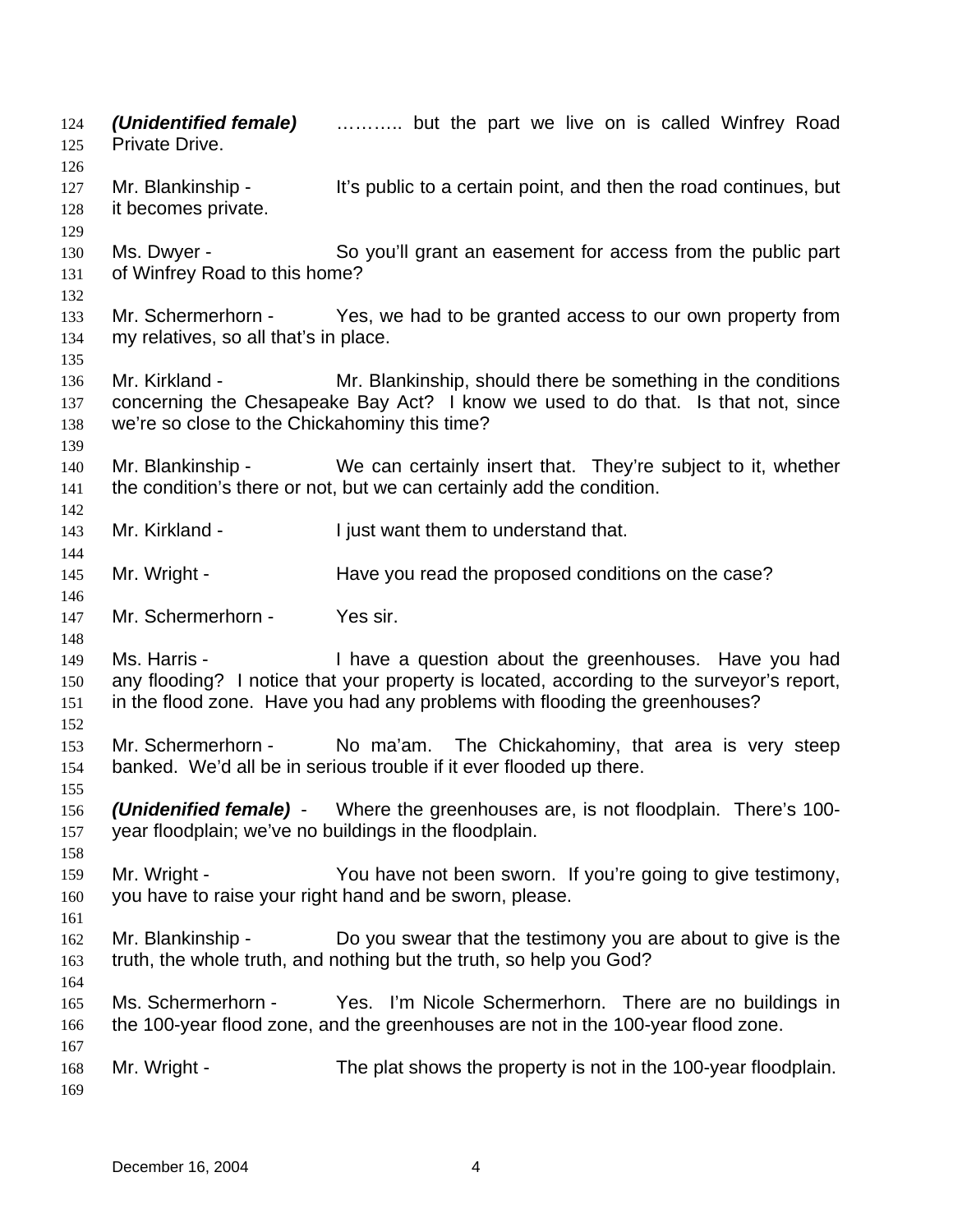Mr. Schermerhorn - We had drawn it in the first time down to the river, to give her river access, but we turned the property to make sure it was totally out of the flood zone. It's up on a high rise. During the hurricanes last year, there was no water anywhere near any of the buildings. 170 171 172 173 174 175 176 177 178 179 180 181 182 183 184 185 186 187 188 189 190 191 192 193 194 195 196 197 198 199 200 201 202 203 204 205 206 207 208 209 210 211 212 213 214 215 Mr. Wright - Any further questions of members of the Board? Is anyone here in opposition to this request? Hearing none, that concludes the case. After an advertised public hearing and on a motion by Ms. Harris, seconded by Mr. Kirkland, the Board **granted** application **A-147-2004** for a variance to build a one-family dwelling at 11320 Winfrey Road (Parcels 779-774-3922 (part) and 779-773-0293 (part)). The Board granted the variance subject to the following conditions: 1. This variance applies only to the public street frontage requirement. All other applicable regulations of the County Code shall remain in force. 2. Approval of this request does not imply that a building permit will be issued. Building permit approval is contingent on Health Department requirements, including, but not limited to, soil evaluation for a septic drainfield and reserve area, and approval of a well location. 3. The applicant shall present proof with the building permit application that a legal access to the property has been obtained. 4. The owners of the property, and their heirs or assigns, shall accept responsibility for maintaining access to the property until such a time as the access is improved to County standards and accepted into the County road system for maintenance. 5. [ADDED] At the time of building permit application, the applicant shall submit the necessary information to the Department of Public Works to ensure compliance with the requirements of the Chesapeake Bay Preservation Act and the code requirements for water quality standards. Affirmative: Dwyer, Harris, Kirkland, Nunnally, Wright 5 Negative: 0 Absent: 0 The Board granted this request, as it found from the evidence presented that, due to the unique circumstances of the subject property, strict application of the County Code would produce undue hardship not generally shared by other properties in the area, and authorizing this variance will neither cause a substantial detriment to adjacent property nor materially impair the purpose of the zoning regulations. **A-149-2004 CAROL POWERS** requests a variance from Sections 24-95(i)(2) and (2)a. to build a detached garage at 5211 Randall Avenue (Linnhaven Court) (Parcel 805-713-8304), zoned R-4, One-family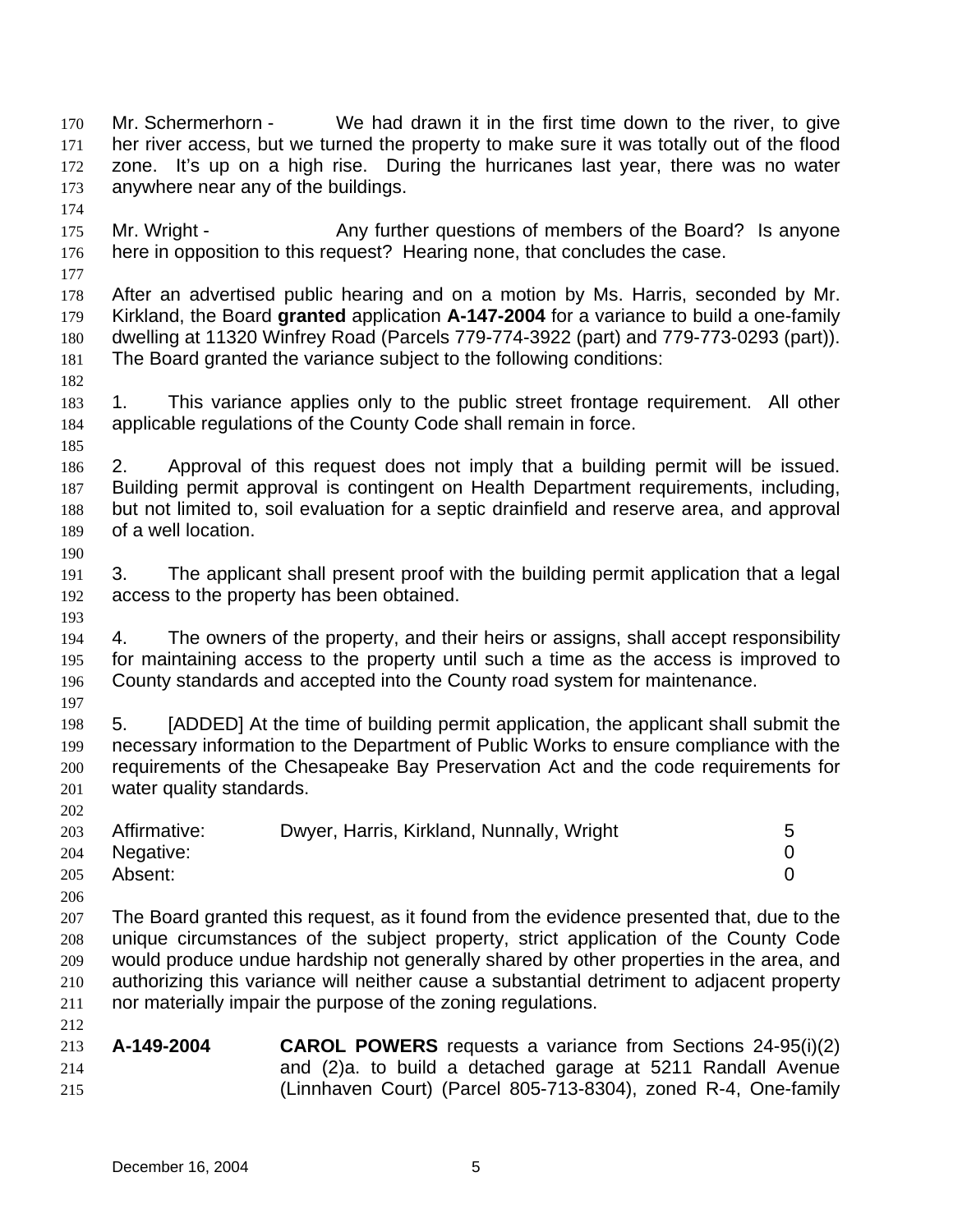- Residence District (Varina). The accessory structure location requirement and accessory structure size requirement are not met. The applicant proposes 988 square feet of accessory structures in the front yard, where the Code allows 683 square feet of accessory structures in the rear yard. The applicant requests a variance of 305 square feet of accessory structures in the front yard. 216 217 218 219 220 221
- 223 224 Mr. Wright - **Does anyone else desire to speak with reference to this** case? Would you raise your right hand and be sworn please?
- 225

228

240

242

248

251

253

255

- 226 227 Mr. Blankinship - Do you swear that the testimony you are about to give is the truth, the whole truth, and nothing but the truth, so help you God?
- 229 230 231 232 233 234 235 236 237 238 239 Mr. Rhoades - Yes. My name is Richard Rhoades. I'm with Hanover Custom Builders; I'm the General Contractor. We're basically requesting that we be allowed to build a garage. I think the case is pretty well stated in the evaluation. I guess one exception that we would have with that is item # 2 in the evaluation. I feel like it is a little bit of a hardship not to be able to build a garage when you have a house on the property. This house was built in 1910, and the property was subdivided and developed, and just the way the lots were designed, it could be that the developers felt like the house would be torn down at some point, but it's a nice Victorian house. The owners have maintained it very well, and with the present zoning restrictions, there's no place to build a garage, so that virtually all of their personal property has to be stored outside, and I think it is a bit of a hardship.
- 241 Mr. Nunnally - What size garage are you planning on building?
- 243 244 245 246 247 Mr. Rhoades - It's basically a three-car garage with a loft. The owners have some collector cars and a boat and so they've got a fair amount of personal property that they would like to enclose. We feel like it will look better with the structure than having the property stored outside. Throughout the country, garages are getting bigger; people have more property that they want to store inside.
- 249 250 Mr. Nunnally - You say it's a three-car garage, but what's the size of it? It's 26 by 36, I believe. I've got an updated drawing.
- 252 Ms. Dwyer - It looks like 32.
- 254 Mr. Blankinship - Chithe plans it's 26 by 32.
- 256 257 Mr. Nunnally - You say you're going to have a loft upstairs? What is that going to be used for?
- 258 259 260 261 Mr. Rhoades - Basically more storage. The owners renovate old properties, mainly in Richmond, so they have a bit of equipment and tools that they'd like to store as well.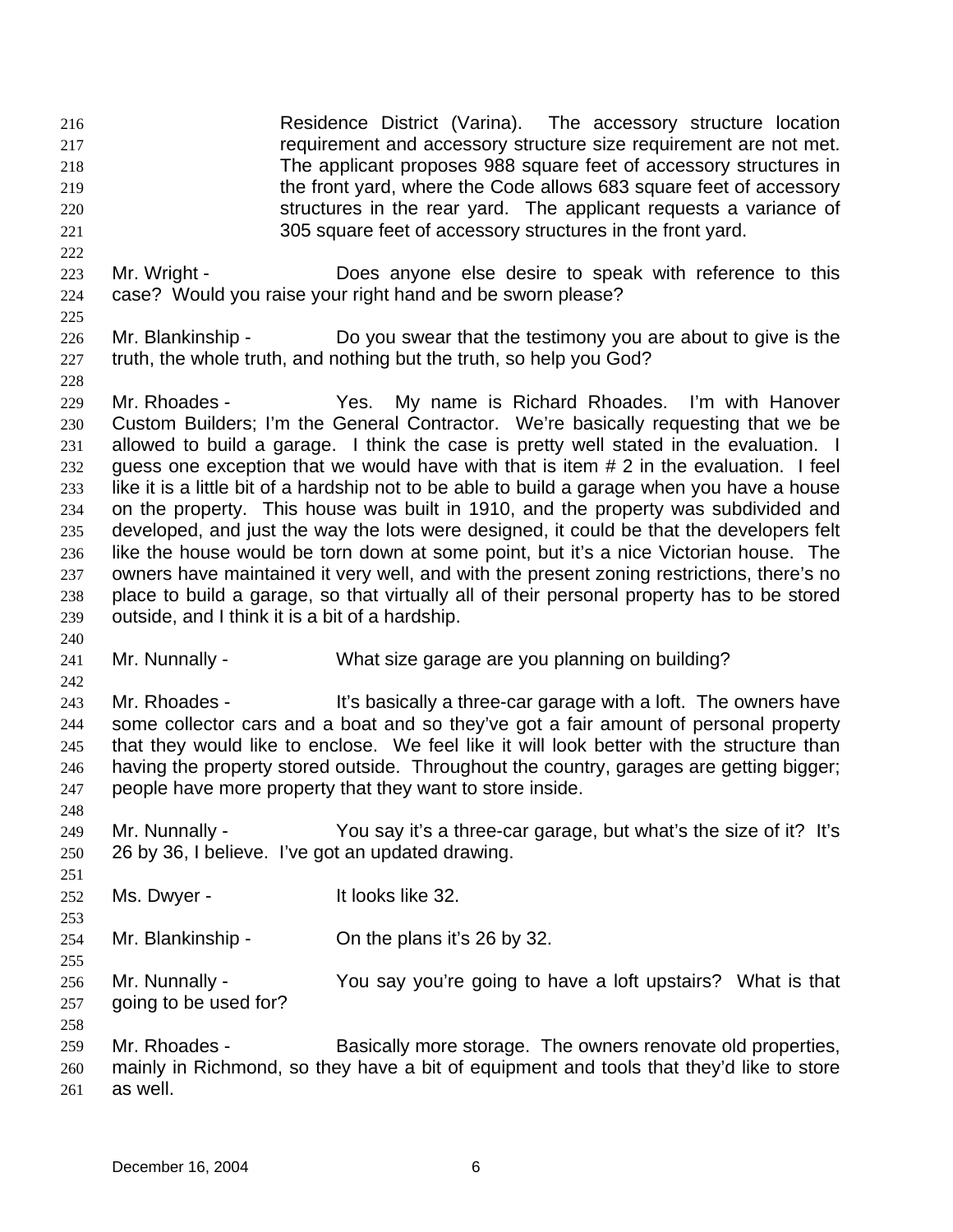Ms. Dwyer - Is that why you have this pulley and beam? Mr. Rhoades - That's more just to add a little character; it's just with the age of the house, we wanted to do some things. Basically, it was an old farmhouse originally, so we're just trying to keep things in character with that. Ms. Dwyer - So that won't be just decorative, or it will be used? Mr. Rhoades - It's more decorative, correct. Mr. Nunnally - If this is granted, and you build this garage, will that do away with some of that, I see you have a POD thing out there in the driveway. Will it do away with that? How about that camper you've got out there on the street for sale? Mr. Rhoades - Correct. And they have a driveway coming in from Lundie, which is basically why we oriented it to having the garage doors oriented towards Lundie. We wanted to use that same access. Mr. Nunnally - I think you have a boat and a trailer or something on that driveway on Lundie. Mr. Rhoades - In fact I've got a picture of that as well. Mr. Nunnally - Will some of this stuff get off the street? Mr. Rhoades - Yes sir, that's the intention, to be able to get a lot of this stuff stored inside. Ms. Harris - What are the other structures? Could we see the area map please. You have other structures on the property, do you not? Ms. Powers - We have a small storage shed. Ms. Harris - The You only have one other structure, or are there other structures on the property? Ms. Powers - The house and a storage shed. Ms. Harris - The storage shed will remain? Ms. Powers - The Yes. Mr. Nunnally - Mr. Rhoades, you said that they did some work remodeling, what did you say?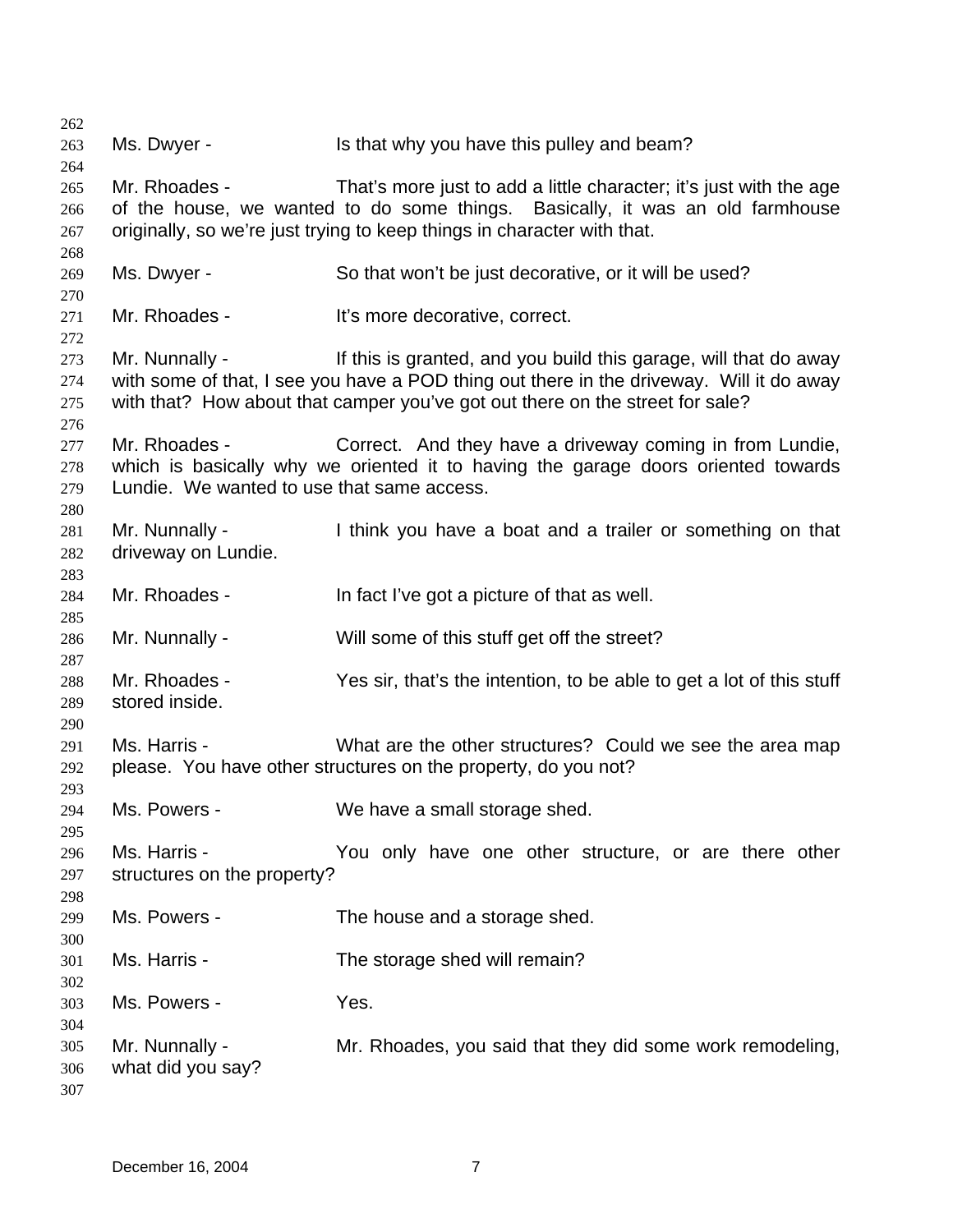308 Ms. Powers - The house was remodeled six years ago. 309 310 311 312 313 314 315 316 317 318 319 320 321 322 323 324 325 326 327 328 329 330 331 332 333 334 335 336 337 338 339 340 341 342 343 344 345 346 347 348 349 350 351 352 353 Mr. Blankinship - We need you to speak into the microphone. Ms. Powers - The house was renovated about six years ago by the prior owner. Mr. Nunnally - You're not going to use this garage for any kind of commercial business or anything? Ms. Powers - Oh no, just for storage of miscellaneous material recouped from other rehab projects. We try to recycle the material that we pull out of old buildings so that we can reuse them again in the historic structures that we do. Mr. Nunnally - Mr. Blankinship, is this 988 square feet of accessory structures permitted, is that what would be permitted on one lot? They have two lots here. We run into this on occasion where people have a large lot, and they're restricted as to what they can put on that because the way the Code reads, that's what would be permitted on one lot, is that correct? Mr. Blankinship - Yes sir, we're reviewing this as if it were one large lot, and you're exactly correct; the Code requires us to look at the thirty percent of the minimum required rear yard, not their actual rear yard. If we went by thirty percent of their rear yard, they would probably be okay. Mr. Nunnally - That's what my point is, since they've got two lots, it presents a little problem for them. Ms. Dwyer - Just another technical point, Mr. Blankinship. It says that they're asking for 305 square foot variance for having an accessory structure in the front yard. Since no accessory structures are technically allowed in the front yard, wouldn't it be a 988 square foot variance, because the whole structure is not permitted in that location? Mr. Blankinship - We advertised the two different code sections, the one for having the structure in the front yard, and the other for having more square footage than is allowed. I suppose you could look at it the other way. Ms. Dwyer - **Basically, they have 305 square feet in excess of what's** allowed in the rear yard. Mr. Blankinship - Yes. Ms. Dwyer - But the whole thing's going in the front yard. Mr. Blankinship - Right.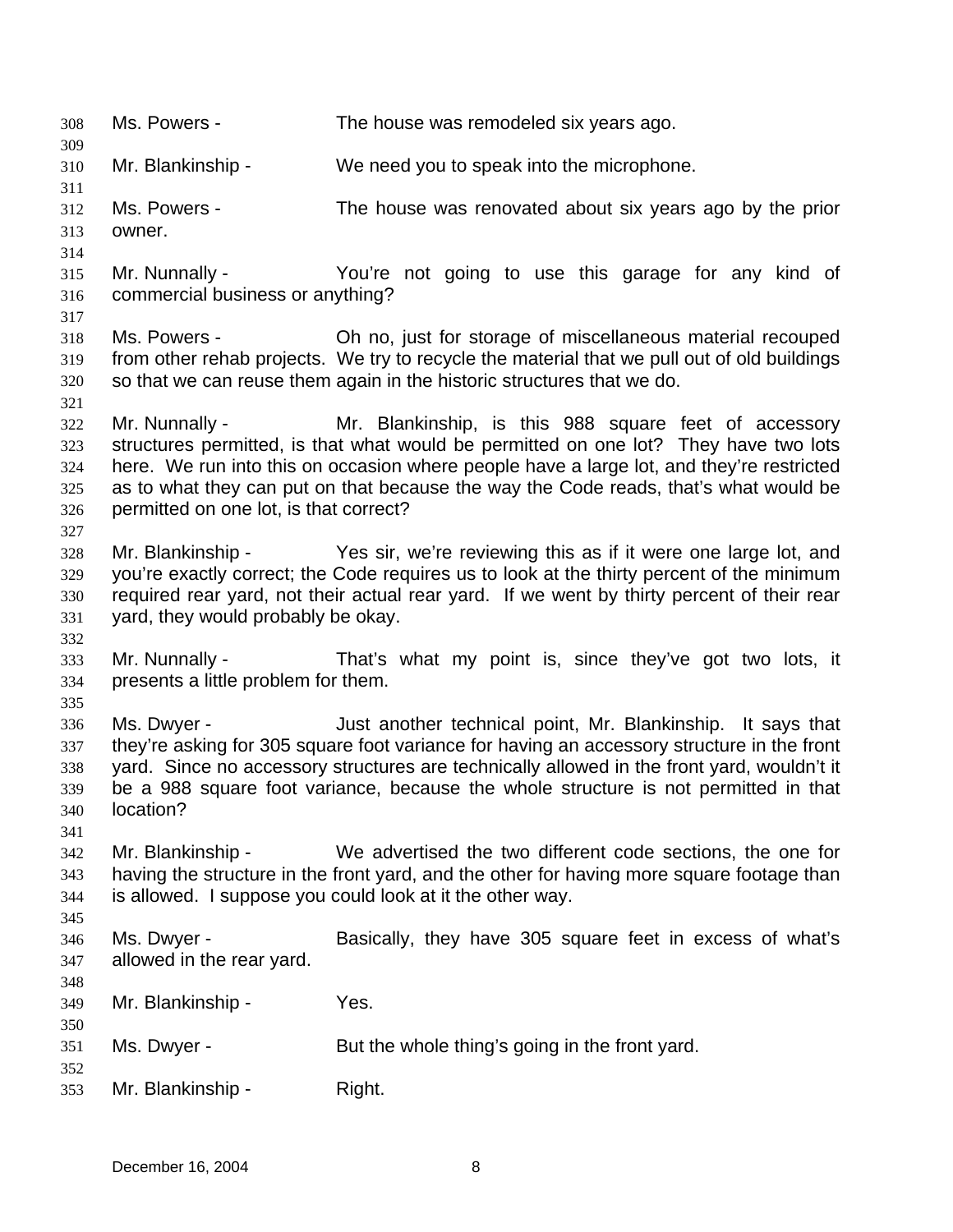Ms. Dwyer - I just wanted to ask about the garage doors and how the garage is going to be oriented. Are all the doors going to be, is there just one door? Mr. Rhoades - There are two garage doors, one being a double door, and the other one, which is about sixteen feet, and the other one being a nine-foot door. Ms. Dwyer - So the metal roof that's shown in this picture, underneath that is another door? I thought maybe that was a shed. Mr. Rhoades - This actually a shed roof structure built off of the main structure, but it's all tied together; it's one structure. Ms. Dwyer - It's not a carport-type structure; it's solid. Mr. Rhoades - No, it's actually all enclosed. Ms. Dwyer - So there are two doors, and they will be oriented toward Lundie? Mr. Rhoades - Yes ma'am. There's a driveway there now, and we plan to use that driveway for access. Ms. Harris - In this picture here, can you point out the exact placement of the proposed garage? Mr. Rhoades - That's the present storage building, so it would be more towards Lundie. It would start in that approximate area and go towards Lundie. Ms. Harris - What is the structure at the top of your screen? Ms. Powers - That's a parking pad. Those are vehicles in the parking pad. Mr. Nunnally - The you going to pull that shed down, or is that going to stay? Ms. Powers - We're planning to keep it. Mr. Rhoades - It will be pretty much hidden by the garage structure. Most people believe they just don't ever have enough storage space. Ms. Dwyer - **How close will this garage be to the property line that you** share with the house on Lundie? Mr. Rhoades - I believe that the normal restrictions are about three to five feet to the side property line.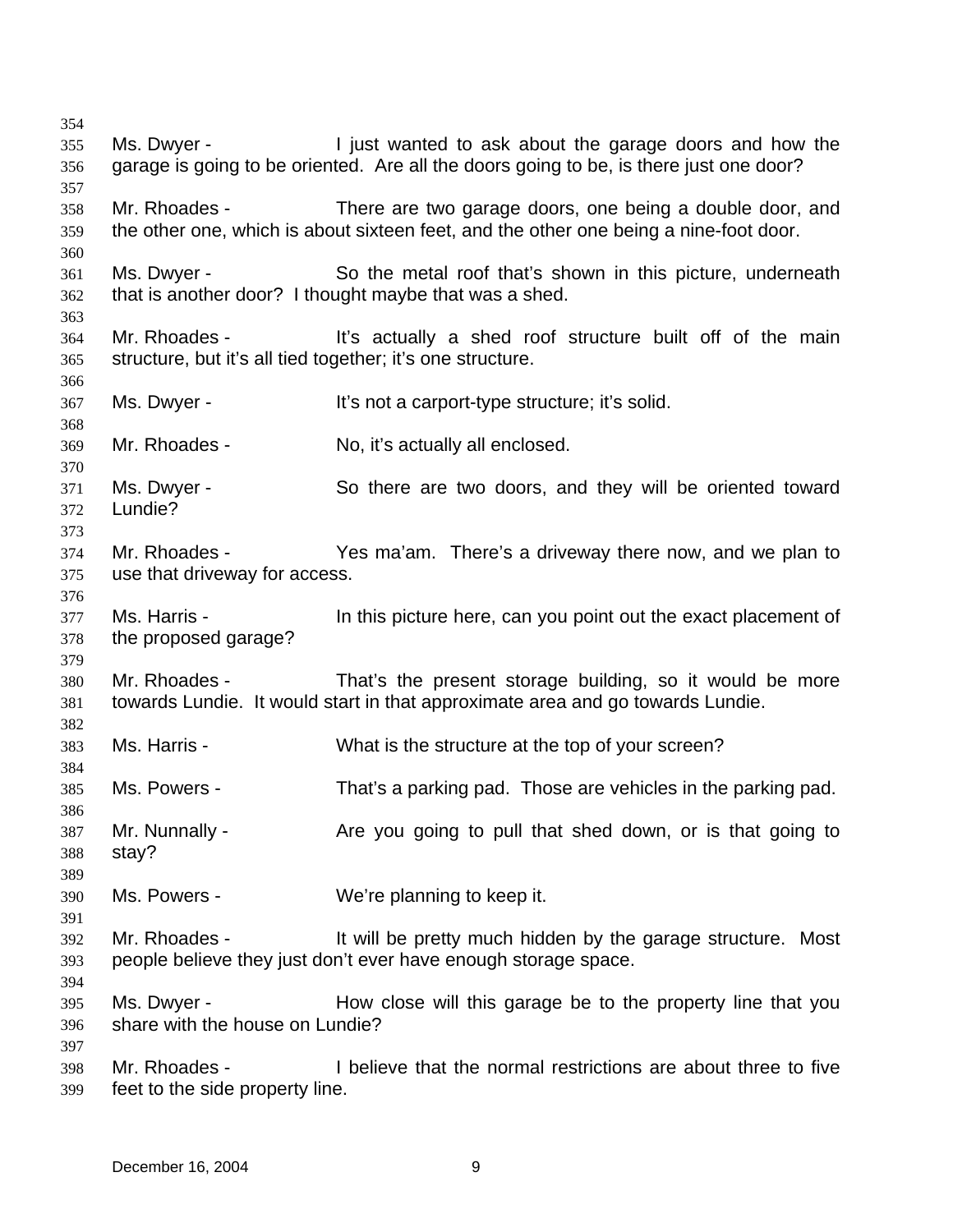| 400                      |                                                                    |                                                                                                                                                                                                                                                 |
|--------------------------|--------------------------------------------------------------------|-------------------------------------------------------------------------------------------------------------------------------------------------------------------------------------------------------------------------------------------------|
| 401                      | Ms. Powers -                                                       | We can set back ten; that's no problem.                                                                                                                                                                                                         |
| 402<br>403               | Ms. Dwyer -                                                        | I'm a little concerned, since this is technically a front yard,                                                                                                                                                                                 |
| 404<br>405               |                                                                    | and this house will have a garage close to the next door neighbor.                                                                                                                                                                              |
| 406<br>407<br>408<br>409 | Mr. Rhoades -<br>could live with a ten-foot setback off that line. | The owner's saying she could live within ten feet, helps me<br>as far as the construction goes too, because I'd hate to have too tight a space, so we                                                                                           |
| 410<br>411<br>412        | Mr. Wright -<br>house faces on Lundie Lane.                        | It's to the rear of the neighbor that's behind this though; that                                                                                                                                                                                |
| 413<br>414<br>415<br>416 | Ms. Dwyer -                                                        | We don't have actual dimensions of where it's going to be on<br>that lot; that's where it's placed in this picture, but we don't have any specifics, do we?<br>This looks like a hand drawing, so we don't know exactly where it's going to be. |
| 417<br>418<br>419        | Mr. Wright -<br>back off of Lundie Lane.                           | We've got to fix the location of this garage. So many feet                                                                                                                                                                                      |
| 420<br>421               | Mr. Blankinship -                                                  | It has to comply with that thirty-five foot building line.                                                                                                                                                                                      |
| 422<br>423               | Mr. Wright -                                                       | But we don't want it up there.                                                                                                                                                                                                                  |
| 424<br>425<br>426        | Ms. Dwyer -<br>certainly.                                          | We don't want it close to or in front of that neighbor's house                                                                                                                                                                                  |
| 427<br>428               | Mr. Kirkland -                                                     | We want it back as far as possible.                                                                                                                                                                                                             |
| 429<br>430<br>431        | Mr. Rhoades -<br>it at the rear line of that house on Lundie.      | I guess if I were to tell a tighter definition, let's say if we have                                                                                                                                                                            |
| 432<br>433               | Ms. Dwyer -                                                        | I don't know if it will fit there.                                                                                                                                                                                                              |
| 434<br>435               | Mr. Wright -                                                       | How far is that existing shed from Lundie Lane?                                                                                                                                                                                                 |
| 436<br>437               | Mr. Rhoades -                                                      | It's right behind that house, but I don't know how far it is.                                                                                                                                                                                   |
| 438<br>439               | Mr. Kirkland -                                                     | That shed is portable; it's built on cinder blocks, right?                                                                                                                                                                                      |
| 440<br>441               | Ms. Powers -                                                       | It is on cinder blocks.                                                                                                                                                                                                                         |
| 442<br>443               | Mr. Kirkland -                                                     | So it could be moved over if it had to be moved back further,<br>correct? I don't know the size of it, other than the sketch we've got here.                                                                                                    |
| 444<br>445               | Ms. Powers -                                                       | It's pretty good size, 12 by 14, something like that.                                                                                                                                                                                           |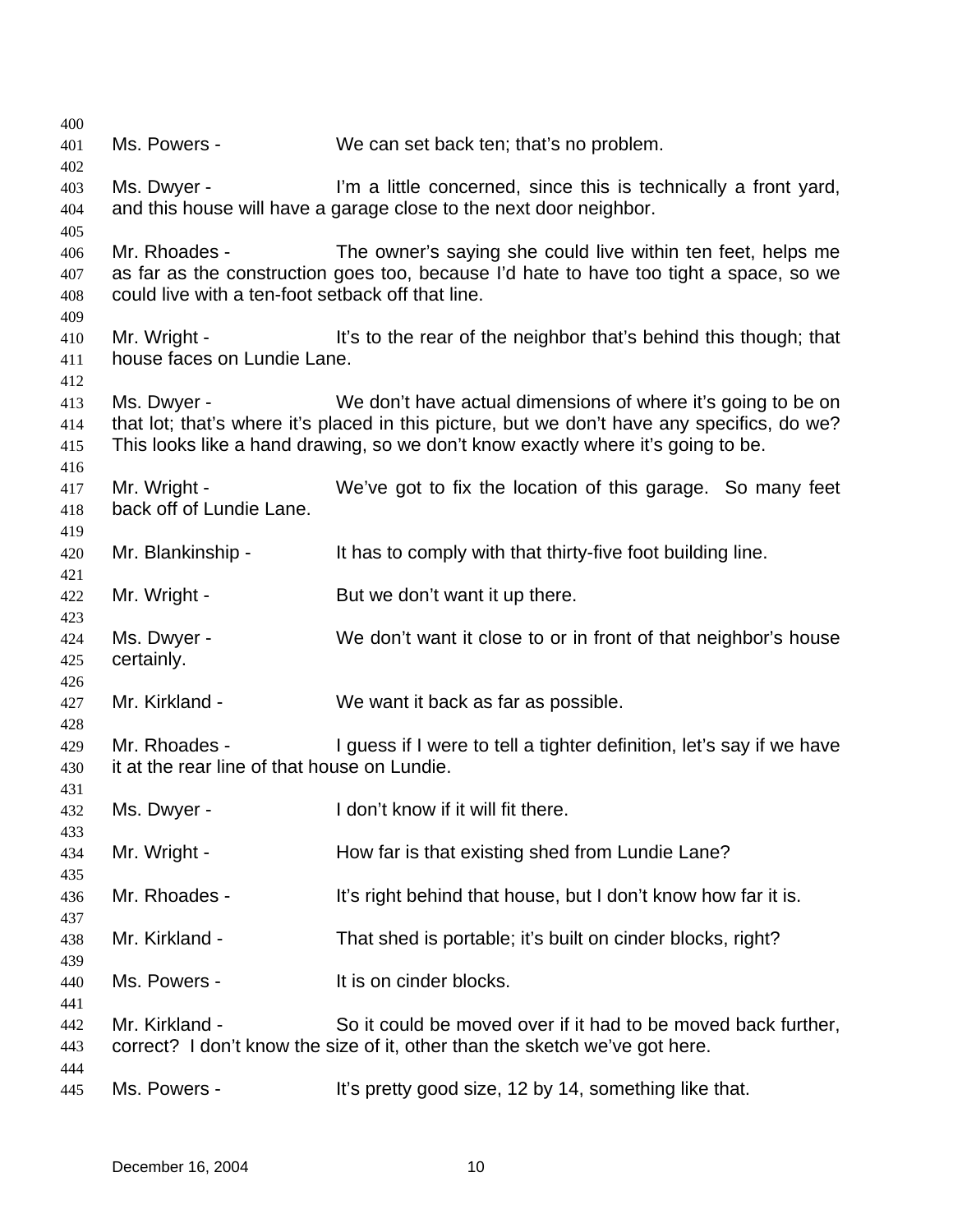446 447 448 449 450 451 452 453 454 455 456 457 458 459 460 461 462 463 464 465 466 467 468 469 470 471 472 473 474 475 476 477 478 479 480 481 482 483 484 485 486 487 488 489 490 491 Mr. Kirkland - That could be rolled, moved. Mr. Rhoades - It could be moved if need be. Mr. Wright - We could put a condition that it be back so many feet back behind the house on Lundie. Mr. Nunnally - Ms. Powers, could you live with getting rid of that shed? You're building all that big garage. Ms. Powers - We have four vehicles, a boat, a utility trailer and a motorcycle. Mr. Nunnally - That's not going in that shed. Ms. Powers - No, but we need the shed; we've got an ATV in there, a motorcycle, and a riding lawnmower presently in the shed, plus for the garage we have four vehicles, one is my son's, who is overseas in Iraq, and a utility trailer and a boat, and we are trying to hide all that stuff, but we don't have any place to work with it right now, other than the shed, plus we have virtually no attic space in the house itself. That's taken up with heating units, etc., so all of our garage and attic paraphernalia is presently in a 16-foot POD out in the driveway. Ms. Dwyer - If we specify the limits of where this garage can be in relation to the neighbor's house and in relation to Lundie, then it would be up to the homeowner to decide whether they need to adjust the dimensions of the garage. Mr. Kirkland - I was asking if they could just roll the shed back if it got in the way. Mr. Wright - We could work up a certain number of feet behind the house. Any further questions of the Board? Is anyone here in opposition to this request? Hearing none, that concludes the case. After an advertised public hearing and on a motion by Mr. Nunnally, seconded by Mr. Kirkland, the Board **granted** application **A-149-2004** for a variance to build a detached garage at 5211 Randall Avenue (Linnhaven Court) (Parcel 805-713-8304). The Board granted the variance subject to the following conditions: 1. Only the improvements shown on the plan filed with the application may be constructed pursuant to this approval. Any additional improvements shall comply with the applicable regulations of the County Code. 2. The new construction shall match the existing dwelling as nearly as practical.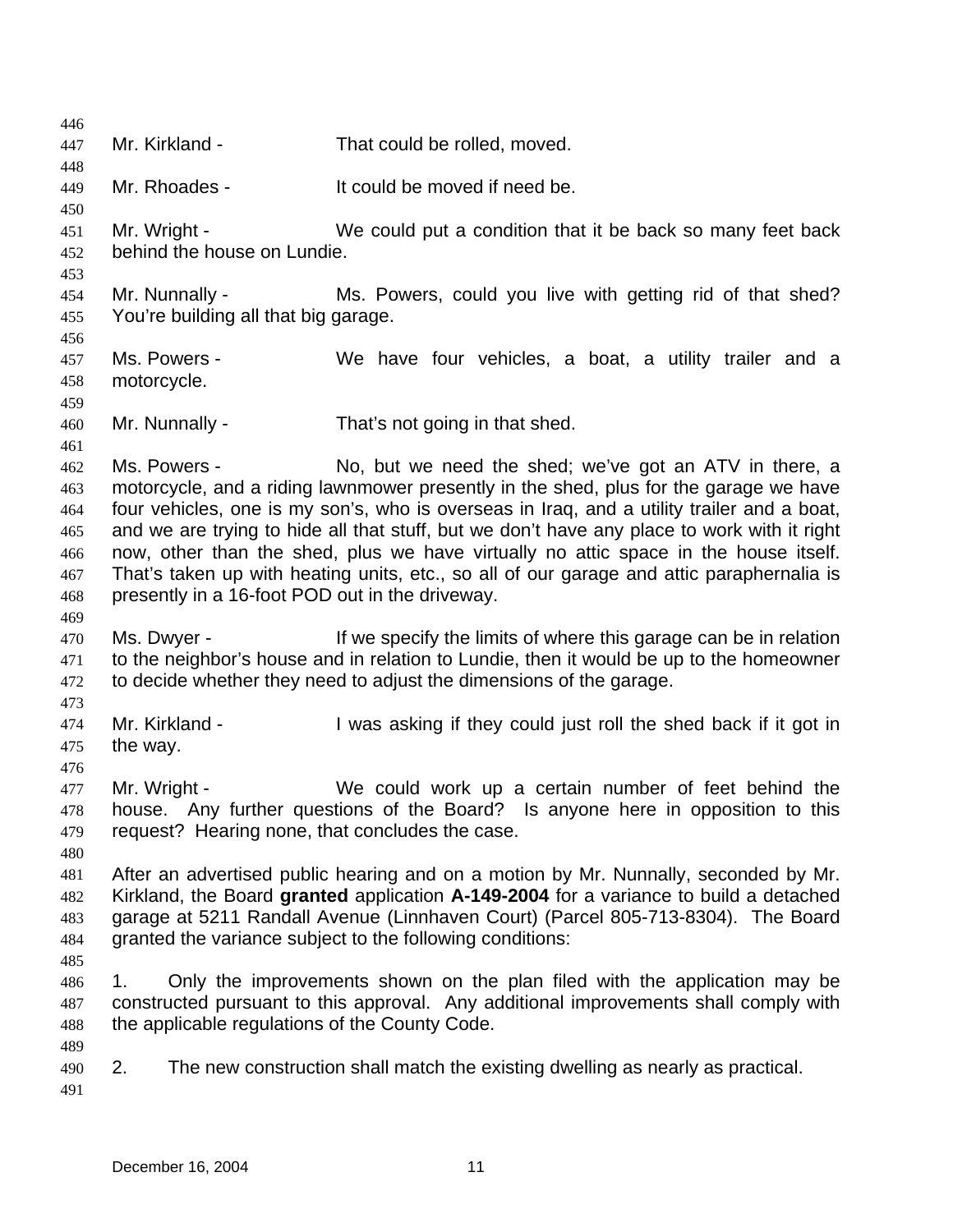Lundie Lane and at least 10 feet from the common lot line with 2205 Lundie Lane. 493 494 495 496 497 498 499 500 501 502 503 504 505 506 507 508 509 510 511 512 513 514 515 516 517 518 519 520 521 522 523 524 525 526 527 528 529 530 531 532 533 534 535 536 Affirmative: Dwyer, Harris, Kirkland, Nunnally, Wright 5 Negative: 0 Absent: 0 The Board granted this request, as it found from the evidence presented that, due to the unique circumstances of the subject property, strict application of the County Code would produce undue hardship not generally shared by other properties in the area, and authorizing this variance will neither cause a substantial detriment to adjacent property nor materially impair the purpose of the zoning regulations. **UP-28-2004 GILLIES CREEK INDUSTRIAL RECYCLING, LLC** requests a conditional use permit pursuant to Sections 24-52(d) and 24-103 to extract materials from the earth at 2980 Meadow Road (Parcel 843- 720-7272), zoned A-1, Agricultural District (Varina). Mr. Wright - **Does anyone else desire to speak with reference to this** case? We'd like to get everyone sworn at the same time. Would you raise your right hands and be sworn please? Mr. Blankinship - Do you swear that the testimony you are about to give is the truth, the whole truth, and nothing but the truth, so help you God? Mr. Deal - I do. My name is John Deal. I represent JJ & B Sand and Gravel and Gillies Creek Industrial Recycling, Inc. in this request. The first thing I'd like to do is to draw your attention to the evaluation portion of your report. On the first page, it says, "Overall, Gillies Creek Industrial Recycling has improved the operation on the property. The amount of dust affecting other property, which led to complaints in 2002, has been reduced. The trucks now travel west of the property on Meadow Road, rather than east, resulting in safer conditions on the road." My client has done, in and about this operation, what he was requested by you folks, to do. We have read all of your conditions. The only ones that we have objection to is condition # 8, concerning the hours of operation, from 7:00 to 5:30. That's fine, but the Monday through Friday, which cuts off Saturday, which we now have, and Saturday morning is an integral, I think we've been operating from 7:00 to 1:00 on Saturday. I called he homeowners association that represents the subdivision between this property and Williamsburg Road, told them what we were doing, and they asked me to send them a copy of a letter, which I did, and I never heard back from them. I've not gotten one complaint out of that subdivision or anybody in it, in the last two years, since this permit was issued. The only objection that I've received from anybody to this property or this request was from Mrs. Eggers, whose property would be to the south of it, adjacent to this property. Mrs. Eggers inherited this property from her mom and dad many years ago. Her primary residence is in Florida, but she does come up here and stay at this property

3. [ADDED] The garage shall be set back at least 73 feet from the right-of-way of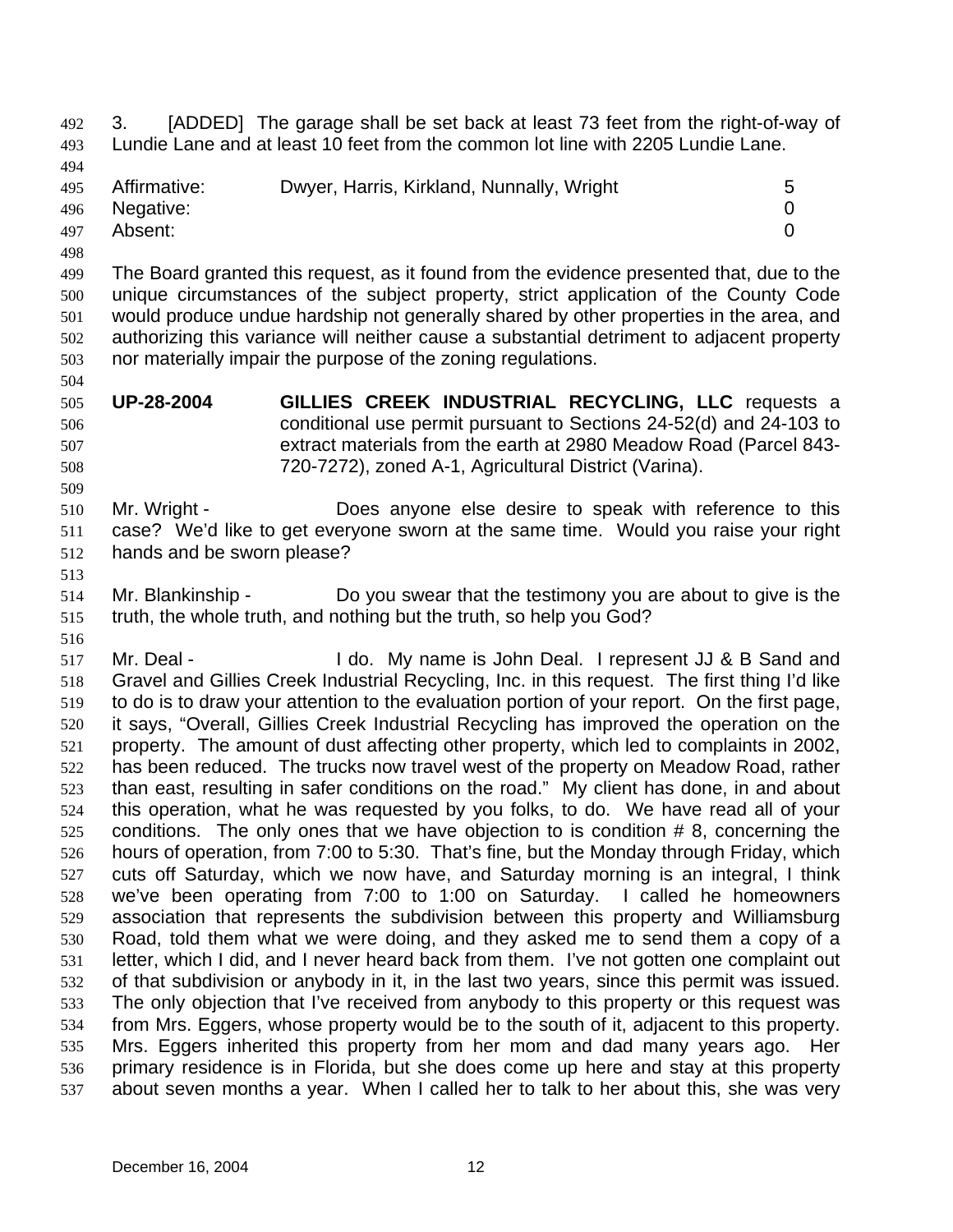upset that she had received a letter from the County about this before I talked to her, and I said, "Anne, I've known you for 41 years," and she gave me a whole list of complaints. I asked why she'd called me, and she started talking about, "well, you know it's noisy over there, etc.," and I told her that was the nature of this kind of operation. I told her they'd improved it, done what they said they were going to do on this property, and they're doing a good job over there. She said she was going to go talk to Mr. Blankinship about this tomorrow morning. 538 539 540 541 542 543 544

545

546 547 548 549 550 551 552 553 The way Mr. Liesfeld functions at this facility is twofold. He has his own jobs outside of the landfill area, that he needs this facility to service his own operations in other locations. All of those other areas work Mon. through Fri. and Sat. morning. Secondly, he has other contractors who haul in to this facility. Those contractors run their crews Monday through Friday and on Saturday morning. With that being the case, if Mr. Liesfeld can't operate on Saturday mornings, then that's going to decrease his ability to have this as a profitable operation, and the reason it's run better is because it's better run and it's profitable, and this Saturday morning is a very critical situation to us.

554

555 556 557 558 559 560 561 562 563 564 565 566 567 568 569 As far as the road care is concerned, Ms. Eggers said they'd only been sweeping the road, not using water on the road. I told her I didn't think that was true, and I checked with a gentleman here who is in charge of this operation, and he said they had a water truck that goes down there when it's needed. If it's wet weather, with the speed bumps and the wash rack where you run through, inevitably, some dirt's going to get on Meadow Road. They bring that truck with a pump in it, and the water comes out of the openings fast enough to wash the road off. If it's dry weather, they sweep it. But if it's a concern that the sweeping isn't doing it, they'll increase the use of water. This is a good, profitable operation, has improved the area. Hopefully, in the next two to four years, they'll be finished and out of there. I just cannot emphasize to you how critical Saturday morning is to them, because there's a rhythm that's set up in construction, and if Mr. Liesfeld's company has to call other contractors and tell them he can't take their fill on Saturday any more, then they've either got to shut down on Saturday, or they've got to find two places to go. He's a good operator; he's doing a good job, and I ask you please to consider to give him these Saturday morning hours.

- 571 572 Mr. Nunnally - Mr. Blankinship, you said that the neighbors had expressed concern on these three issues – is that just one person, or is it several?
- 574 Mr. Blankinship - Che person came into the office to speak.
- 576 Mr. Wright - Is that the one to whom we are referring?
- 578 Mr. Blankinship - Yes.
- 580 581 Ms. Dwyer - We haven't heard from a neighborhood association in the surrounding area, or any other neighbors?
- 582

570

573

575

577

579

583 Mr. Blankinship - No ma'am.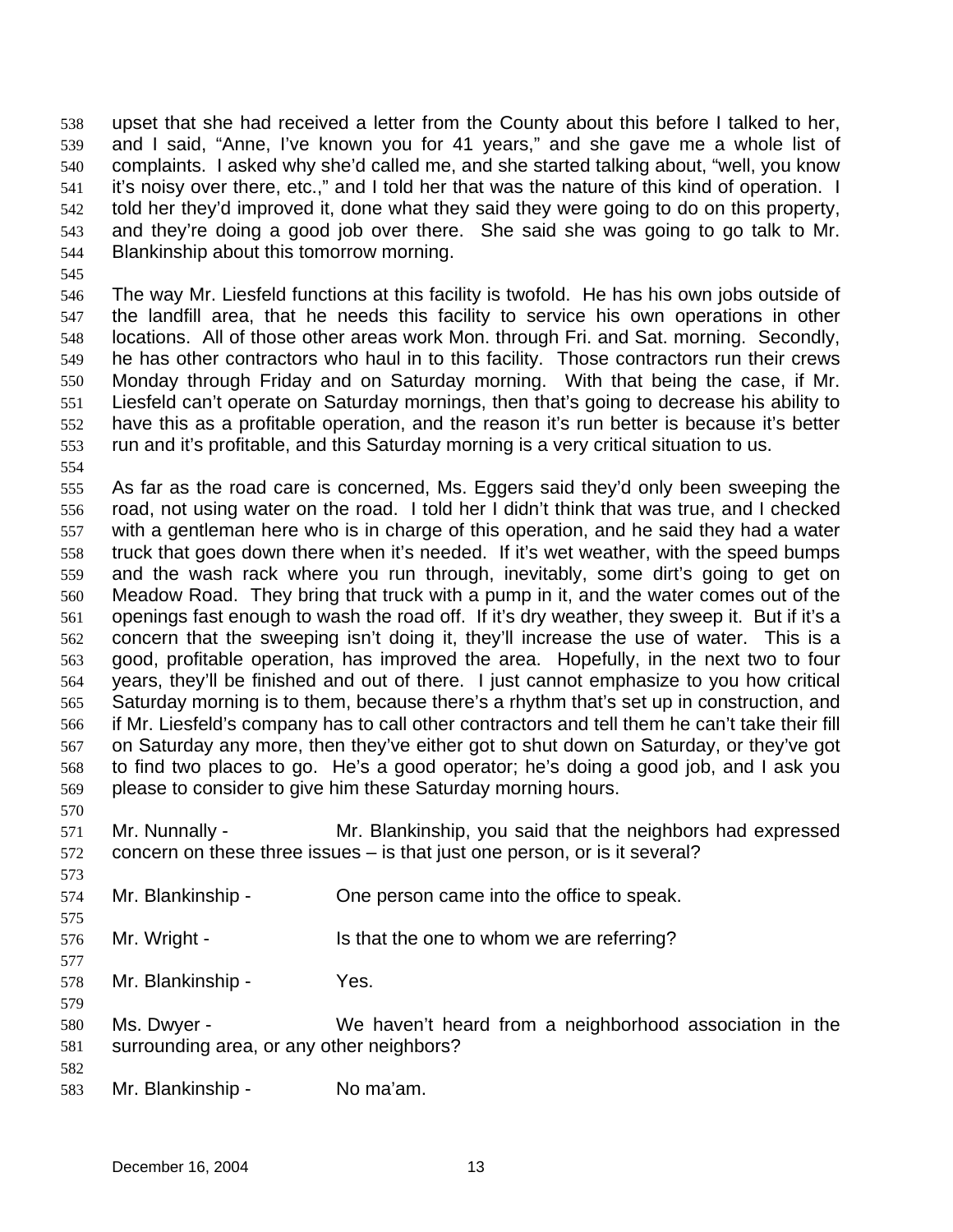584 585 586 587 588 589 590 591 592 593 594 595 596 597 598 599 600 601 602 603 604 605 606 607 608 609 610 611 612 613 614 615 616 617 618 619 620 621 622 623 624 625 626 627 628 Mr. Wright - The Mr. Deal, you notice that these conditions contain that additional wording in # 17 about washing – you have no problem with that? Mr. Deal - No sir. Mr. Wright - And also there's something added to #15 about trying to help the police to enforce the stop sign – no problem with that? Mr. Deal - No sir. In # 15, -- we have been and still do post and maintain a standard stop sign at the entrance. What does it mean, "The operator shall cooperate with the Division of Police to enforce this stop sign." If the police come and ask us to do things, we'll be glad to do it. Mr. Wright - The Multimeans I guess that's what it means. Mr. Blankinship - We understand that once the trucks turn onto Meadow Road, they're out of your jurisdiction. Ms. Dwyer - As I read that, it might mean doing some intensive work with your employees to make sure the people who haul material in and out of your facility, make sure they understand how sensitive this topic is. Ms. Harris - The Are there stop signs already there? Mr. Deal - Yes ma'am. Ms. Harris - So this condition wants them to place another stop sign? Mr. Blankinship - Just to maintain the existing one; it's a standard condition. Ms. Dwyer - Although we've added this language to condition # 17, the issue might be when the washing is done, so that when it's dry there's sweeping and no washing, and it may be that the neighbors want water used in the dry months to cut down on the dust. Mr. Deal - It's one thing for the road to be soiled; it's something else for the dust to be on it and fly up. I've found these folks to be very good about keeping that road clean. There's no problem about using water during dry weather also, because when you're working in a muddy area and have had rain for two weeks, you're going to carry that mud out to the road, and certainly they would use water in that kind of time. Ms. Dwyer - The Are you suggesting that what the company's committed to do is to clean the road of mud and dirt, but not to keep the dust down necessarily?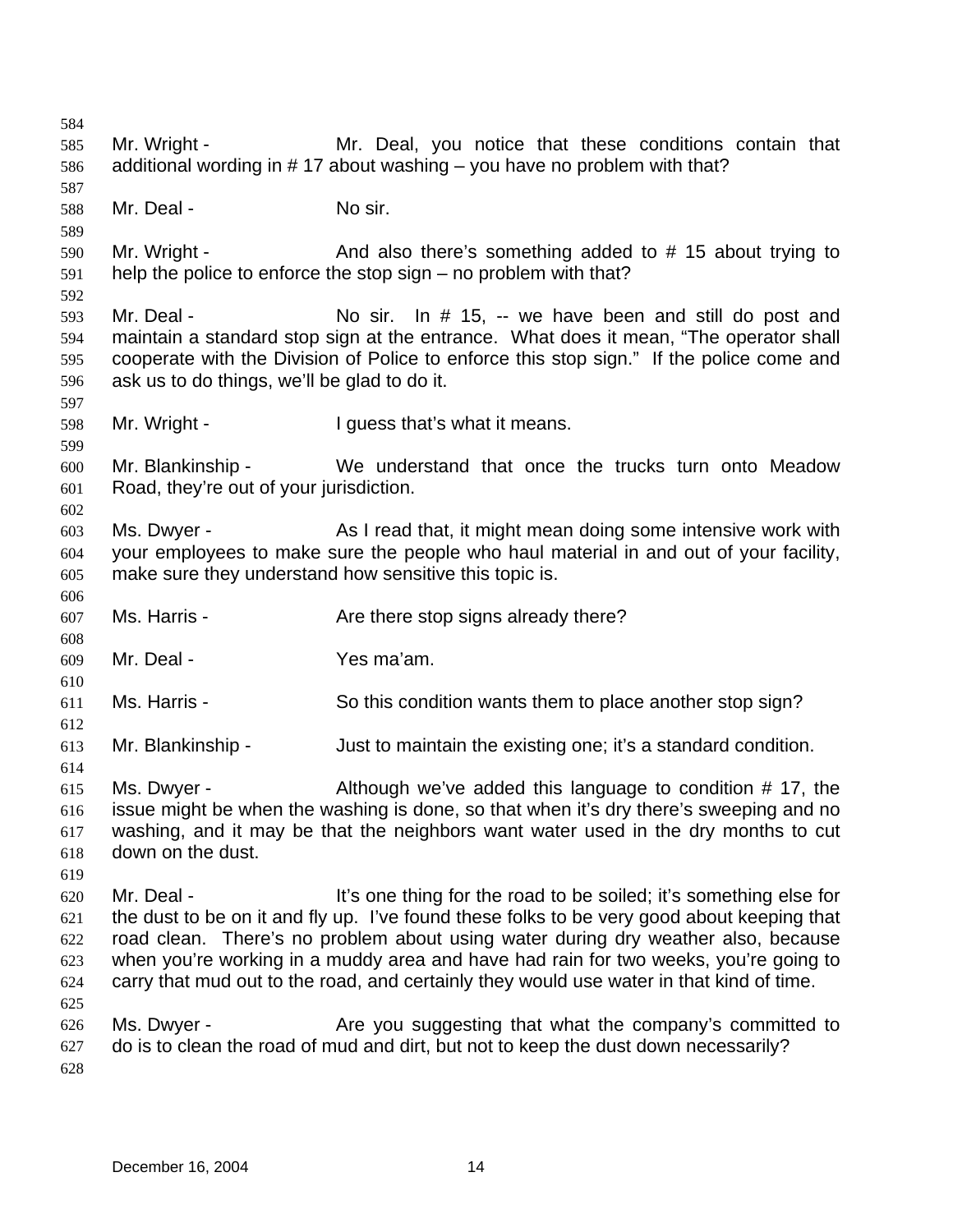Mr. Deal - We don't want dust either. It's a discretionary thing as to when my client says if they don't wash this, even though it's dry, it's going to create dust. I wouldn't mind something in the conditions that when there's soil or mud on the road, we're going to get it off. If it sweeps, and that doesn't do it, then we'll wash it. How would that be? 629 630 631 632 633 634 635 636 637 638 639 640 641 642 643 644 645 646 647 648 649 650 651 652 653 654 655 656 657 658 659 660 661 662 663 664 665 666 667 668 669 670 671 672 673 674 Mr. Blankinship - It's one of those issues that really needs to be handled day by day, in response to complaints. Mr. Deal - We understand the intent. I wouldn't want to live in the area and ride through and get dust all over my car, or in the rainy weather, to ride through and get mud all over my car. Ms. Dwyer - Condition # 17 says "eliminate any dust nuisance," so that's the standard. Mr. Deal - Not a problem. Ms. Harris - I have a question about # 26, is the superintendent a company man who needs to be appointed, who's not currently on staff? Mr. Blankinship - Again, that's the standard condition that they've been operating under for years, so they've always been required to have a superintendent on site who's familiar with these requirements. Mr. Deal - He's been their employee, and he's their employee now. Ms. Harris -  $\blacksquare$  Are there any on-site inspections for  $\#$  24, other than company inspections or by superintendents? Mr. Bryant - My name is Lew Bryant; I'm the business manager for Gillies Creek. Condition # 24, topsoil removal, we generally do not remove any topsoil from the site. Any material that is removed is what we call bank gravel; it's mined from the soil. Topsoil remains on the site or is brought in. Primarily that's what we're bringing into the site, is fill material, to fill the hole and eventually cap it and remediate it. Mr. Deal - I've been representing this property for probably twenty years, there hasn't been enough topsoil on it to fill a kid's hand. It was one of those things that was spasmodically mined out for years, and now we're in the process of going back and correcting all that. When this topsoil comes in, they're stockpiling some topsoil to meet the requirements of this permit, that as they reclaim the land, they'll be able to put the proper amount of topsoil on top for seed and fertilizing. They're not removing any at all. Ms. Harris - Is there any type of inspection to insure that the land is restored to a reasonably acceptable drainage level?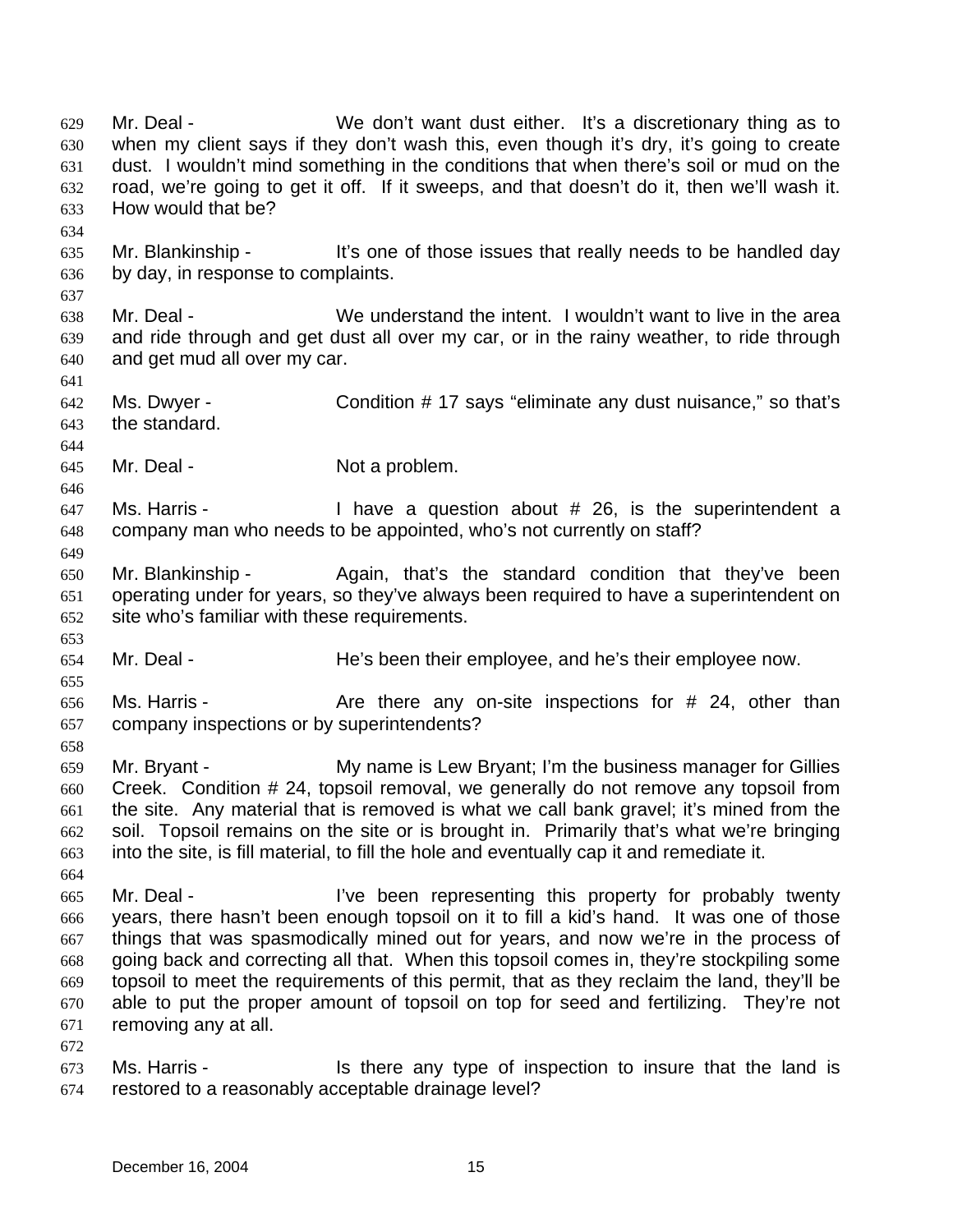675

676 677 678 Mr. Blankinship - The Yes ma'am, we perform a zoning inspection every month and a separate inspection by the environmental inspector, approximately every month. Two monthly inspections.

679

681

- 680 Mr. Nunnally - How about 8:00 to 1:00 hours on Saturday?
- 682 683 Mr. Bryant - 8:00 would be a little problematic, because we try to get started as early as possible, especially in the winter months.
- 684
- 685 686 687 688 Mr. Nunnally - I realize that, but I'm thinking about the people who live there. Most of the people work five days a week, and I thought Saturday morning you could give them a little break; maybe they could sleep in another hour or wouldn't have to listen to that while they're reading the paper.
- 689
- 690 691 692 693 694 695 696 697 698 699 700 701 702 Mr. Bryant - **My truck traffic is prohibited from going east on Meadow** Road past my driveway, where the subdivision is, so I think they're far enough away to where my trucks and equipment aren't going to be able to disturb them in the mornings. As far as their civilian traffic on the road during that day, if they proceed east on Meadow Road, I'm assuming their main artery out of the area is I-295. If they proceed east on Meadow Road to Routes 60 and 295, it's 2.8 miles from the entrance to their subdivision. If they turn left and proceed west on Meadow Road, to Drybridge south, and then back to 295, past my facility, where they would encounter my trucks, it's actually further, it's 3.1 miles from their subdivision entrance to 295, going past my facility. I think I'm far enough away to keep from disturbing them early in the morning, and if they are traveling on the roads on Saturday, the way they are not on Monday through Friday when they are at work, they're actually closer to their exit going away from me than they are coming past my driveway.
- 703

- 704 Ms. Dwyer - What about the noise on site?
- 706 707 708 Mr. Bryant - As I said, it's about .4 to .5 of a mile on the public road, from my entrance to their entrance, and there's nothing in between us but woods. I think that's a sufficient buffer to keep the noise of the machines and the trucks down.
- 709 710 711 712 713 714 715 Mr. Deal - The I realize I represent you, but I think what you're referring to is Ms. Eggers', who lives next door to this project, and one thing she was complaining about was the noise, but I told her that was the nature of the operation. While she is the only neighbor within a half a mile, and her home is far back off the road, as is our pit. Our pit is the same distance back as her home.
- 716 717 718 719 Ms. Dwyer - Where is her home? Mr. Blankinship - The shows up very clearly on the aerial photograph.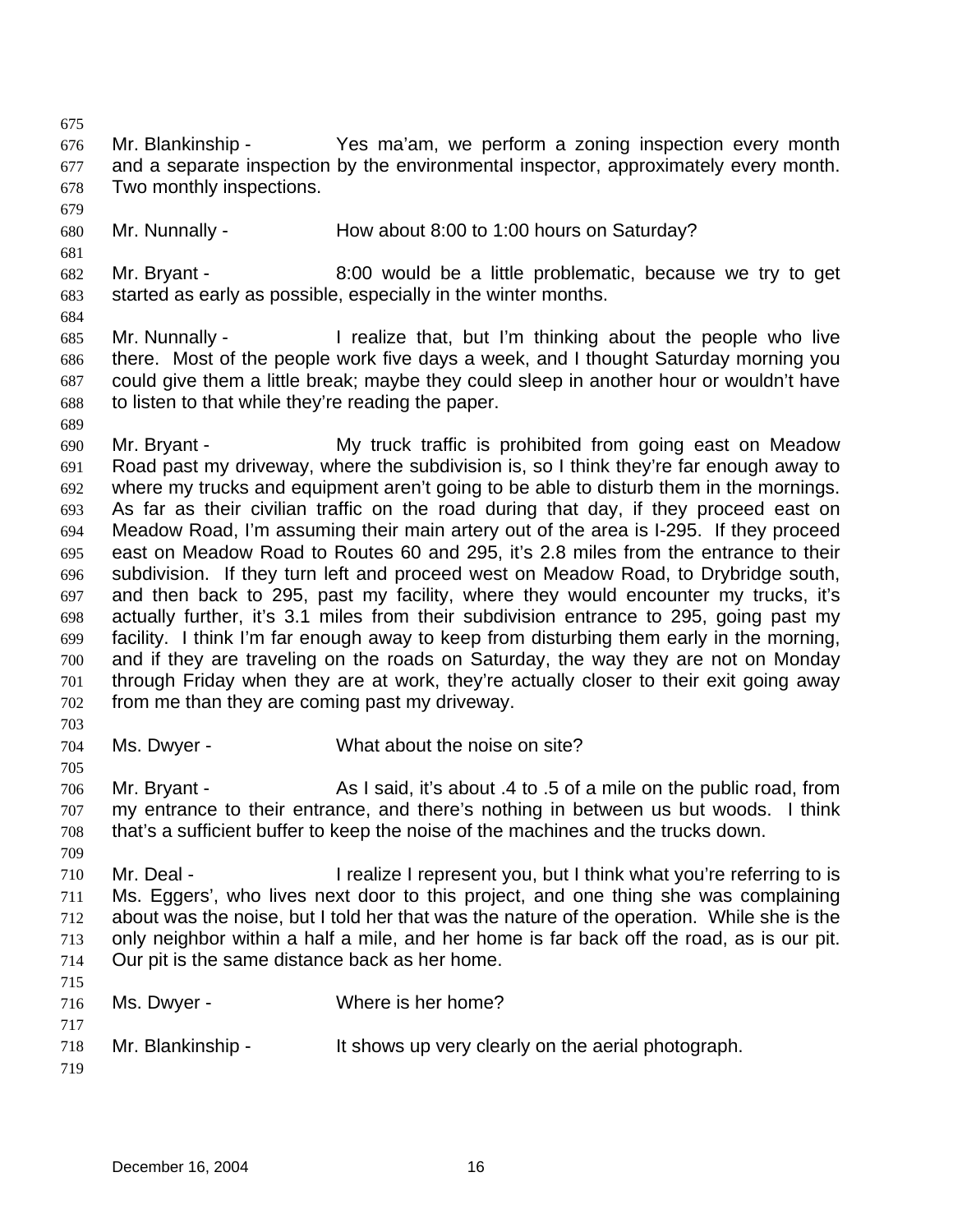Mr. Deal - Ms. Eggers owns all, looking at your map there, you can see where the Gillies Creek property is; to the right of that, all the way back, you'll see two fields out and a little home in there. Off to the left is where we're filling. We're not filling on the right-hand side of our property; we're filling on the left-hand side, so there's a pretty good distance through there. Then you see the subdivision that this gentleman was referring to, Candlewood Lane, in that area, so it's not that her home is right up against the property at all. We're on the left side of that property, away from her. 720 721 722 723 724 725 726 727 728 729 730 731 732 733 734 735 736 737 738 739 740 741 742 743 744 745 746 747 748 749 750 751 752 753 754 755 756 757 758 759 760 761 762 763 764 Ms. Harris - Looking at this area map, is this body of water natural or created? Mr. Deal - No ma'am, that was mined out in the 1940's and '50's, and then this property lay dormant for several years, and then it was purchased by Mr. Leber, I would imagine in the '70's, and he started reclamation mining to the south of that lake. Mr. Leber wants to keep that lake; there's geese living all over that place down there, and there are fish in there, and he wants to maintain that for himself and his sons. Ms. Dwyer - The Your operation is to extract gravel, sand? Mr. Bryant - Yes ma'am, we're extracting the sand and gravel. We don't process it as they did before, we just extract it and primarily we bring in excess material to fill the hole and bring it back to grade. Ms. Dwyer - So primarily you're receiving construction debris and that kind of thing? Mr. Bryant - Correct. Mostly dirt, very little concrete or asphalt or any other material, but primarily excess dirt from projects around town. Ms. Dwyer - When you're finished, it says the land will be restored to reasonably level and drainable condition – what will this land be good for when you're finished with it? Mr. Bryant - We, as the operator, currently just lease the property, so what we would be required to do, is return it to grade and seed it and insure that the grass is growing again, and then we would more than likely turn it back over to Mr. Leber, for use as he would see fit. Ms. Dwyer - The Are there regulations that would require your fill to meet a certain standard that is established by engineers to make sure that if a house were built on it, that you wouldn't have problems with this supporting a structure? Mr. Bryant - Think that would be dependent upon the end use, or the intended end use. If it's going to be developed, it would have to meet certain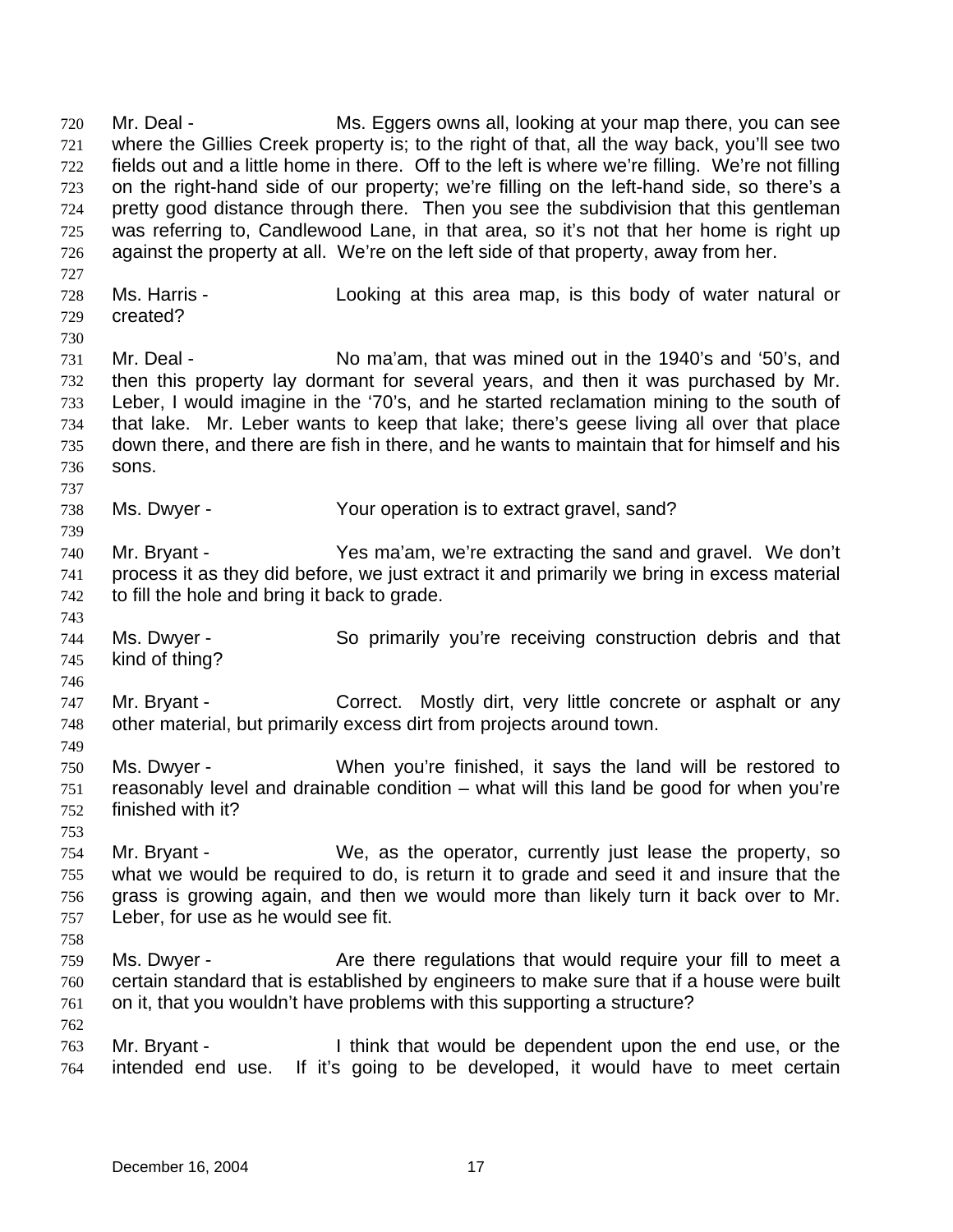compaction standards for building. If it were going to be returned to agricultural use, I don't think similar stringent conditions would apply. 765 766 767 768 769 770 771 772 773 774 775 776 777 778 779 780 781 782 783 784 785 786 787 788 789 790 791 792 793 794 795 796 797 798 799 800 801 802 803 804 805 806 807 808 Ms. Dwyer - So you're not sure if it meets compaction standards that would be required for structures? Mr. Bryant - No we're not. At this point, that's not our primary concern as to the end use of the land once we've finished filling the hole in. Ms. Dwyer - What standards are you required to meet as you are filling? Mr. Bryant - Primarily, our requirements are to insure that no hazardous waste is deposited, or any non-impervious materials go in, specifically brush. We cannot have anything that will decay and cause problems in the future with sinking and collapsing. It's got to either be dirt or impervious material like concrete. Ms. Dwyer - The And who regulates that? Mr. Bryant - We regulate that ourselves through the inspection of the loads as they come in. Ms. Dwyer - Is there some standard that you're trying to meet as you're filling these holes, or is there a federal standard for this, or a state standard, or what for your filling operation? Mr. Deal - They're not taking in anything like lumber or anything that would rot once it was put in. As the loads come in, the dozers run back and forth over it to smooth it out, and that will be one layer. These layers may be anywhere from one to three feet thick at a time. You've got these heavy dozers running back and forth, compacting it; then they bring it up to the grade; then they put the requisite amount of topsoil on it and seed and fertilize it. Mr. Leber's intention is to use this for farmland. Mr. Leber's older than I am. I don't know how long that's going to be, but my thought is, I couldn't see a developer coming in there and wanting to try to build a home over compacted dirt. Not in my lifetime anyhow. Ms. Dwyer - We have people building houses over old mines in the west end, so you never know what's going to happen fifty years out, or a hundred out. Mr. Wright - We can't impose that restriction on these people though. All they have to do is fill it by County standards, as they've been doing for years. Ms. Dwyer - I guess there really aren't any standards; they've set their own is what I'm hearing.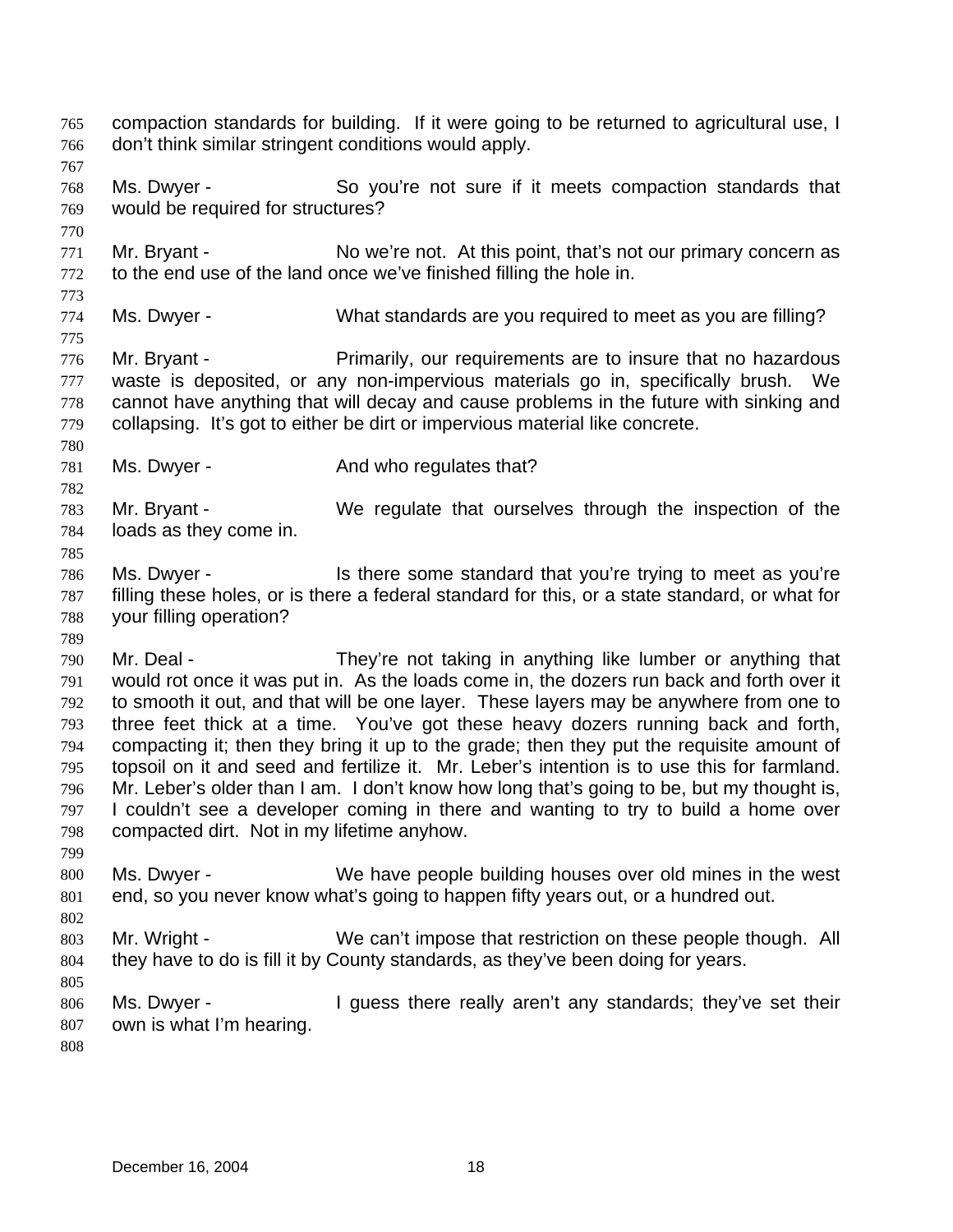Mr. Deal - The standard, ma'am, really is what you put in there, compact it, and don't put anything in there that will rot or decay, so that it would create voids in the soil. 809 810 811

812

813 814 815 Ms. Harris - What we're seeing here in this aerial view is the result of two years of mining, so that this condition that you see on your screen, this is the way you leave the land, is what I'm asking?

- 816
- 817
- Mr. Deal When you say two years of mining, ma'am?
- 818

819 Ms. Harris - The You've already had this permit granted for two previous years.

- 820 821
- 822

823 824 825 826 827 828 829 830 831 832 833 834 835 836 837 838 839 840 841 842 843 Mr. Deal - This site, ma'am, in the last continuum we're talking about here, runs probably fourteen to sixteen years. Could we go back up to that long shot on the property. Do you see where the pond is? On the south side of the pond, you see a large leveled-out area, looks like an "R." You see some white material in it – do you see what I'm talking about? That's the Seamans Plant; that whole area right there was filled in a matter of a few months by the excess soil from the computer chip factory at White Oak. Then they put the topsoil over it. I've walked that land myself; there's not one depression in it; there's not one hole in it, nor anything like that. Unfortunately, ma'am, like on Darbytown Road, there was a time that the County didn't have the authority, or whatever, to properly regulate mining operations or borrow pits, as they're called, and it created a lot of hazards in the County and a lot of waste land. This property was one of those where that lake is; that lake was probably mined where there was absolutely no permit or anything. As the operation moved south of the lake, permits were gathered for that, and to do filling primarily. That area to the left, that's already been filled. That's already up to the elevation of the property to the right of it. We're going to continue filling it back to the yellow line on the left and take it north to where you see the trees have been removed. We've got a BMP pond up in the southern-most part of this property that's shown on this map. When it's all finished, it'll be solid; it'll be compacted; it'll have the requisite topsoil on it, and seed and fertilizer. Anyone who wants to come and use it for something else after that, ma'am, they will have to make inquiry themselves, but I do know that what these men are putting in is nothing that's going to rot, decay or cause voids in the soil where you'd start getting sinkholes in the property.

- 844 845 846 847 Ms. Dwyer - So to summarize what you've said and the substance of your answers to my questions, there's really nothing to assure us that this won't become a wasteland other than your intentions.
- 848

849 850 851 852 Mr. Deal - Our intentions and the financial bonds that have been posted by my client to reclaim this, because we have posted many thousands of dollars in bonds per acre to insure that the topsoil and everything is put back in place, because right now what you have is some big holes.

853

854 Ms. Dwyer - The County will inspect that before the bonds are released?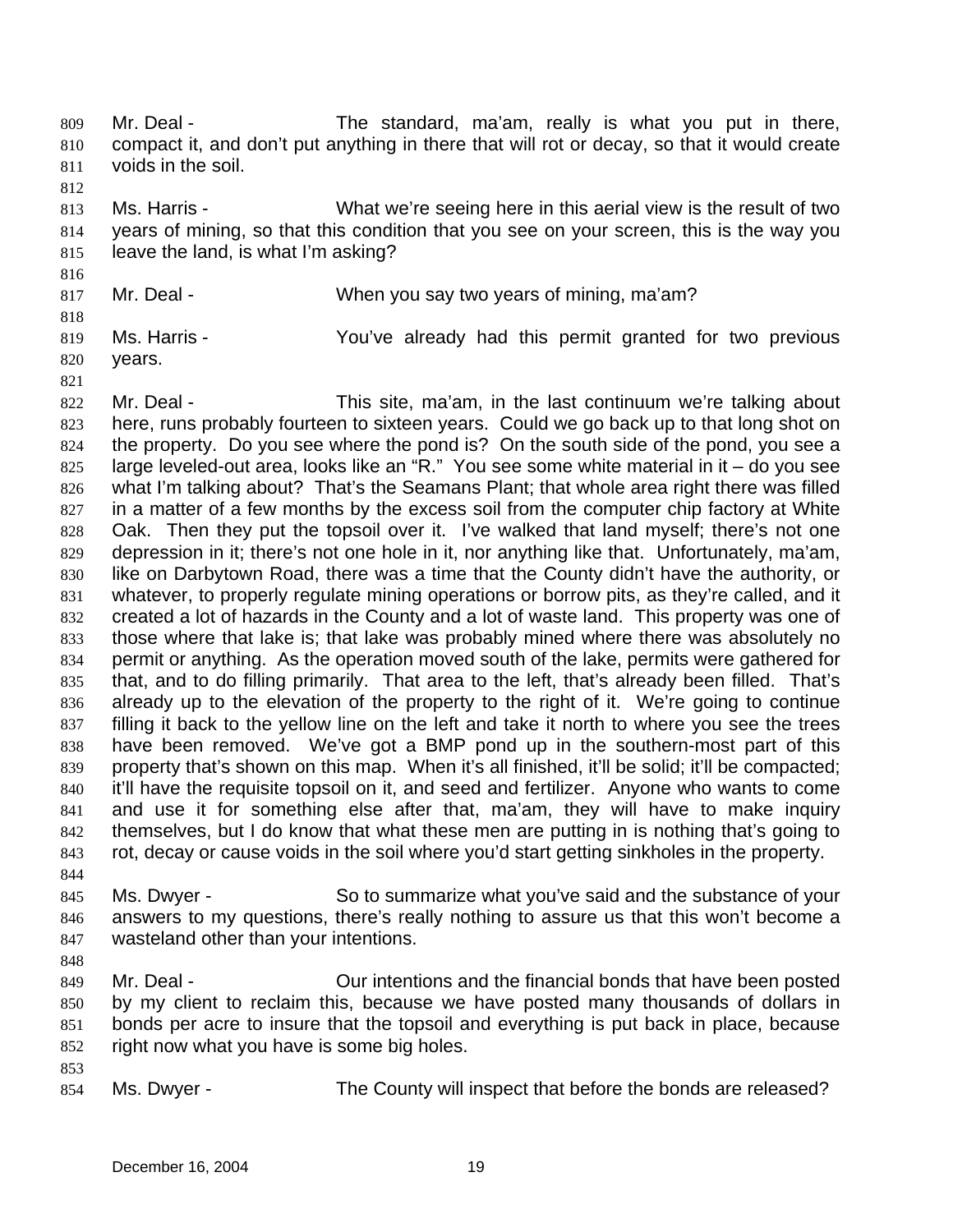855

856 Mr. Deal - Chives ma'am.

857

858

859 860 Mr. Wright - The Any further questions of the Board? Is anyone here in opposition to this request? Hearing none, that concludes the case. I didn't see you – did you get sworn earlier? Please come forward and be sworn.

- 862 863 Mr. Blankinship - Do you swear that the testimony you are about to give is the truth, the whole truth, and nothing but the truth, so help you God?
- 864

861

865 866 867 868 869 870 871 872 873 874 875 876 877 878 879 880 881 882 Mr. Hackett - Yes I do. My name is Mike Hackett. I work for the Environmental Section of Public Works, and my inspectors are responsible for erosion and sediment control on the project. I wanted to speak because of the discussion on the mud tracking onto Meadow Road, and I thought I understood that there may be a condition regarding the cleaning of the mud on Meadow Road. I want to caution that the condition should be stated in a way that does not imply that mud should even occur onto Meadow Road to begin with. I think that the condition should be worded in a way that describes the tracking in a manner that it should never occur onto the roadway to begin with, that the cleaning should only occur as a safeguard should there be some failure regarding the tracking. For one, washing the roadway, you have to be very careful, because if it was to be washed this morning with freezing temperatures, it would create a very slick condition and be very dangerous. What we've tried to do is to enforce no tracking at any time. So far we've been fairly successful with that in the last year and a half. We had some tracking issues when Liesfeld first took over the site for a few months, but to my knowledge, that's been taken care of since then. I just wanted to caution about the wording of the condition with regards to washing of the road, that may imply that they could track to begin with. I know I'm not stating that as clearly as I'd like, but ……………

884 Mr. Kirkland - The Mr. Hackett, when was the last time you were on the site?

886 887 888 Mr. Hackett - The resonally haven't been on the site for about a year. I spoke to my inspector this morning before I came to the meeting. He inspected it three weeks ago and saw no deficiencies.

890 Mr. Kirkland - Thank you.

891 892 893 Ms. Dwyer - Could you recommend some language then, to staff, to make that clear?

894

883

885

889

895 896 897 898 899 Mr. Hackett - The mud tracking enforcement is already part of our policy, is part of erosion and sediment control policy, is part of the erosion control plan. The condition that requires an erosion control plan is already in there. If you want to reinforce that, I would suggest that a condition be worded that no tracking should occur, that that's the intention.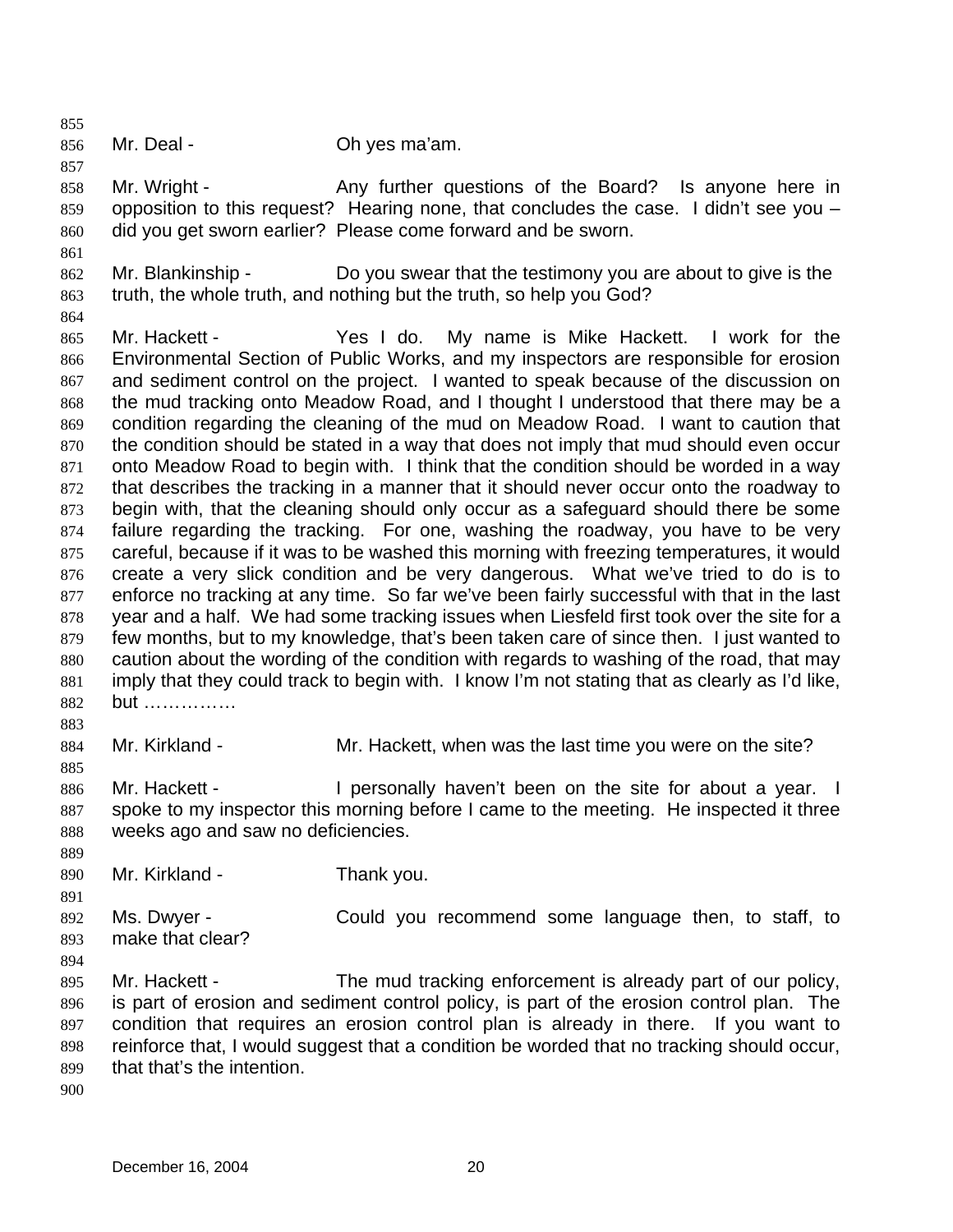Ms. Dwyer - So not withstanding anything else in this paragraph about cleaning the road, the cleaning provisions are not meant to imply that mud is allowed to begin with. 901 902 903

905 Mr. Hackett - Correct.

907 908 Mr. Wright - The Must are they going do, have a cleaning facility where they've got to clean the tires before they leave the site?

909 910 911 912 Mr. Hackett - Yes, they have that now. They have it far enough off of the road so that the water has a chance to come off of the wheels before they even get to the road. The cleaning facility is about a third of a mile from Meadow Road.

- 914 915 Mr. Wright - I'll ask Mr. Deal to address your question and see what he has to say about it.
- 916

913

904

906

917 918 919 920 921 922 923 924 925 926 927 928 929 930 931 932 933 934 935 936 937 938 939 940 941 942 943 944 945 Mr. Deal - As the trucks leave the road, there's a facility there that they drive through, because the trucks are empty then, and it has water in it, and that washes the dirt off of the wheels. Remember what we're doing, is we're hauling dirt. In dry weather, dirt blows around. When they're coming down the road into the property to where the washing facility is, dirt blows. Some of them have covers; some don't, and dirt blows off of there. I've worked with Mr. Hackett on this facility for many years, and I understand what he's saying. I've never thought, myself, that the condition ever implied we could put mud on Meadow Road, and I can state that's not been Mr. Liesfeld's idea either. Sometimes it does happen. The seriousness of this, if this were put in here, is if we did get mud or dirt on the road at some time, according to these conditions, you could shut us down, and we're out of business. If there's a climatic condition that causes some dirt to be out there, my clients, to my knowledge, and I've gotten no complaints from the subdivision people down there, and there's probably 75 homes in that area, that drive up and down this road. Ms. Eggers is the only person who complained to me about this or even said anything about it. Some time ago, the subdivision was up in the air, but that's when the place wasn't run right. We went through a series of about six years on this property that had the worst operators you've ever seen in your life, for whatever reason. Mr. Liesfeld, as your report amply shows, has improved the situation and made it a lot better. My concern for my client is, technically, if a big clump of dirt got on the road and nobody's been behind that truck for 15 minutes, and somebody runs over it, and Mr. Hackett comes down the road, we could lose our permit, and we're out of business. We've never interpreted that the wording in this condition does not mean that we can put dirt on Meadow Road. I will be glad to say that. We want a clean Meadow Road because we want a happy neighborhood. We don't want to come down here and have a bunch of neighbors mad because we've got mud all over the road. That's not been the case for two years, and your own report on this shows that. I will be glad to put in there that this does not infer that they can put dirt on Meadow Road. To me, that's implied to start with.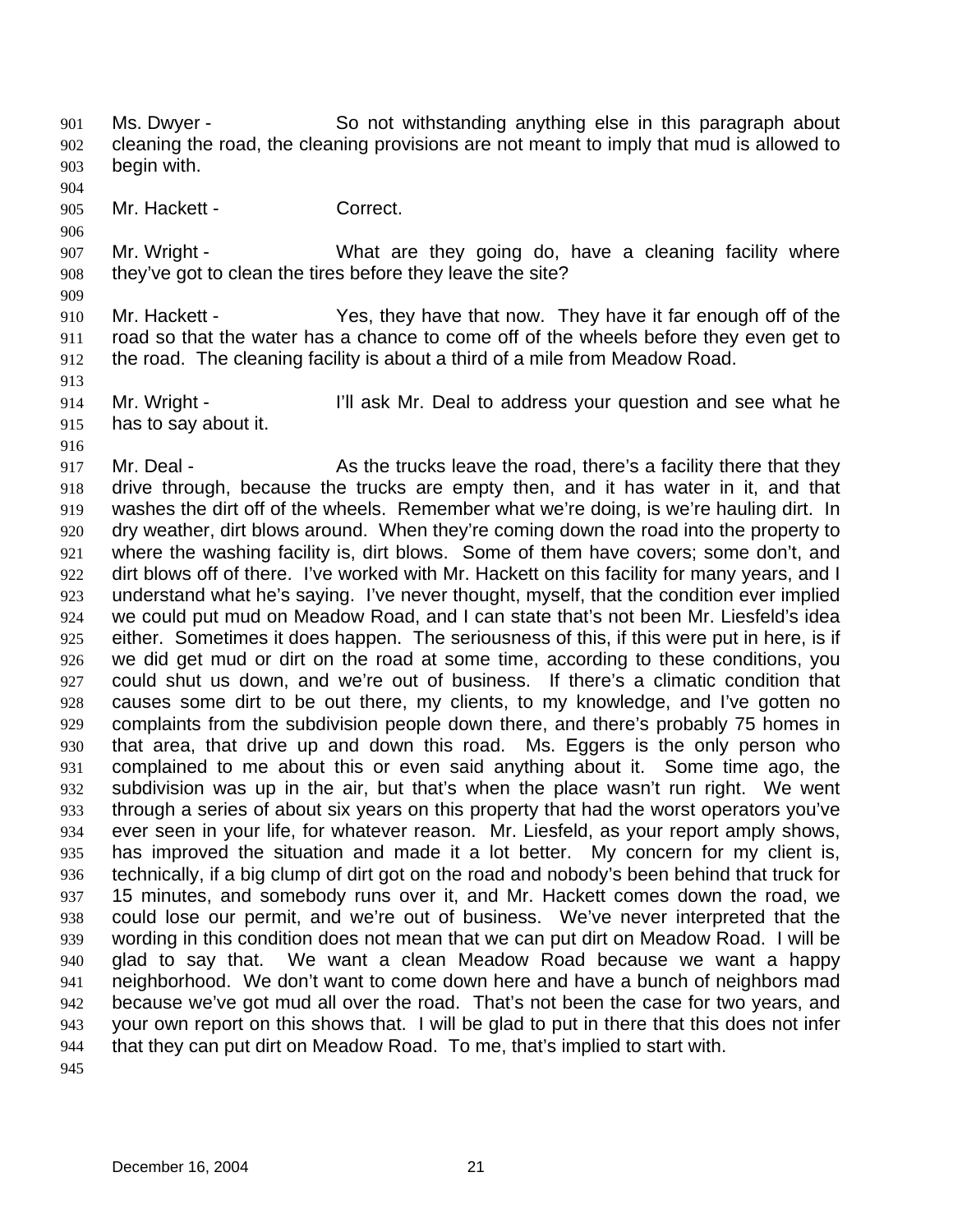946

much for appearing.

Mr. Wright - Anything further? That concludes the case. Thank you very

947 948

949 950 951 952 After an advertised public hearing and on a motion by Mr. Nunnally, seconded by Mr. Kirkland, the Board **granted** application **UP-28-2004** for a conditional use permit to to extract materials from the earth at 2980 Meadow Road (Parcel 843-720-7272). The Board granted the use permit subject to the following conditions:

953

954 955 1. This use permit is subject to all requirements of Section 24-103 of Chapter 24 of the County Code.

956

957 958 959 960 961 962 963 964 965 966 967 2. Before beginning any work, the applicant shall provide a financial guaranty in an amount of \$2,000 per acre for each acre of land to be disturbed, for a total of \$26,800, guaranteeing that the land will be restored to a reasonably level and drainable condition. This permit does not become valid until the financial guaranty has been approved by the County Attorney. The financial guaranty may provide for termination after 90 days notice in writing to the County. In the event of termination, this permit shall be void, and work incident thereto shall cease. Within the next 90 days the applicant shall restore the land as provided for under the conditions of this use permit. Termination of such financial guaranty shall not relieve the applicant from its obligation to indemnify the County of Henrico for any breach of the conditions of this use permit. If this condition is not satisfied within 90 days of approval, the use permit shall be void.

968

988

969 970 971 972 973 974 975 976 977 3. Before beginning any work, the applicant shall submit erosion control plans to the Department of Public Works for review and approval. Throughout the life of the operation, the applicant shall continuously satisfy the Department of Public Works that erosion control procedures are properly maintained, and shall furnish plans and bonds that the department deems necessary. The applicant shall provide certification from a licensed professional engineer that dams, embankments and sediment control structures meet the approved design criteria as set forth by the State. If this condition is not satisfied within 90 days of approval, the use permit shall be void.

978 979 980 4. Before beginning any work, the applicant shall obtain a mine license from the Virginia Department of Mines, Minerals and Energy. If this condition is not satisfied within 90 days of approval, the use permit shall be void.

981 982 983 984 985 986 987 5. Before beginning any work, the areas approved for mining under this permit shall be delineated on the ground by five-foot-high metal posts at least five inches in diameter and painted in alternate one foot stripes of red and white. These posts shall be so located as to clearly define the area in which the mining is permitted. They shall be located, and their location certified, by a certified land surveyor. If this condition is not satisfied within 90 days of approval, the use permit shall be void.

989 990 991 6. In the event that the Board's approval of this use permit is appealed, all conditions requiring action within 90 days will be deemed satisfied if the required actions are taken within 90 days of final action on the appeal.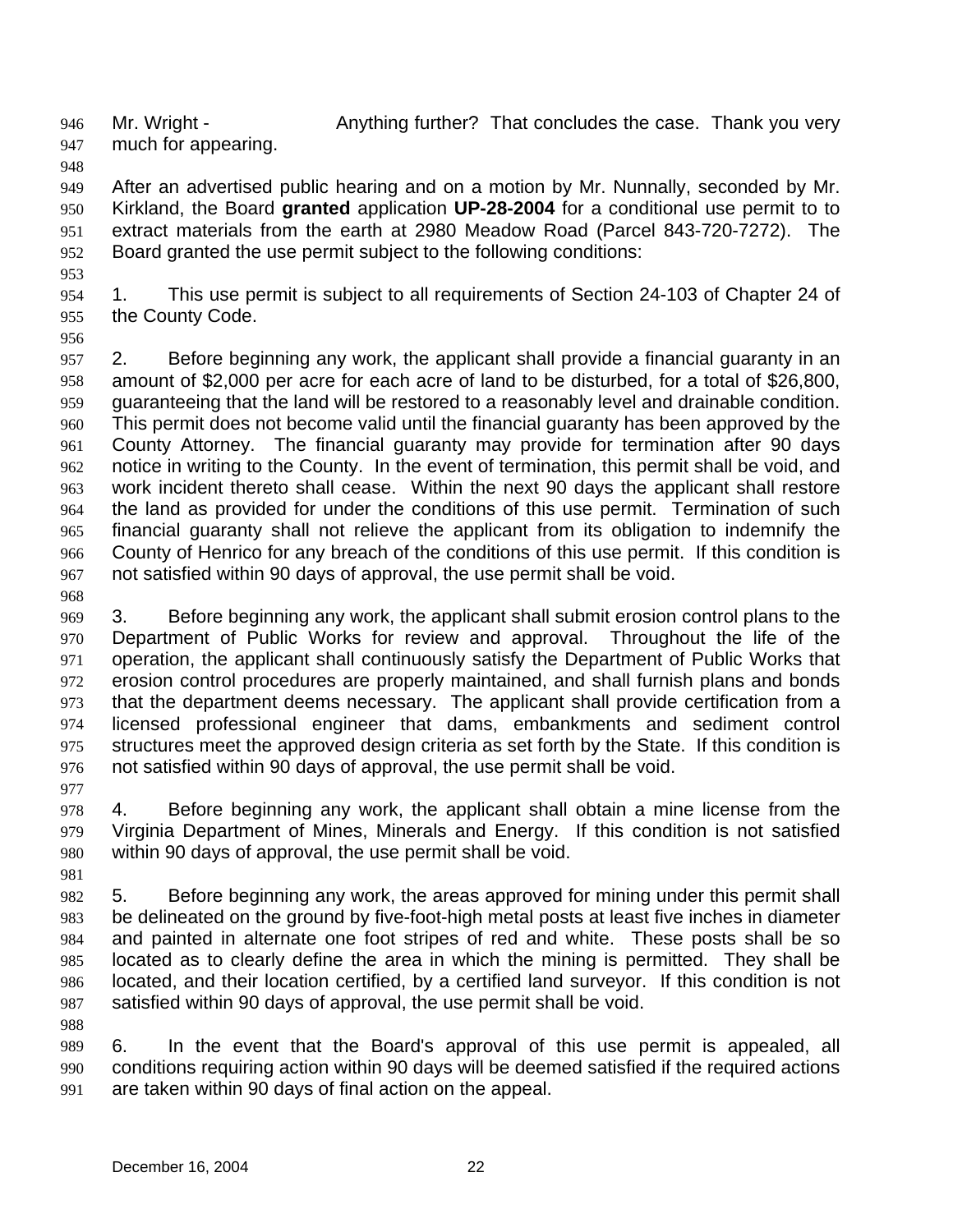992 993 994 995 996 997 7. The applicant shall comply with the Chesapeake Bay Preservation Act and all state and local regulations administered under such act applicable to the property, and shall furnish to the Planning Office copies of all reports required by such act or regulations.

- 998 999 8. [AMENDED] Hours of operation shall be from 7:00 a.m. to 5:30 p.m. Monday through Friday and 7:00 a.m. to 12:00 noon on Saturday.
- 1001 1002 1003 9. No operations of any kind are to be conducted at the site on Sundays, New Years Day, Memorial Day, Independence Day, Labor Day, Thanksgiving Day or Christmas Day.
- 1005 1006 1007 1008 1009 10. All means of access to the property shall be from the established entrance onto Meadow Road. All truck traffic to the site shall approach from Williamsburg Road north on Drybridge Road, then east on Meadow Road. All truck traffic leaving the site shall travel west on Meadow Road, then south on Drybridge Road to Williamsburg Road.
- 1010 1011 1012 11. The applicant shall erect and maintain gates at all entrances to the property. These gates shall be locked at all times, except when authorized representatives of the applicant are on the property.
- 1013

1000

1004

- 1014 1015 1016 1017 12. The applicant shall post and maintain a sign at the entrance to the mining site stating the name of the operator, the use permit number, the mine license number, and the telephone number of the operator. The sign shall be 12 square feet in area and the letters shall be three inches high.
- 1018

1028

- 1019 1020 1021 1022 1023 1024 13. The applicant shall post and maintain "No Trespassing" signs every 250 feet along the perimeter of the property. The letters shall be three inches high. The applicant shall furnish the Chief of Police a letter authorizing the Division of Police to enforce the "No Trespassing" regulations, and agreeing to send a representative to testify in court as required or requested by the Division of Police.
- 1025 1026 1027 14. Standard "Truck Entering Highway" signs shall be erected on Meadow Road on each side of the entrances to the property. These signs will be placed by the County, at the applicant's expense.
- 1029 1030 1031 15. The applicant shall post and maintain a standard stop sign at the entrance to Meadow Road. The operator shall cooperate with the Division of Police to enforce this stop sign.
- 1033 1034 1035 1036 16. The applicant shall provide a flagman to control traffic from the site onto the public road, with the flagman yielding the right of way to the public road traffic at all times. This flagman will be required whenever the Division of Police deems necessary.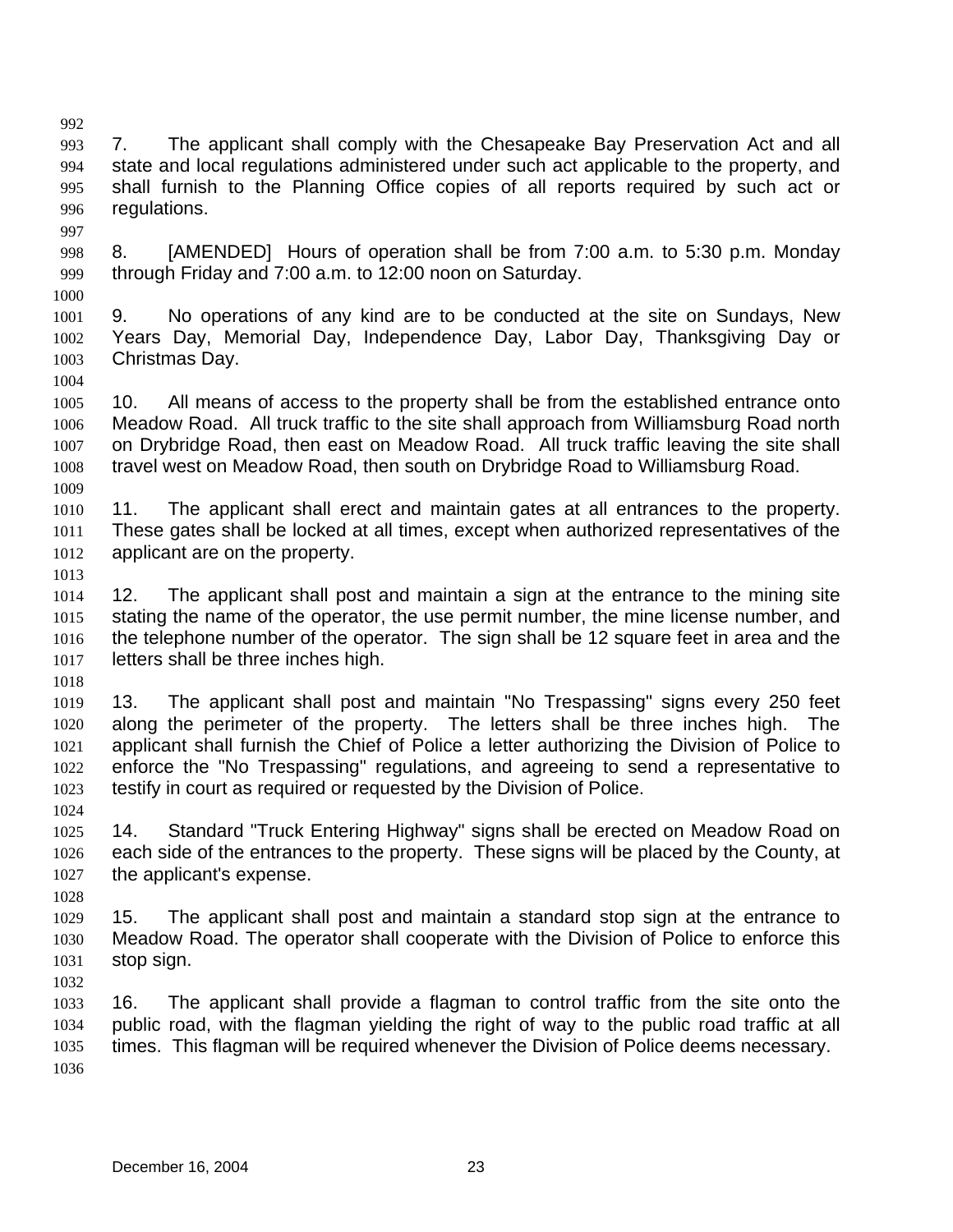17. [AMENDED] All roads used in connection with this use permit shall be effectively treated with calcium chloride or other wetting agents to eliminate any dust nuisance. The operator shall take the necessary steps to prevent mud from being tracked onto Meadow Road. The road shall be maintained by washing in addition to sweeping. 1037 1038 1039 1040 1041

- 1042 1043 18. The operation shall be so scheduled that trucks will travel at regular intervals and not in groups of three or more.
- 1045 1046 19. Trucks shall be loaded in a way to prevent overloading or spilling of materials of any kind on any public road.
- 1047

1044

- 1048 1049 1050 20. The applicant shall maintain the property, fences, and roads in a safe and secure condition indefinitely, or convert the property to some other safe use.
- 1051 1052 1053 1054 1055 1056 21. If, in the course of its preliminary investigation or operations, the applicant discovers evidence of cultural or historical resources, or an endangered species, or a significant habitat, it shall notify appropriate authorities and provide them with an opportunity to investigate the site. The applicant shall report the results of any such investigation to the Planning Office.
- 1057 1058 1059 1060 1061 22. If water wells located on surrounding properties are adversely affected, and the extraction operations on this site are suspected as the cause, the effected property owners may present to the Board evidence that the extraction operation is a contributing factor. After a hearing by the Board, this use permit may be revoked or suspended, and the operator may be required to correct the problem.
- 1063 1064 1065 1066 23. Open and vertical excavations having a depth of 10 feet or more, for a period of more than 30 days, shall be effectively sloped to a 2:1 slope or flatter to protect the public safety.
- 1067 1068 1069 1070 1071 1072 1073 1074 24. Topsoil shall not be removed from any part of the property outside of the area in which mining is authorized. Sufficient topsoil shall be stockpiled on the property for respreading in a layer with five inches of minimum depth. All topsoil shall be stockpiled within the authorized mining area and provided with adequate erosion control protection. If the site does not yield sufficient topsoil, additional topsoil shall be brought to the site to provide the required five-inch layer of cover. All topsoil shall be treated with a mixture of seed, fertilizer, and lime as recommended by the County after soil tests have been provided to the County.
- 1075

1062

1076 1077 1078 1079 1080 1081 1082 25. All offsite-generated materials deposited on the mining site shall be documented in a monthly report to the Director of Planning. The operator shall submit a report stating the origin, nature and quantity of material deposited, and certifying that no contaminated or hazardous material was included. The material deposited on the site shall be limited to imperishable materials such as stone, bricks, tile, sand, gravel, soil, asphalt, concrete and like materials, and shall not include any hazardous materials as defined by the Virginia Hazardous Waste Management Regulations.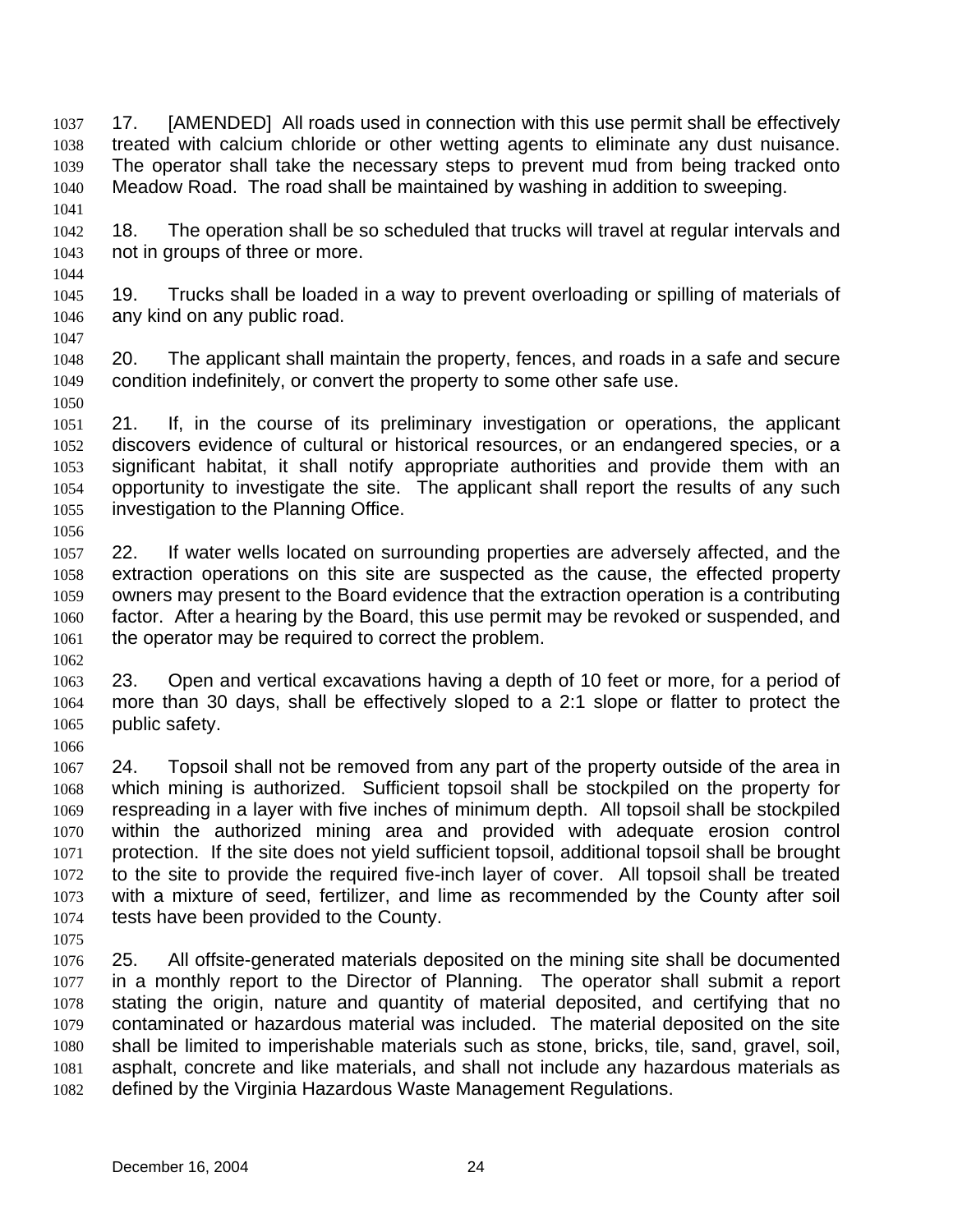1083 1084 1085 1086 1087 1088 26. A superintendent, who shall be personally familiar with all the terms and conditions of Section 24-103 of Chapter 24 of the County Code, as well as the terms and conditions of this use permit, shall be present at the beginning and conclusion of operations each work day to see that all the conditions of the Code and this use permit are observed.

1090 1091 1092 1093 1094 1095 27. A progress report shall be submitted to the Board on December 16, 2005. This progress report must contain information concerning how much property has been mined to date of the report, the amount of land left to be mined, how much rehabilitation has been performed, when and how the remaining amount of land will be rehabilitated, and any other pertinent information about the operation that would be helpful to the Board.

1097 1098 1099 28. Excavation shall be discontinued by December 16, 2006, and restoration accomplished by not later than December 16, 2007, unless a new permit is granted by the Board of Zoning Appeals.

1101 1102 1103 29. The rehabilitation of the property shall take place simultaneously with the mining process. Rehabilitation shall not be considered completed until the mined area is covered completely with permanent vegetation.

1104

1100

1089

1096

1105 1106 1107 1108 1109 1110 30. All drainage and erosion and sediment control measures shall conform to the standards and specifications of the Mineral Mining Manual Drainage Handbook. Any drainage structures in place prior to October 14, 1992 and which do not conform to the Mineral Mining Manual Drainage Handbook may remain in place until such time as any reconstruction is required at which time said structures shall be brought into conformance with the Mineral Mining Manual Drainage Handbook.

1111

1118

1121

1124

1112 1113 1114 31. The applicants shall install two speed bumps on the drive between the mining site and Meadow Road for the purpose of slowing truck traffic on the property.

1115 1116 1117 32. The applicants shall request the Department of Public Works to install, at the applicants' expense, a speed limit sign on Meadow Road immediately west of the entrance to the property.

1119 1120 33. The applicants shall request the Division of Police to increase their enforcement of the speed limit along Meadow Road.

1122 1123 34. Failure to comply with any of the foregoing conditions shall automatically void this permit.

| 1125 | Affirmative:   | Dwyer, Kirkland, Nunnally, Wright |  |
|------|----------------|-----------------------------------|--|
|      | 1126 Negative: | <b>Harris</b>                     |  |
| 1127 | Absent:        |                                   |  |
| 1128 |                |                                   |  |

December 16, 2004 25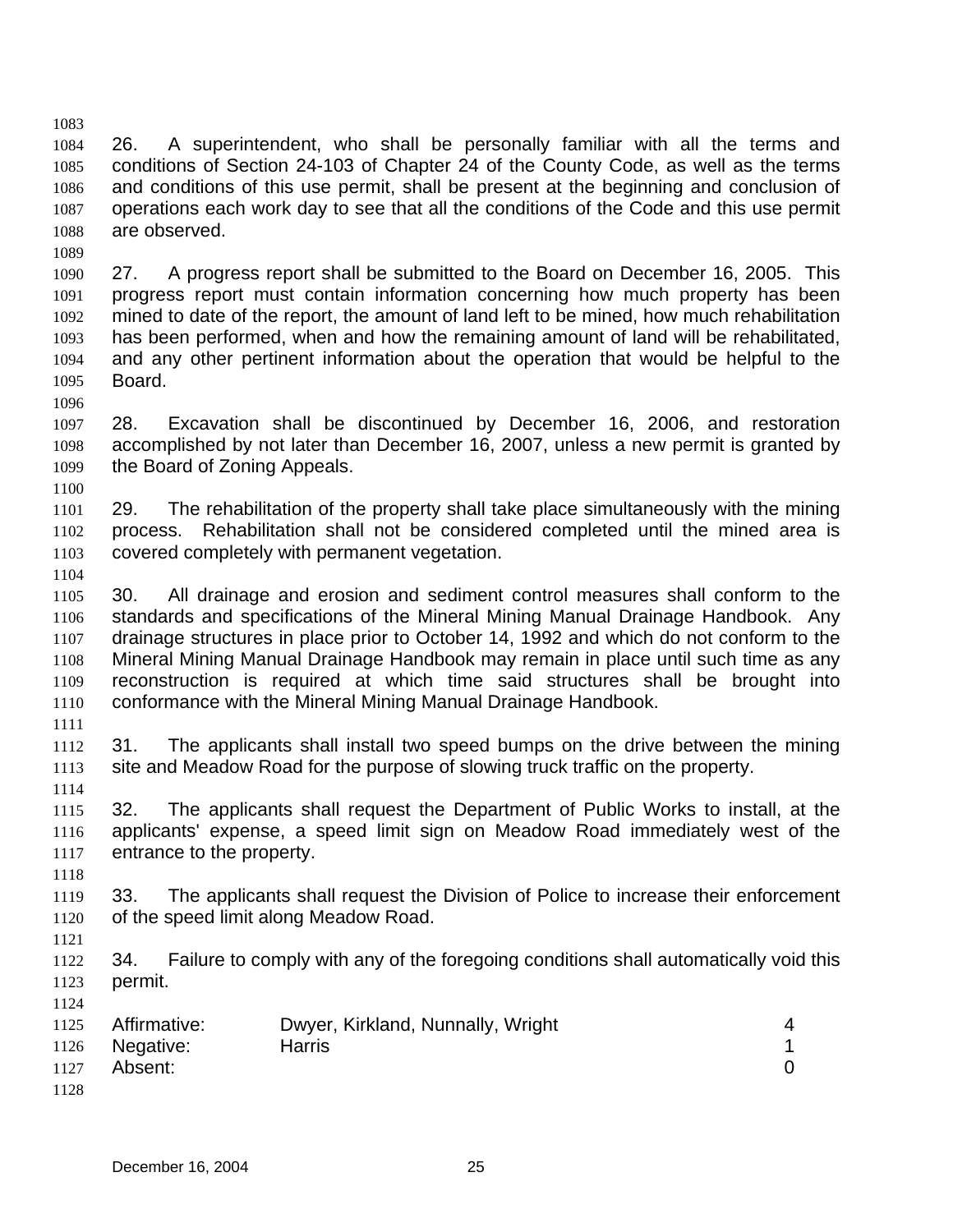The Board granted the request because it found the proposed use will be in substantial accordance with the general purpose and objectives of Chapter 24 of the County Code. 1129 1130

1131

1132 1133 1134 1135 1136 1137 1138 1139 **A-150-2004 MITCHELL ROSENFELD AND LISA BERMAN** request a variance from Section 24-94 to build an addition at 12027 Cottage Creek Court (Chapelwood) (Parcel 740-756-3387), zoned R-4, One-family Residence District and R-4C, One-family Residence District (Conditional) (Three Chopt). The rear yard setback is not met. The applicants propose 33 feet rear yard setback, where the Code requires 35 feet rear yard setback. The applicants request a variance of 2 feet rear yard setback.

- 1141 1142 Mr. Wright - Does anyone else desire to speak with reference to this case? Would you raise your right hand and be sworn please?
- 1143

- 1144 1145 Mr. Blankinship - Do you swear that the testimony you are about to give is the truth, the whole truth, and nothing but the truth, so help you God?
- 1146 1147 1148 1149 1150 1151 1152 1153 1154 1155 1156 1157 1158 1159 1160 1161 1162 1163 1164 1165 1166 1167 1168 1169 1170 1171 1172 1173 1174 Mr. Rosenfeld - I do. It's Mitch Rosenfeld, and what we are asking for is a variance to build a 14- by 16-foot addition. Right now we have 47.11 feet from the end of our house to the property line. Fourteen feet will give us a setback of 33.11 feet, and the requirement is 35 feet, so we're asking for essentially a two-foot variance. It's an addition that we have been thinking about doing for many years. The house is a fairly small house. Our children have gotten larger, and we have for years now, thought that sometime we wanted to put in an addition. The fourteen by sixteen is the size that we feel is big enough, that will meet our needs, and the right configuration for a family room, but small enough that we'll still have a nice back yard. The report stated that one alternative would be a twelve by eighteen room, which would give us almost the same square footage, and that is true. The two issues with that are that we didn't want a long narrow room. We wanted a wider room so it would look better as a family room, and the other issue is, essentially the addition is just going to replace the deck. That deck is twelve by twelve, so it will be two feet further out and four feet wider. The four feet wider is going to actually be on the left-hand side, facing the rear of the house, which actually will put it in line with our garage. If we were to do twelve by eighteen, we would come very close to that window, and that's the kitchen window, and it lets in some light. The main disadvantage is, if we were two feet further for a twelve by eighteen room, which we had actually thought about, when we look out the window, the wall would come fairly close to the house. You would actually be seeing the wall. You're still going to be seeing the wall a little bit, but it won't be quite as bad. We actually talked to my neighbor who lives behind the house, and if you can see, the addition will actually be symmetrical; it will be right in line with the garage. There's quite a bit of space between our house and the neighbor behind us, and I've talked to him for a while, and he has no problem with it. He actually told us we could use his back yard to access our yard if we needed to during construction. It will essentially just replace that deck, just be a little bit bigger, and then we're going to build a new deck that will be off of it, that will come this way.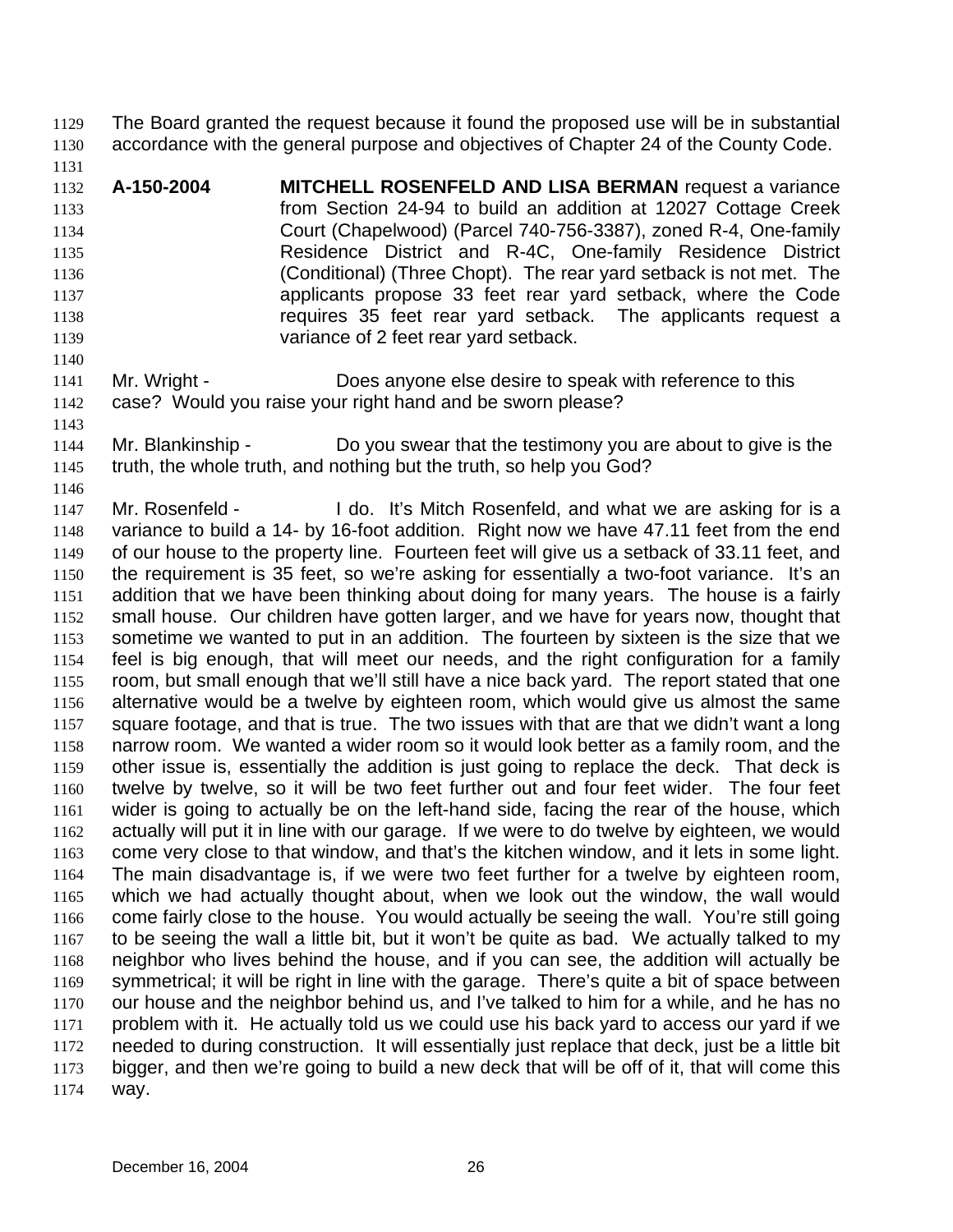1175 1176 1177 1178 1179 1180 1181 1182 1183 1184 1185 1186 1187 1188 1189 1190 1191 1192 1193 1194 1195 1196 1197 1198 1199 1200 1201 1202 1203 1204 1205 1206 1207 1208 1209 1210 1211 1212 1213 1214 1215 1216 1217 1218 1219 1220 Mr. Wright - Any further questions of the Board? Is anyone here in opposition to this request? Hearing none, that concludes the case. After an advertised public hearing and on a motion by Mr. Nunnally, seconded by Ms. Dwyer, the Board **granted** application **A-150-2004** for a variance to build an addition at 12027 Cottage Creek Court (Chapelwood) (Parcel 740-756-3387). The Board granted the variance subject to the following conditions: 1. Only the improvements shown on the plan filed with the application may be constructed pursuant to this approval. Any additional improvements shall comply with the applicable regulations of the County Code. 2. The new construction shall match the existing dwelling as nearly as practical. Affirmative: Dwyer, Harris, Kirkland, Nunnally, Wright 5 Negative: 0 Absent: 0 The Board granted this request, as it found from the evidence presented that, due to the unique circumstances of the subject property, strict application of the County Code would produce undue hardship not generally shared by other properties in the area, and authorizing this variance will neither cause a substantial detriment to adjacent property nor materially impair the purpose of the zoning regulations. Mr. Blankinship - A-151-2004 has been deferred. **A-152-2004 MANN KIDWELL SHADE CORP.** requests a variance from Section 24-94 to build a loading dock and canopy at 6011 W Broad Street (Westwood) (Parcel 770-741-2406), zoned B-3, Business District (Brookland). The rear yard setback is not met. The applicant proposes 29 feet rear yard setback, where the Code requires 40 feet rear yard setback. The applicant requests a variance of 11 feet rear yard setback. Mr. Wright - Does anyone else desire to speak with reference to this case? Would you raise your right hand and be sworn please? Mr. Blankinship - Do you swear that the testimony you are about to give is the truth, the whole truth, and nothing but the truth, so help you God? Mr. Shirley - The Mull do. My name is Bruce Shirley; I'm the architect for Mann Kidwell. Mr. Kidwell - **I do. I'm Andrew Kidwell.**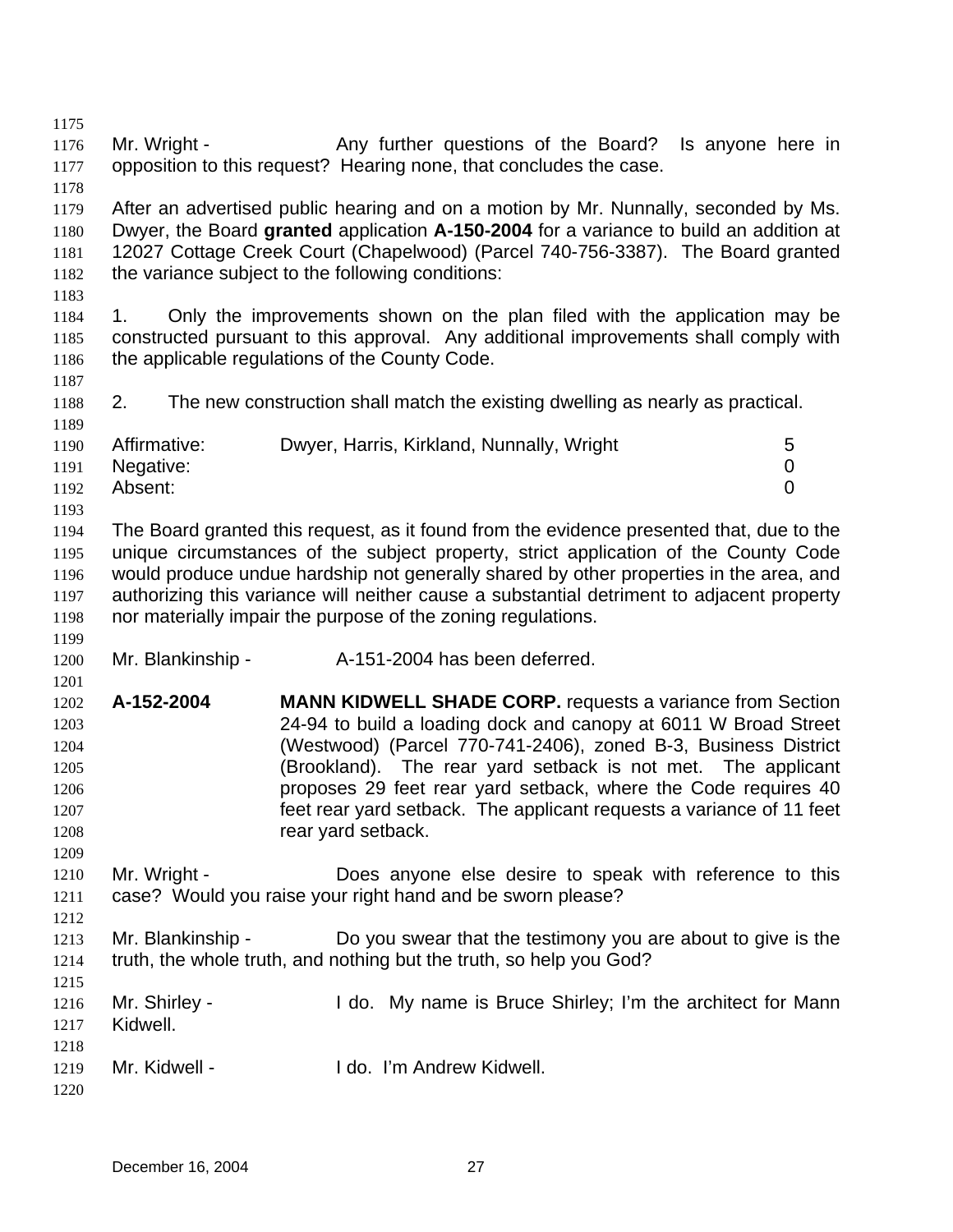Mr. Shirley - What we're proposing is for a variance on the rear setback to build a loading structure, where there were some existing freezers and storage sheds that were actually further back, so we're going to be decreasing that setback some, but based on the function of the building, we'd like to build a new canopy to create a protective outside area for loading trucks for the new use of the space. It used to be a restaurant; it's now going to be a retail space for blinds and plantation shutters, so it's nice to keep the materials out of the rain while they are being transferred to trucks to go for deliveries and installations. Currently, Mann Kidwell leases the adjacent building, and from a traffic standpoint, nothing should increase; it's just going to split to what they've no purchased, their new building. They need large trucks that come for deliveries, typically like a loading dock, or else have someone there to take care of deliveries. If no one is there at Mann Kidwell, they simply won't deliver the materials. They'll have to call and re-establish a time to do so. By having a loading dock facility that can quickly just drop things off, if no one's available and the materials are delivered, it will make their business work a little more efficiently. 1221 1222 1223 1224 1225 1226 1227 1228 1229 1230 1231 1232 1233 1234 1235 1236 1237 1238 1239 1240 1241 1242 1243 1244 1245 1246 1247 1248 1249 1250 1251 1252 1253 1254 1255 1256 1257 1258 1259 1260 1261 1262 1263 1264 Mr. Wright - What's going to happen to that frame shed? Is that going to be removed? Mr. Shirley - It already has been. The picture you're looking at right now shows all of the structures have already been removed. Mr. Wright - The metal shed also? Mr. Shirley - Yes sir. Mr. Kirkland - Which way will you drive in through this loading dock, right through it? I was trying to get a picture yesterday when I was out there, because I'm trying to see which way the truck would be. Mr. Shirley - The State of the can look at the side view on the loading dock, the actual drawing, elevation west, you can see there where the trucks are going to pull into the parking lot and back right up to the fence where you see the gates. What we're doing is eliminating the trucks getting behind the building. I've got over 100 feet of parking lot there for them to come in and turn and back to that. Mr. Kirkland - Will you still lease the other building at the same time? Mr. Kidwell - No sir. Mr. Kirkland - It's a big improvement from what was there before. Ms. Dwyer - The backing up maneuvers to back up to this loading dock – that affect the parking spaces. It looks kind of tight there.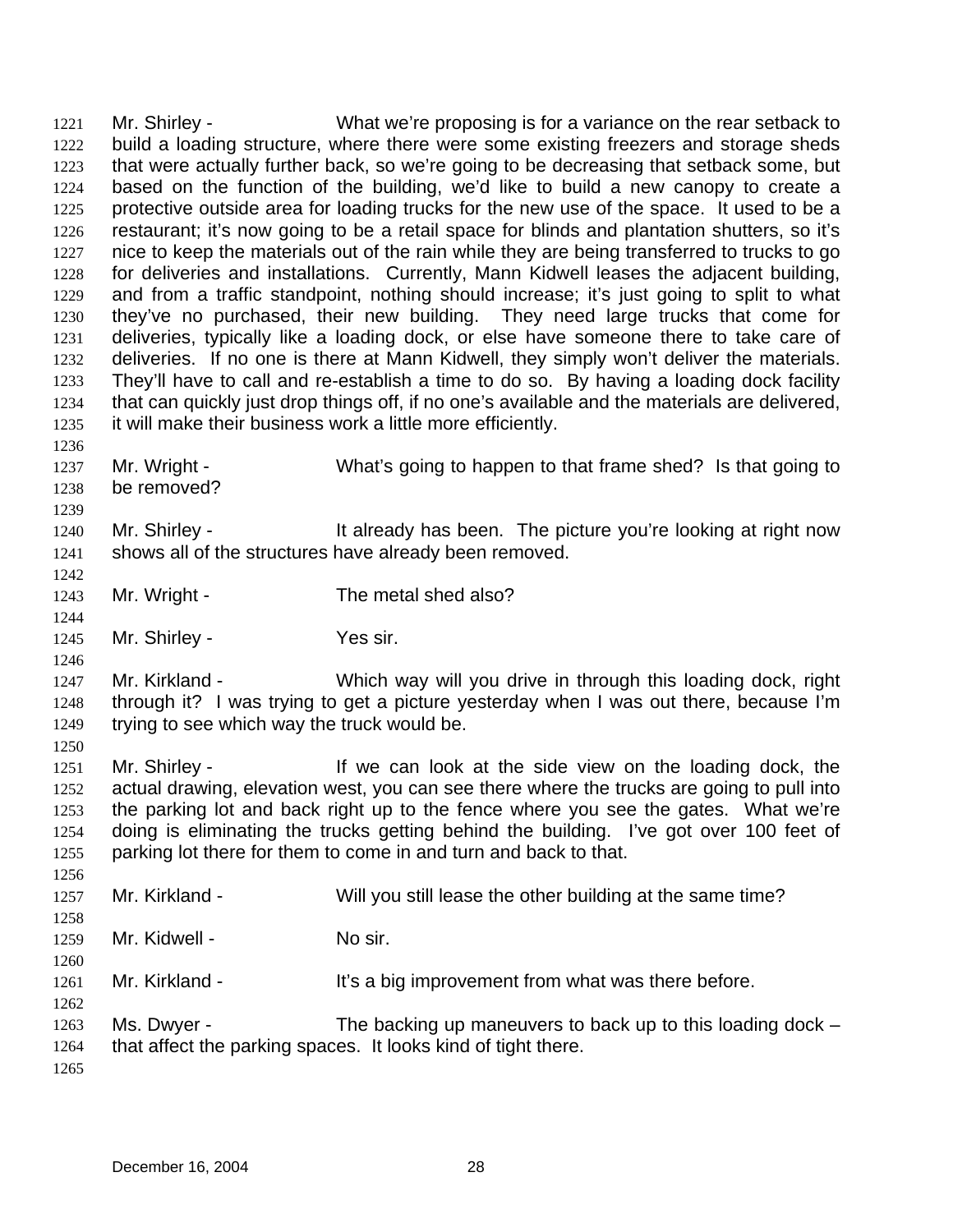Mr. Kidwell - No, the parking lot, I believe, has got around fifty parking places in it now, and with the change of use, we have very little amount of parting spaces actually needed for the location. 1266 1267 1268 1269 1270 1271 1272 1273 1274 1275 1276 1277 1278 1279 1280 1281 1282 1283 1284 1285 1286 1287 1288 1289 1290 1291 1292 1293 1294 1295 1296 1297 1298 1299 1300 1301 1302 1303 1304 1305 1306 1307 1308 1309 1310 1311 Ms. Dwyer - So will you close off some of those parking spaces, so you won't have conflicts with parked cars? Mr. Kidwell - I believe we'll lose one space. The way the trucks come in will actually just be mirrored from what they do now, and the shot you're looking at now, the trucks load to the adjacent building to the right, so the trucks will just do the opposite of what they do now. Ms. Harris - I have a question about the surveyor's report. If we return to this map, Mr. Blankinship, do you see the note that's on the page that says "Broad Street Road (U.S. Route No. 250)"? The notes "This lot appears" is not clear on my copy. Mr. Wright - It says "This lot appears to be in HUD Flood Zone C ....." Ms. Harris - That's my question. This parcel is in the Flood Zone? Mr. Blankinship - "Flood Zone C" indicates that there is no hazard of flooding. Ms. Harris - Even though it's a flood zone, there's no hazard? Mr. Blankinship - ""Flood Zone A" is subject to the 100-year flood plain. I don't know what "B" is; it might be undetermined; you'd have to do a site analysis, and "C" is that it's outside the flood plain. Mr. Kirkland - This structure's in the Enterprise Zone, the new one, isn't it? Mr. Shirley - Yes sir. Mr. Wright - Any further questions of the Board? Is anyone here in opposition to this request? Hearing none, that concludes the case. After an advertised public hearing and on a motion by Mr. Kirkland, seconded by Ms. Harris, the Board **granted** application **A-152-2004** for a variance to build a loading dock and canopy at 6011 W Broad Street (Westwood) (Parcel 770-741-2406). The Board granted the variance subject to the following conditions: 1. This variance applies only to the rear yard setback. All other applicable regulations of the County Code shall remain in force. 2. The parking lot, driveways, and loading areas shall be subject to the requirements of Section 24-98 of Chapter 24 of the County Code.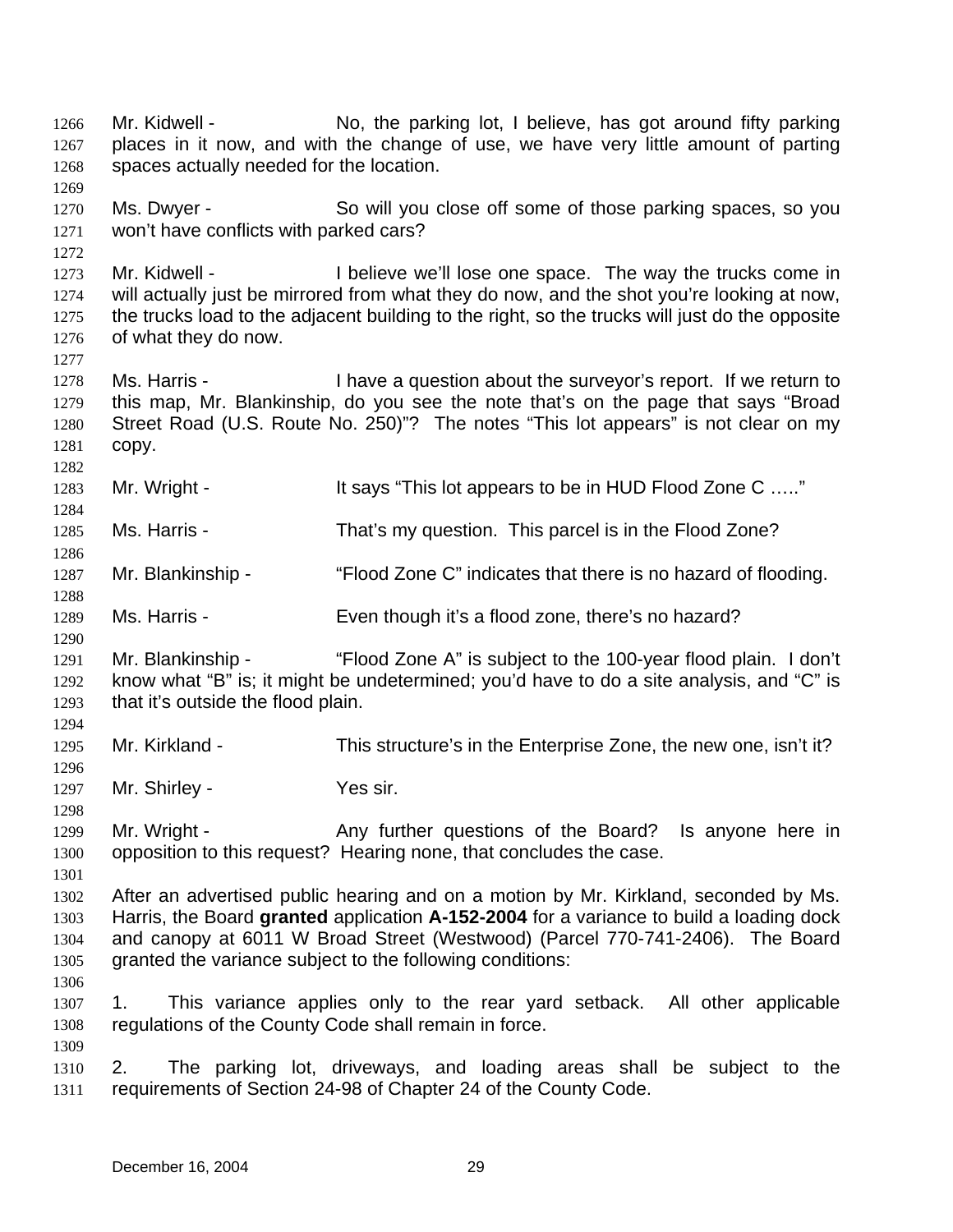1312 1313 1314 1315 1316 1317 1318 1319 1320 1321 1322 1323 1324 1325 1326 1327 1328 1329 1330 1331 1332 1333 1334 1335 1336 1337 1338 1339 1340 1341 1342 1343 1344 1345 1346 1347 1348 1349 1350 1351 1352 1353 1354 1355 1356 1357 3. This approval is subject to all conditions that may be placed on the approval of the building permit. 4. [DELETED] Affirmative: Dwyer, Harris, Kirkland, Nunnally, Wright 5 Negative: 0 Absent: 0 The Board granted this request, as it found from the evidence presented that, due to the unique circumstances of the subject property, strict application of the County Code would produce undue hardship not generally shared by other properties in the area, and authorizing this variance will neither cause a substantial detriment to adjacent property nor materially impair the purpose of the zoning regulations. **A-153-2004 LAURIE A. VONG** requests a variance from Section 24-95(i)(2)c. to allow a tool shed to remain at 2509 Skeet Street (West Wistar) (Parcel 764-749-3758), zoned R-3, One-family Residence District (Three Chopt). The distance from accessory structure to principal building is not met. The applicant proposes 4 feet between an accessory structure and the principal building, where the Code requires 10 feet between an accessory structure and the principal building. The applicant requests a variance of 6 feet distance between an accessory structure and the principal building. Mr. Wright - Does anyone else desire to speak with reference to this case? Would you raise your right hand and be sworn please? Mr. Blankinship - Do you swear that the testimony you are about to give is the truth, the whole truth, and nothing but the truth, so help you God? Ms. Vong - The Mes. My name is Laurie Vong. Mr. Ellis - The Music Hotel of Allis. Ms. Vong - **Basically, I'm a person who made a mistake in planning the** shed of mine that I built. I've been in my house eleven years. It's less than 1,000 feet; it's just me and my daughter, but I've wanted and dreamed of more storage space since I've been in the house. I have a tiny shed way in the back yard, which once you stick the lawn mower in there, you can't even turn around. I don't know how much of this is relevant, but I'm on a fixed income; I'm on disability; I haven't had any disposable income to do anything to my house these eleven years. I even qualified for a federal housing rehabilitation program when my roof was leaking and my bathroom ceiling fell in. Anyway, I refinanced my house this year, so with that cash-out money, I bought a vehicle, and I planned this shed. Because I hold onto my dollars so tightly, I've done all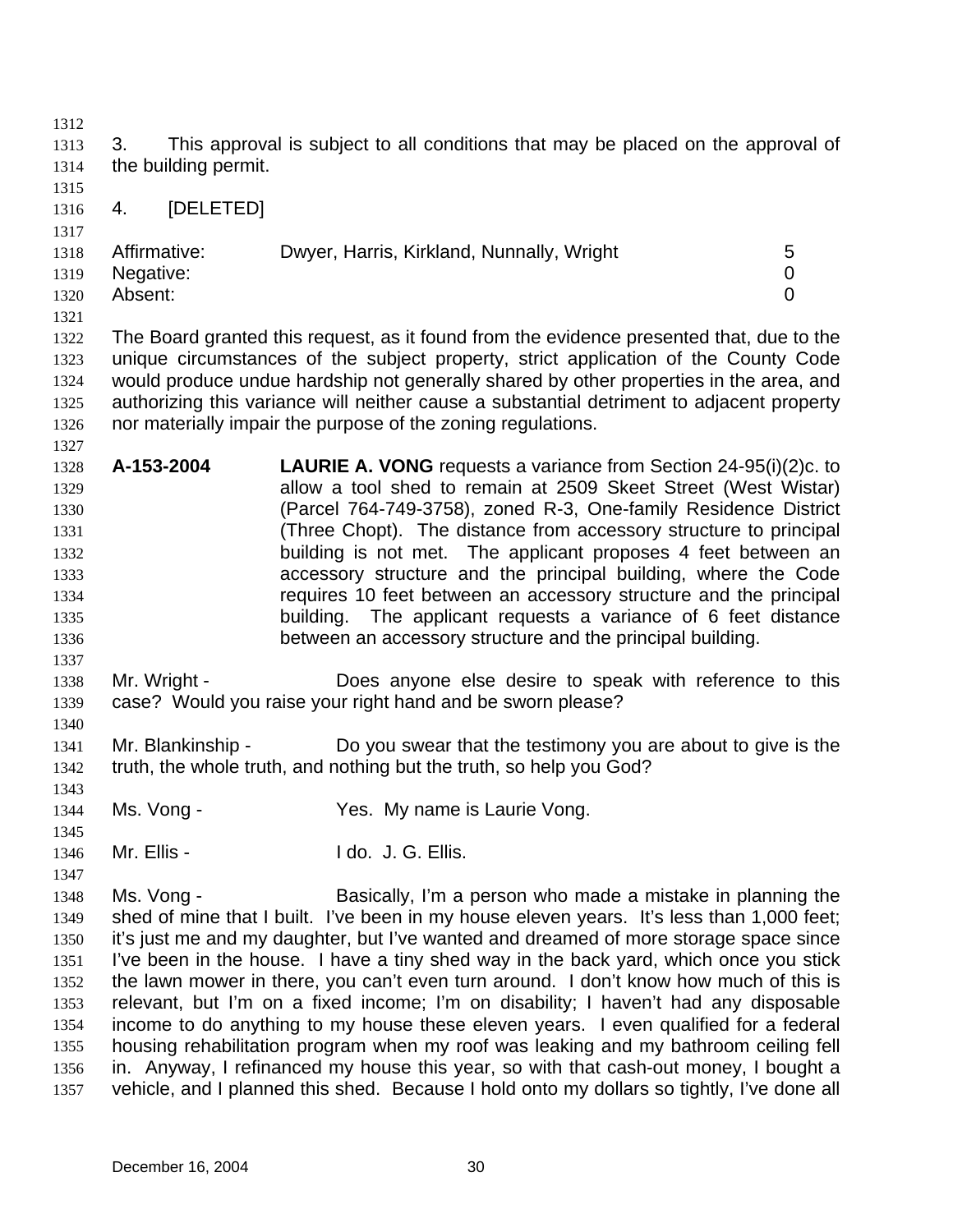the planning and labor myself. Since I don't tend to trust people very well, I, looking back on how I made this mistake of having the thing too close to the house, my plan evolved all year, since I got my money, cutting down some trees. I excavated the foundation myself and got estimates from people at that point, but I can see, looking back, what went wrong was, at first I was looking at pre-built units, and then I was looking at pouring a foundation, but I thought it was going to be twelve by twelve or thirteen by thirteen. 1358 1359 1360 1361 1362 1363 1364

1366 1367 1368 1369 1370 1371 1372 1373 1374 1375 1376 Where it sits is on the end of what's always been a driveway, so it was flat, and it was the logical place to put it. When I excavated, I found that I could squeeze out a couple more feet. I actually, ironically, always planned to have it as close to the house as it was, because I had several people who came out, who said it wouldn't matter, so I don't know if that was because of the size I had planned and then changed or what, but as I dug the foundation, I discovered that I had a good solid couple feet more as I was moving that way, where there'd been concrete abutments to that driveway, and there'd been no soil erosion. Past that point, the land slopes dramatically, so I wouldn't have wanted to go any further anyway. I excavated in the spring, my neighbor helped me pour the foundation this summer, I had a bunch of friends help me frame it, and then realized that I goofed, because I was supposed to have a permit.

1377

1365

1378 1379 1380 1381 1382 1383 1384 1385 1386 1387 I guess I went over the square footage limit, and I didn't realize that. Anyway, when I went to get the permit, I realized it was too close to the house, and I'm really sorry. I didn't do that in defiance or on purpose, but it's there now. I'm hoping the pictures show it's not as bad as it sounds. It's four feet rather than the ten feet, but it's behind; it's not up beside. It's behind that little section at the back of my house that is my furnace room. I guess there's another picture that shows that – it feels like my back yard to me because, yes, you can see where that last window is at my house. That whole part is just a furnace room with just a boiler and a washer and drier, so it felt like it was in my back yard, and it looks, I think, from the street, like it's in my back yard, and I'm sorry it's too close to the house; it's a mistake on my part.

| 1388 |                     |                                                              |
|------|---------------------|--------------------------------------------------------------|
| 1389 | Mr. Wright -        | Did you get a building permit to put this up?                |
| 1390 |                     |                                                              |
| 1391 | Ms. Vong -          | They said I needed to do this variance procedure before I    |
| 1392 | can get it.         |                                                              |
| 1393 |                     |                                                              |
| 1394 | Mr. Wright -        | But you built it without a building permit?                  |
| 1395 |                     |                                                              |
| 1396 | Ms. Vong -          | Yes sir, I goofed.                                           |
| 1397 |                     |                                                              |
| 1398 | Mr. Wright -        | You didn't understand that you had to have a building permit |
| 1399 | to build this shed? |                                                              |
| 1400 |                     |                                                              |
| 1401 | Ms. Vong -          | Oh, I do now.                                                |
| 1402 |                     |                                                              |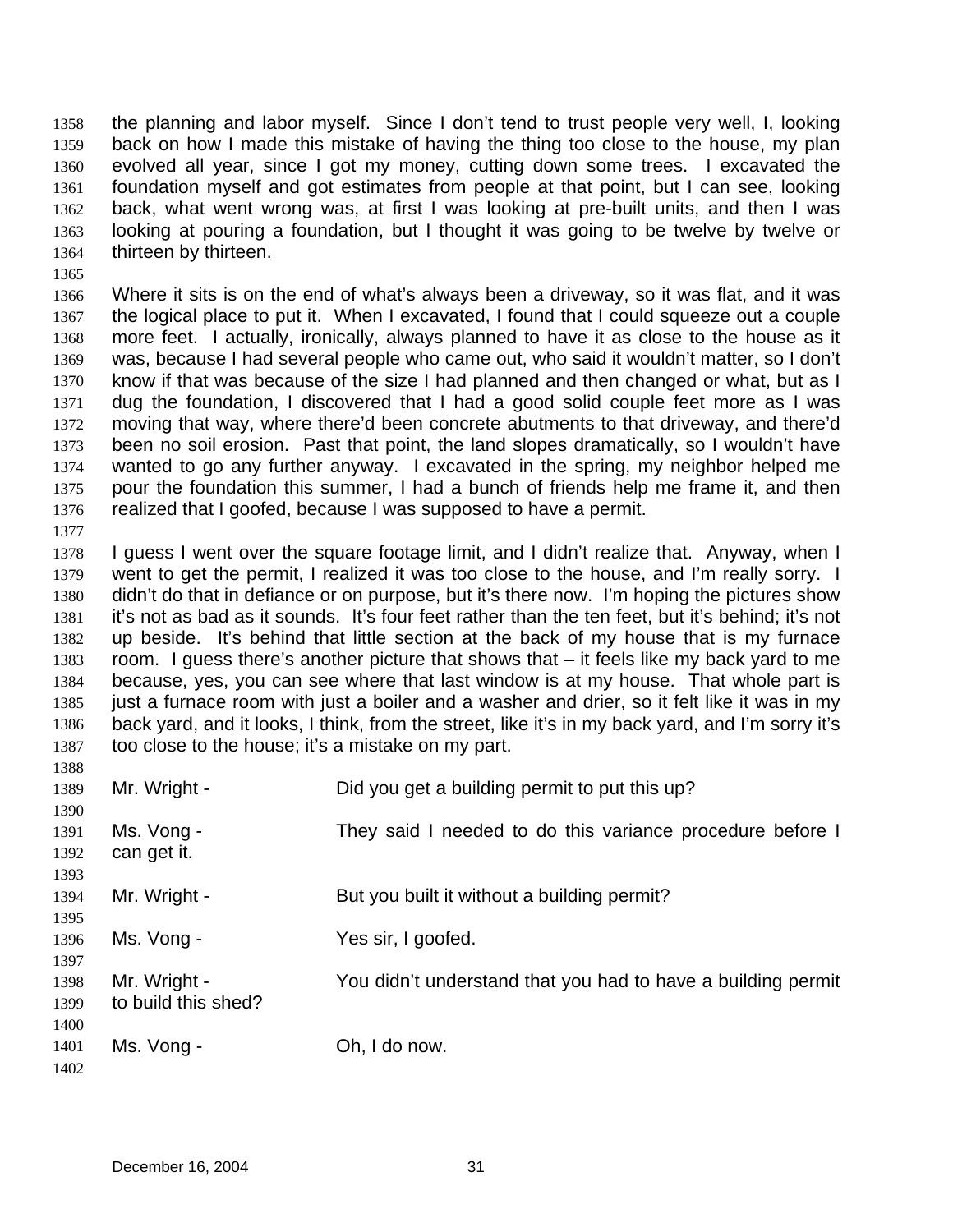Mr. Blankinship - She started out with a twelve by twelve, which would not require a permit. One hundred and forty-four square feet did not require a permit, but when she expanded it to fifteen by fifteen, she went over the requirements. 1403 1404 1405 1406 1407 1408 1409 1410 1411 1412 1413 1414 1415 1416 1417 1418 1419 1420 1421 1422 1423 1424 1425 1426 1427 1428 1429 1430 1431 1432 1433 1434 1435 1436 1437 1438 1439 1440 1441 1442 1443 1444 1445 1446 1447 1448 Ms. Vong - Exactly. It's all my fault because the plan was evolving, and I was trying to get information, but because the thing was evolving, I was then operating on outdated information, and I'm sorry. Mr. Kirkland - The Mr. Blankinship, how did we become aware of this situation? Mr. Blankinship - You went to apply for a building permit, and you were notified that you needed a building permit? Ms. Vong - No, a man came and stopped in my driveway and said, "did you know that you needed a building permit?" Mr. Kirkland - So a complaint was made, I assume. Mr. Blankinship - Sometimes the building inspectors, if they see a building project that they know is not under permit, they will do that on their own initiative. Ms. Vong - I don't know which it was. The neighbor of mine who helped me pour the foundation, that didn't go that well, and so actually he's not a neighbor; he's the guy who moved in with the lady across the street, but I wonder if he called. I have no idea how it happened, but I needed the permit anyway. Mr. Wright - Is this gentleman a next-door neighbor? Ms. Vong - No, he lives across the street and catty-corner. He got one of the notices though. Mr. Wright - The Let's hear from him. Mr. Ellis - I got the notice and thought I was supposed to be here, so I'm here. My wife and I have lived there for 49 years, and we've seen a lot of people go and a lot of people come, and there's only one person left in the neighborhood who was there before we were. We live across the street from her. I have no qualms about it at all, no objections whatsoever. The lady works hard and does everything. She made a mistake; I have no problem with it. Mr. Blankinship - Are you at 2500 sir? Mr. Ellis - 2508. Mr. Wright - We certainly appreciate your coming. Is there anything further you wish to state?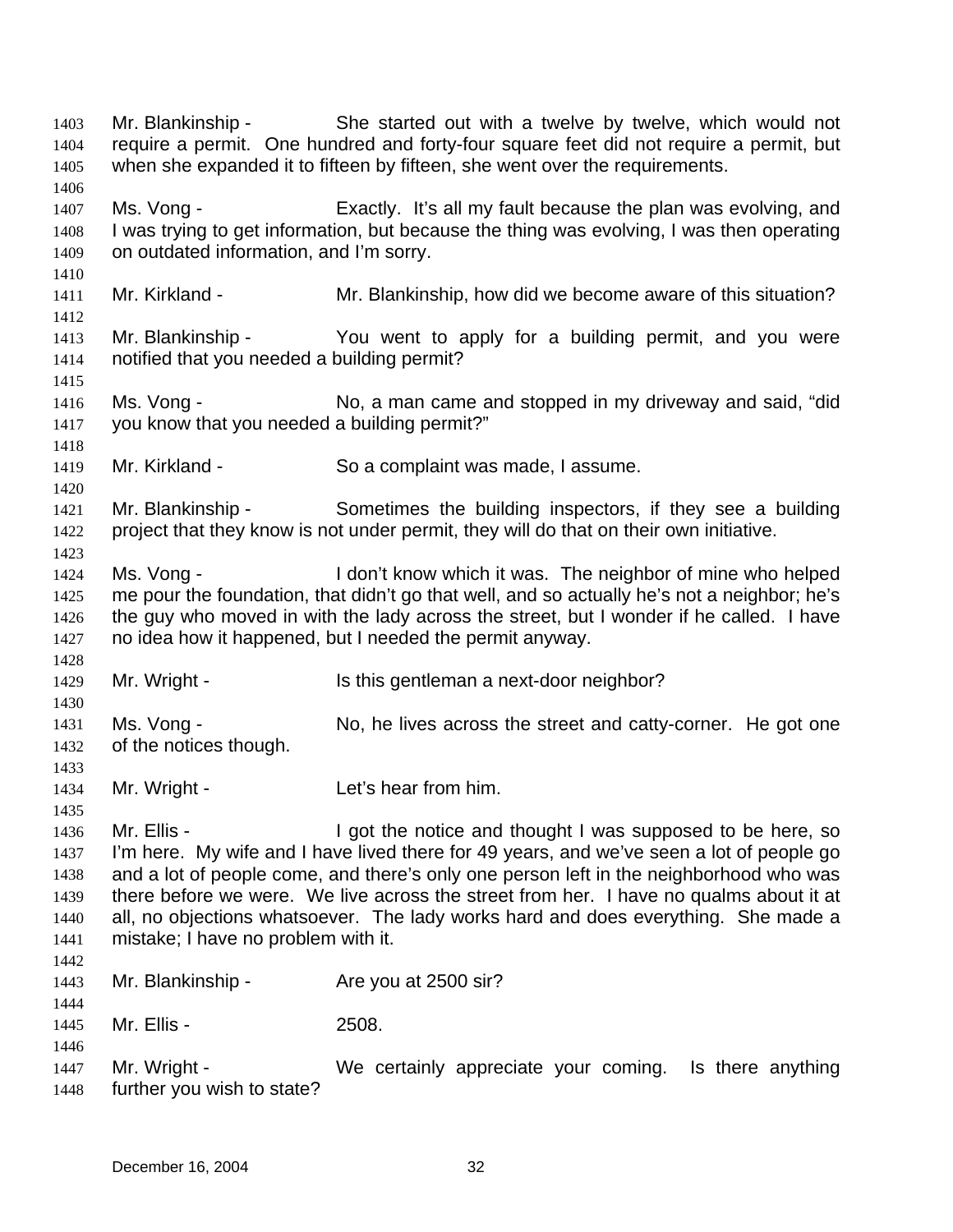1449 1450 1451 1452 1453 1454 1455 Ms. Vong - The Solution of that several neighbors had talked to me and volunteered to come here today, and I said "no thanks," because I wasn't thinking it would be necessary. Now I'm terribly nervous, and I'm wondering if I should have done that, but I just wanted to mention that, because I think it can do nothing but improve the appearance of my property. I won't have lawnmowers sitting out; it will definitely help me beautify the yard and the neighborhood, and I think everybody I know feels like that.

- 1456
- 1457 1458 Ms. Harris - Could the shed have been built beside or next to that frame shed that you have in back yard?
- 1459
- 1460 1461 1462 1463 1464 1465 1466 1467 1468 1469 1470 1471 1472 1473 1474 Ms. Vong - The one in the very back that you can barely see? That's one reason, the erosion, that's one reason I'm really glad my neighbor's here, in case you had questions about the topography. I know that I could have built it elsewhere, but I tell you I could not have put a fifteen by fifteen foot shed elsewhere, because the slope of the property that I'm on. I don't know how to give calculations for that, but it is so extreme, and the erosion is so extreme that the shed in the very background is almost starting to slide down the hill. It's actually on a thick slab; that was the pre-existing shed when I moved in, but it's actually on about a foot and a half slab that sits under the lower half of that shed, and that whole slab is starting to slide down that hill. It's a tremendous slope. The reason that this one flat area that I put this new one on hasn't been compromised in it's substrata soil, is because it has these big concrete slabs, like horizontally along the back and the side, so my whole yard, all the topsoil washes down in any kind of heavy rain, except that area has always held firm because of these, well I had about six inches of gravel on top of the clay, and then these concrete things on all sides, which have held it tight.
- 1475
- 1476 1477 Mr. Wright - Any further questions of the Board? Is anyone here in opposition to this request? Hearing none, that concludes the case.
- 1478
- 1479 1480 1481 1482 After an advertised public hearing and on a motion by Mr. Nunnally, seconded by Ms. Harris, the Board **granted** application **A-153-2004** for a variance to to allow a tool shed to remain at 2509 Skeet Street (West Wistar) (Parcel 764-749-3758). The Board granted the variance subject to the following conditions:
- 1483
- 1484 1485 1486 1. This variance applies only to the 10-foot setback from an accessory structure to the principal building. All other applicable regulations of the County Code shall remain in force.
- 1487
- 1488 1489 2. When finished, the storage building shall be compatible with the existing dwelling in color and materials.
- 1490
- 1491 1492 1493 3. The storage building shall not be used to store inflammable or explosive materials such as gasoline or paint thinner.
- 1494 Affirmative: Dwyer, Harris, Kirkland, Nunnally, Wright 5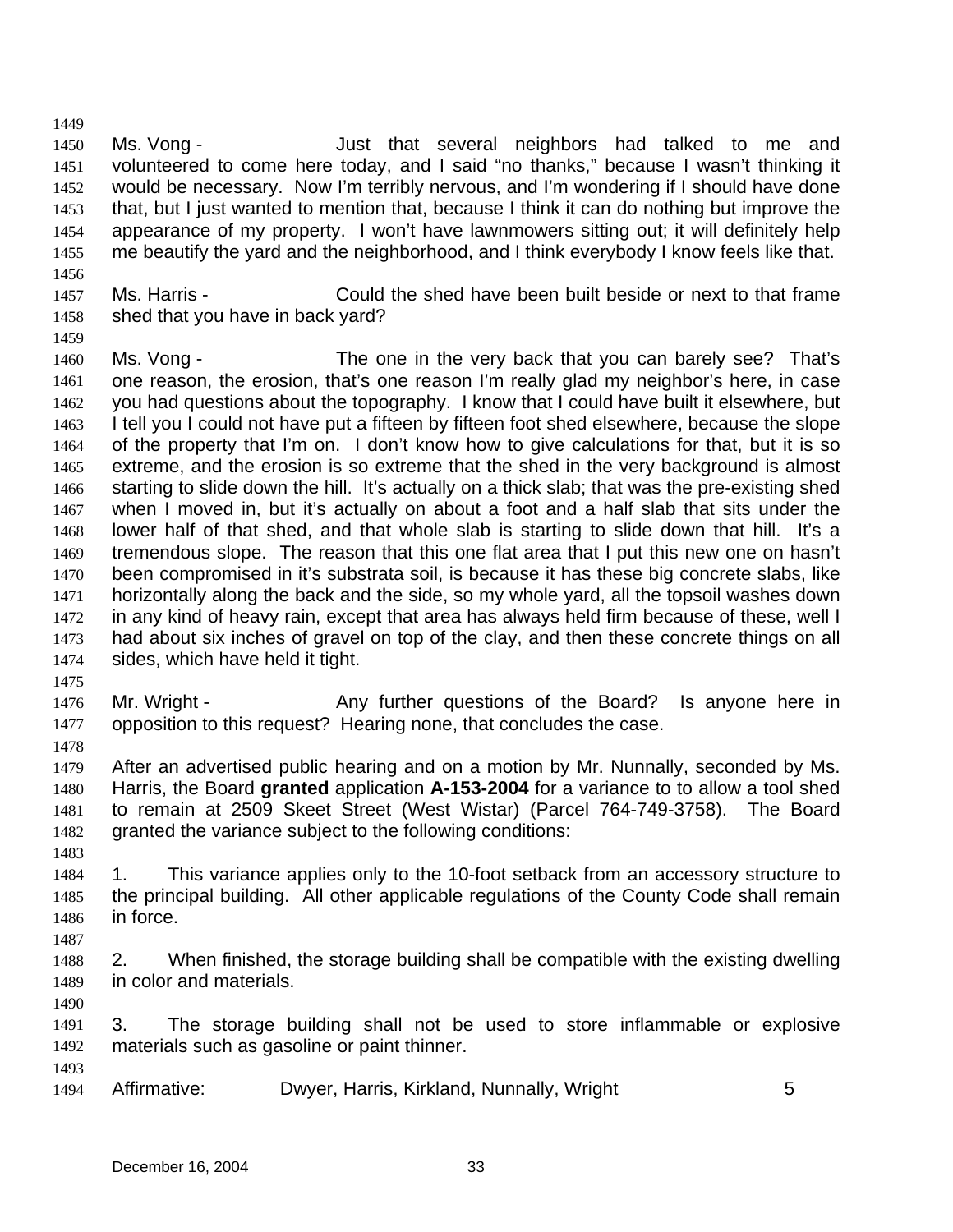|      | 1495 Negative:<br>1496 Absent: |  |
|------|--------------------------------|--|
| 1497 |                                |  |

1498 1499 1500 1501 1502 The Board granted this request, as it found from the evidence presented that, due to the unique circumstances of the subject property, strict application of the County Code would produce undue hardship not generally shared by other properties in the area, and authorizing this variance will neither cause a substantial detriment to adjacent property nor materially impair the purpose of the zoning regulations.

- 1504 1505 1506 1507 1508 **UP-29-2004 GASKINS & PATTERSON, INC.** requests a temporary conditional use permit pursuant to Section 24-116(c)(1) to install a temporary sales trailer at 9601 Patterson Avenue (Grayson Hill) (Parcel 745- 741-0907), zoned RTHC, Residential Townhouse District (Conditional) (Tuckahoe).
- 1510 1511 Mr. Wright - **Does anyone else desire to speak with reference to this** case? Would you raise your right hand and be sworn please?
- 1513 1514 Mr. Blankinship - Do you swear that the testimony you are about to give is the truth, the whole truth, and nothing but the truth, so help you God?
- 1515

1503

1509

1512

1516 1517 1518 1519 1520 1521 1522 1523 1524 1525 1526 1527 1528 1529 Mr. Lewis - The Mull do. My name is Monte Lewis; I'm with Lewis and Associates; we're representing the Gumenicks with this project. Just to bring you up to speed, we recently obtained rezoning of this property for a townhouse development. Yesterday we received tentative approval for the townhouse development, and we submitted our first POD for the site plan for the first section. We're here today before you to ask for a temporary sales trailer, which will be located on the property at one of the proposed entrances. We are not clearing additional land that would not have to be cleared for the entrance itself. That was very important to us, because in the conditions of the case, during zoning, we proffered that we would save as many trees as practical. This is a temporary sales trailer, 24 by 60. We will be submitting a landscape and lighting plan within the next two days for the County staff to review. The trailer will be on site and operational until we get our model finished, which is in the first section. Then all the sales will be moved to that model. We have submitted the POD for that model, and it's under review as we speak.

- 1531 Mr. Wright - The Have you read the proposed conditions?
- 1532 1533 1534 1535 1536 1537 1538 1539 Mr. Lewis - Yes sir. We have read the conditions; we have no problems with the conditions as they are stated. I met with Mike Jennings with Henrico Transportation yesterday and Sam Amos with Public Works. They are okay with the access as we have proposed. As it states, the access is at the same location as the permanent road. When we do put in the permanent road, we will be putting in a rightturn lane, but at this time, Mike Jennings said that it is not needed for this small sales trailer.
- 1540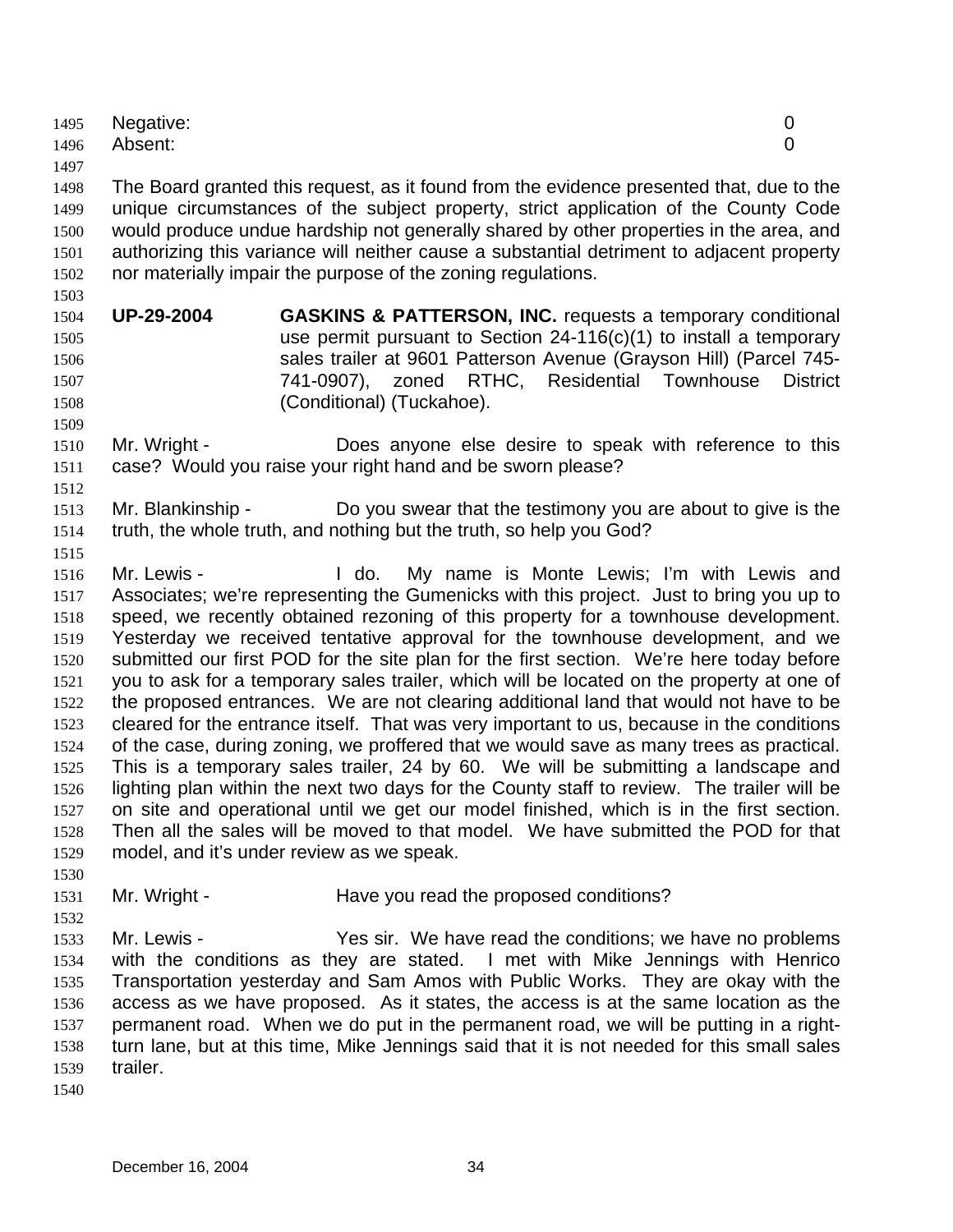Ms. Dwyer - Will this be a finished road up to the trailer, or will it be gravel? 1541 1542 1543 1544 1545 1546 1547 1548 1549 1550 1551 1552 1553 1554 1555 1556 1557 1558 1559 1560 1561 1562 1563 1564 1565 1566 1567 1568 1569 1570 1571 1572 1573 1574 1575 1576 1577 1578 1579 1580 1581 1582 1583 1584 1585 1586 Mr. Lewis - The Music of the asphalt. We will have bumper blocks for the parking area. Edge of pavement will not have curb and gutter; what we'll do is cut out that asphalt and add curb and gutter, and then top-coat it with two inches of asphalt, so it looks like a finished product when the road is finished. The permanent entrance will be a concrete entrance, what Works would call a CG9D, which is a concrete entrance, which is required everywhere in Henrico where you have access to a public road. Mr. Wright - The only entrance to this project would be off of Gaskins Road, I see – is that correct? Mr. Lewis - For this temporary sales trailer, yes sir. Mr. Wright - **How about for the development?** Mr. Lewis - The development is coming off of Patterson with the first section, it's up there at Patterson across from the Ukrop's entrance. That's with their first POD. Our first POD does not go all the way to the temporary sales trailer with the road. With the second section of the POD, which we plan on filing probably next month, it will go up to the trailer area. Ms. Dwyer - Where is the first section that will be built? Can you describe that? Mr. Lewis - It is along Patterson; it's fifty lots, with 50 homes right in there. Ms. Dwyer - What is the estimated amount of time you're going to need the temporary trailer to be? Mr. Lewis - We're expecting we're going to need it for about eighteen months. Our hours of operation right now look like they're going to be Monday through Friday, probably 11:00 to 5:00, and then Saturday and Sunday, 10:00 to 5:00. Ms. Harris - At the conclusion of the eighteen-month period, when you no longer have a use for the sales trailer, will that become a part of your entrance? I'm looking at the map. What is that area? Mr. Lewis - The trailer will be removed, the shaded area to the left of the trailer on your plan is the road. The parking lot area, which is to the left of the road, that will be removed and turned into a landscaped area. We are grading the site so that the trailer does not sit up above the road. We're digging it out and putting a small retaining wall under the trailer so the trailer will be flush with the road, so it doesn't sit up.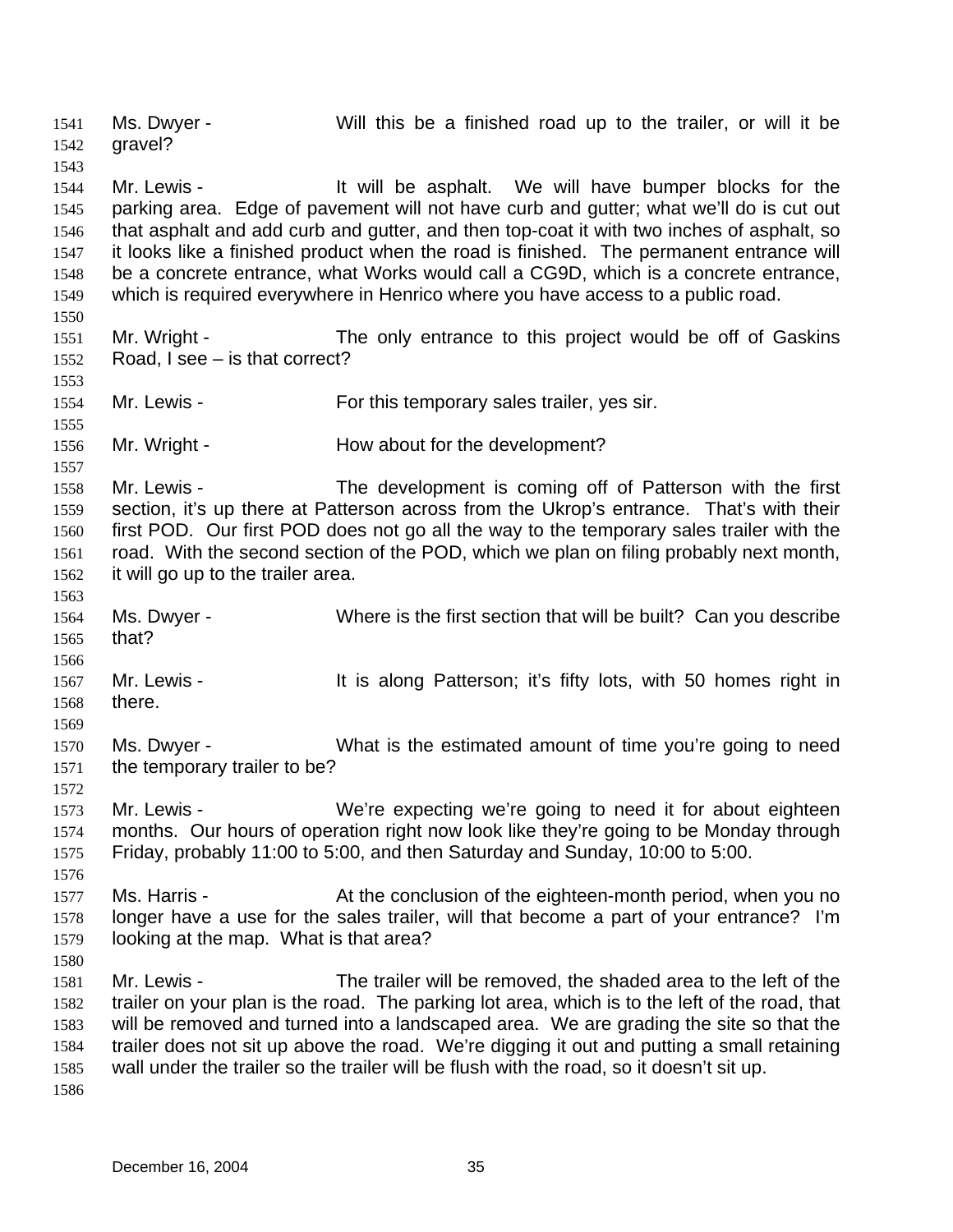Ms. Dwyer - The staff report says that you didn't submit elevations of the trailer. I assume it's the deluxe model. When I got the report, I brought over some colored photos of the trailer, and Ben has those. 1587 1588 1589 1590 1591 1592 1593 1594 1595 1596 1597 1598 1599 1600 1601 1602 1603 1604 1605 1606 1607 1608 1609 1610 1611 1612 1613 1614 1615 1616 1617 1618 1619 1620 1621 1622 1623 1624 1625 1626 1627 1628 1629 1630 1631 1632 Mr. Blankinship - I believe those were passed out this morning. Mr. Lewis - It's a color brochure, and one side shows the floor plan, and the other side shows what it looks like. Other than the asphalt drive, the walkway that will come up to the trailer is going to be brick pavers. Ms. Dwyer - It's a fairly upscale development, so I'm assuming the trailer will be as attractive as possible, with landscaping. Mr. Blankinship - I must have left those upstairs – do we need to ask somebody to bring them down? Mr. Wright - We could put a condition in, Ms. Dwyer, if you wanted to say that it would be consistent. Ms. Harris - The exterior of the trailer would be made out of metal? Mr. Lewis - The You'll notice on this trailer, it has the wooden platform and handicap ramp. We will not have that, because we're lowering the entire trailer down, to meet the ADA and Handicap Requirements. Ms. Dwyer - So you won't have any stairs? Mr. Lewis - Correct. Mr. Wright - Any further questions of the Board? Is anyone here in opposition to this request? Hearing none, that concludes the case. After an advertised public hearing and on a motion by Mr. Dwyer, seconded by Mr. Kirkland, the Board **granted** application **UP-29-2004** for a temporary conditional use permit to install a temporary sales trailer at 9601 Patterson Avenue (Grayson Hill) (Parcel 745-741-0907). The Board granted the use permit subject to the following conditions: 1. Only the improvements shown on the plan filed with the application may be constructed pursuant to this approval. No substantial changes or additions to the layout may be made without the approval of the Board of Zoning Appeals. Any additional improvements shall comply with the applicable regulations of the County Code. 2. A detailed landscaping and lighting plan shall be submitted to the Planning Department with the building permit for review and approval. Approved landscaping shall be installed during the spring planting season. All landscaping shall be maintained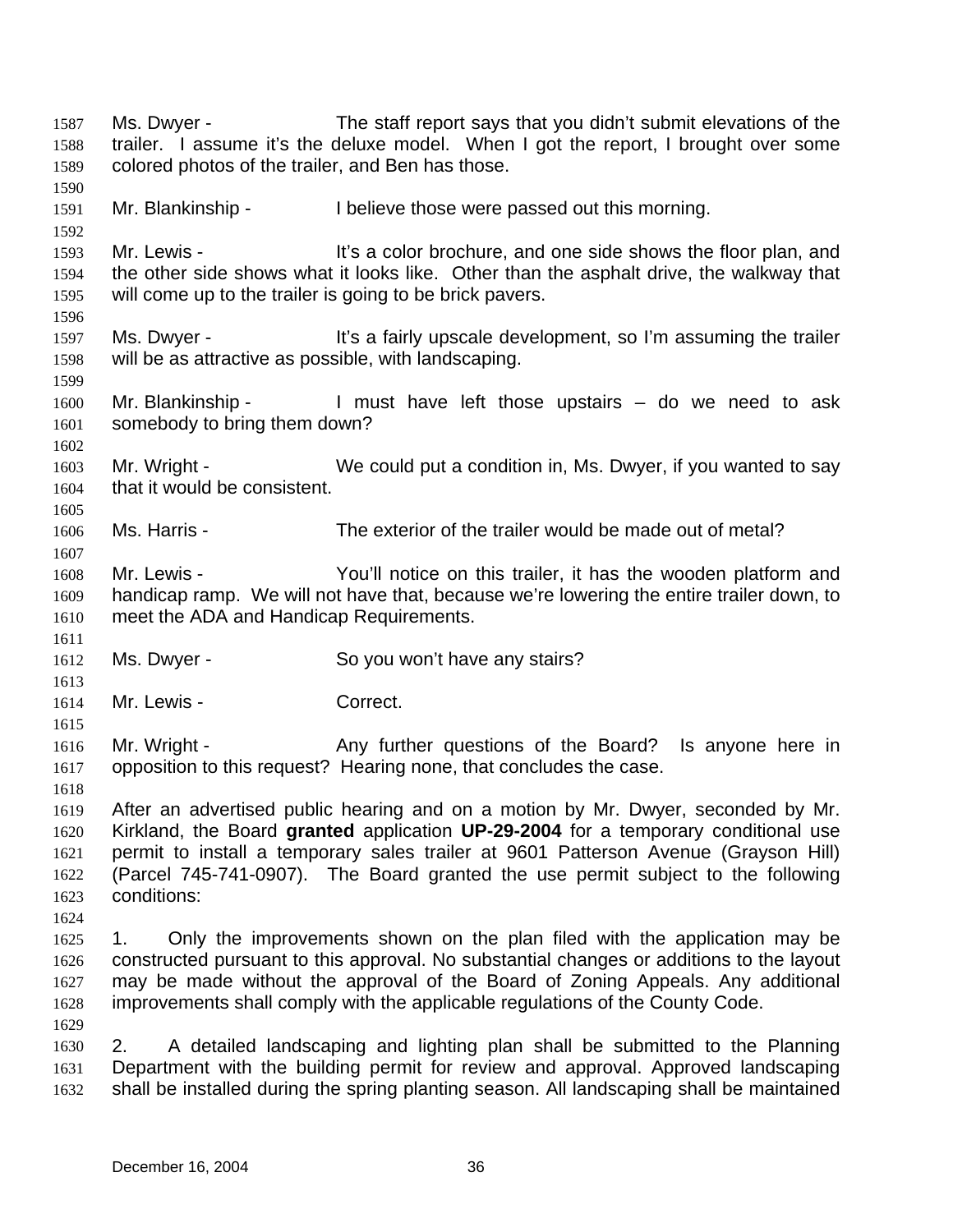in a healthy condition at all times. Dead plant materials shall be removed within a reasonable time and replaced during the normal planting season. 1633 1634 1635 1636 1637 1638 1639 1640 1641 1642 1643 1644 1645 1646 1647 1648 1649 1650 1651 1652 1653 1654 1655 1656 1657 1658 1659 1660 1661 1662 1663 1664 1665 1666 1667 1668 1669 1670 1671 1672 1673 1674 1675 1676 1677 1678 3. The trailer shall be skirted on all sides with a durable material as required by the building code for a permanent installation. 4. The trailer shall be removed from the property on or before June 30, 2006, at which time this permit shall expire. Affirmative: Dwyer, Harris, Kirkland, Nunnally, Wright 5 Negative: 0 Absent: 0 The Board granted the request because it found the proposed use will be in substantial accordance with the general purpose and objectives of Chapter 24 of the County Code. **UP-30-2004 COUNTRY CLUB OF VIRGINIA** requests a conditional use permit pursuant to Section 24-12(b) to build a maintenance building at 710 S Gaskins Road (Parcel 735-733-6834), zoned R-0, One-family Residence District (Tuckahoe). Mr. Wright - The I'll have to disqualify myself on this case. Mr. Nunnally - Is anyone else here with reference to this case? Would you raise your right hand and be sworn please? Mr. Blankinship - Do you swear that the testimony you are about to give is the truth, the whole truth, and nothing but the truth, so help you God? Mr. Condlin - The Lide. My name is Andy Condlin. I'm with Williams Mullin, representing the applicant at this time. I also have with us, Monte Lewis, and Richard Cromwell and Mark Silva from the Country Club. If you have any questions, I wanted to have them available to answer any particular questions you might have. This is, of course, with the Country Club of Virginia towards the end of Gaskins Road. You can see that along Daniels Road, which is a private road; there are few residences, and at the end of Daniels Road, as it goes through, this is where the existing site would be. You can see that originally, and there's the last home that was owned by Mr. Thompson, and there's a major water line that's coming through this area that's going through, that's a lot of the construction that's going on right now. We had originally proposed for the facility to be at this location with a different elevation and a different facility. Because of the concerns from the neighbors, and the look, and the traffic, we've decided to move it back towards this area where it is at this time, with a different look as it goes in. We already have a maintenance facility to serve the Tuckahoe Creek Golf Course at the end of Daniels Road. That facility, which is both a storage and offices and shops and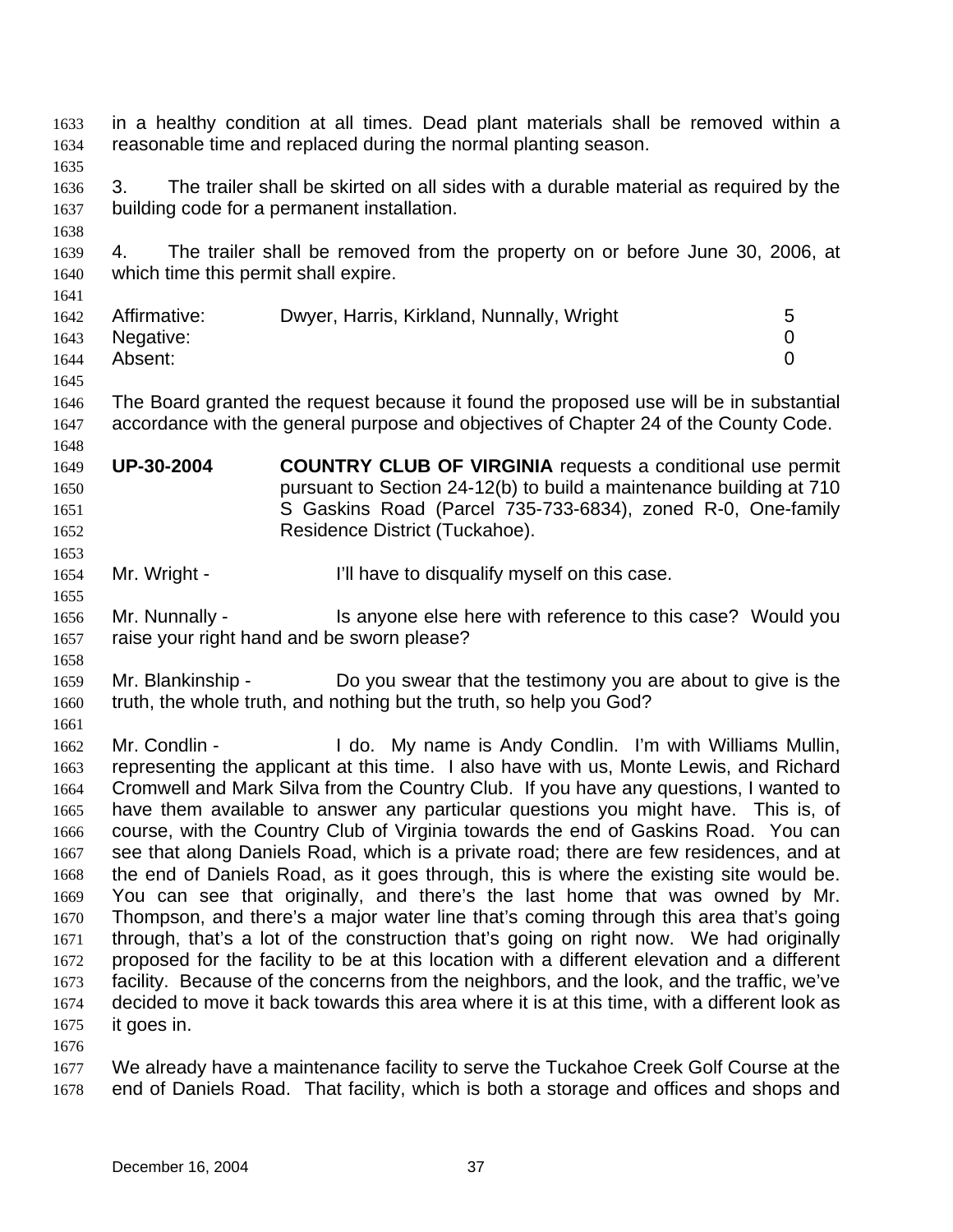meeting rooms, are in this area in an old farm house and barn in this location. We've moved the facility further back again for the neighbors, so that this location, it can technically only be seen by the golfers and the employees of the Country Club of Virginia. It's almost 1700 feet from the closest resident, so that there would be no view that anyone could have of this facility. As I said, it will replace an existing facility, from an old farm and an open barn, so there is no additional traffic. It's not as if we were introducing anything new to this area. The building, we feel, is better suited for its use, and it's a more efficient operation, and quite frankly, it looks better than what we had proposed before. Again, it cannot be seen by the neighbors. 1679 1680 1681 1682 1683 1684 1685 1686 1687

1688

1689 1690 1691 1692 1693 1694 1695 1696 1697 1698 1699 1700 1701 1702 1703 1704 1705 1706 1707 It will also allow CCV to renovate the existing old house that's being used; they're going to take off the old addition that's been put on that house some years back and renovate the house for maybe some specialty uses; they haven't quite figured out what they want to, if anything at all, but currently it's being used as part of the maintenance facility. Same number of employees, same amount of equipment; it's just going to be moved from one place to a better, more efficient location. One of the special exception standards that you have to look at is to give due regard to the nature and condition of all the adjacent uses and structures. I think clearly the adjacent area, this is well called for, we're only disturbing golfers and the employees. There should be no homes that will be able to see this location. Also, you need to take into account the special characteristics of the area and the design and location. Our architecturals are meant to, and I think those have been presented, as well, as part of the file. The intent was to make it look like an old barn. This was part of an old farmhouse. It's got the barn already existing with the silo across the road at Daniels Road, and the intent is to make it look like an old barn or stable, with a white building with a reddish roof. It also allows for, I think an advantage in this area, is to allow for the renovation of the old homesite that's on the property, and most importantly that this is not introducing any more traffic. Ultimately, it will not affect the health, safety and welfare of the residents in the area, nor will it impair the character of the area.

1708

1709 1710 1711 1712 1713 1714 1715 1716 1717 1718 1719 I do have a letter that I would like to introduce to you, or an e-mail written to me from Tommy Thompson, who is the closest resident, who does write that "I am sending this e-mail to confirm our support for the Country Club of Virginia's maintenance project that will come before the BZA on December 16, 2004. My wife and I are very appreciative of the Country Club's efforts to be sensitive to our needs as property owners that are affected by the proposal. Please feel free to use this as confirmation of our support of the project." We also had a neighborhood meeting, which Mr. Thompson and Mr. Tashjian showed up. They were the two closest neighbors. They were in support of this project, and no one else, I've received one other phone call inquiring about the construction project that Henrico is doing with respect to the water line, so we have not received any complaints. I don't believe Mr. Blankinship has either.

1720

1721 1722 1723 1724 Finally, with respect to the conditions, I believe that Mr. Blankinship has written to me that condition # 5 has been revised with respect to the fire protection. The concern is that we want to be about to work with the Department of Public Utilities, the existing condition really specified exactly what had to be put in there. We think there's some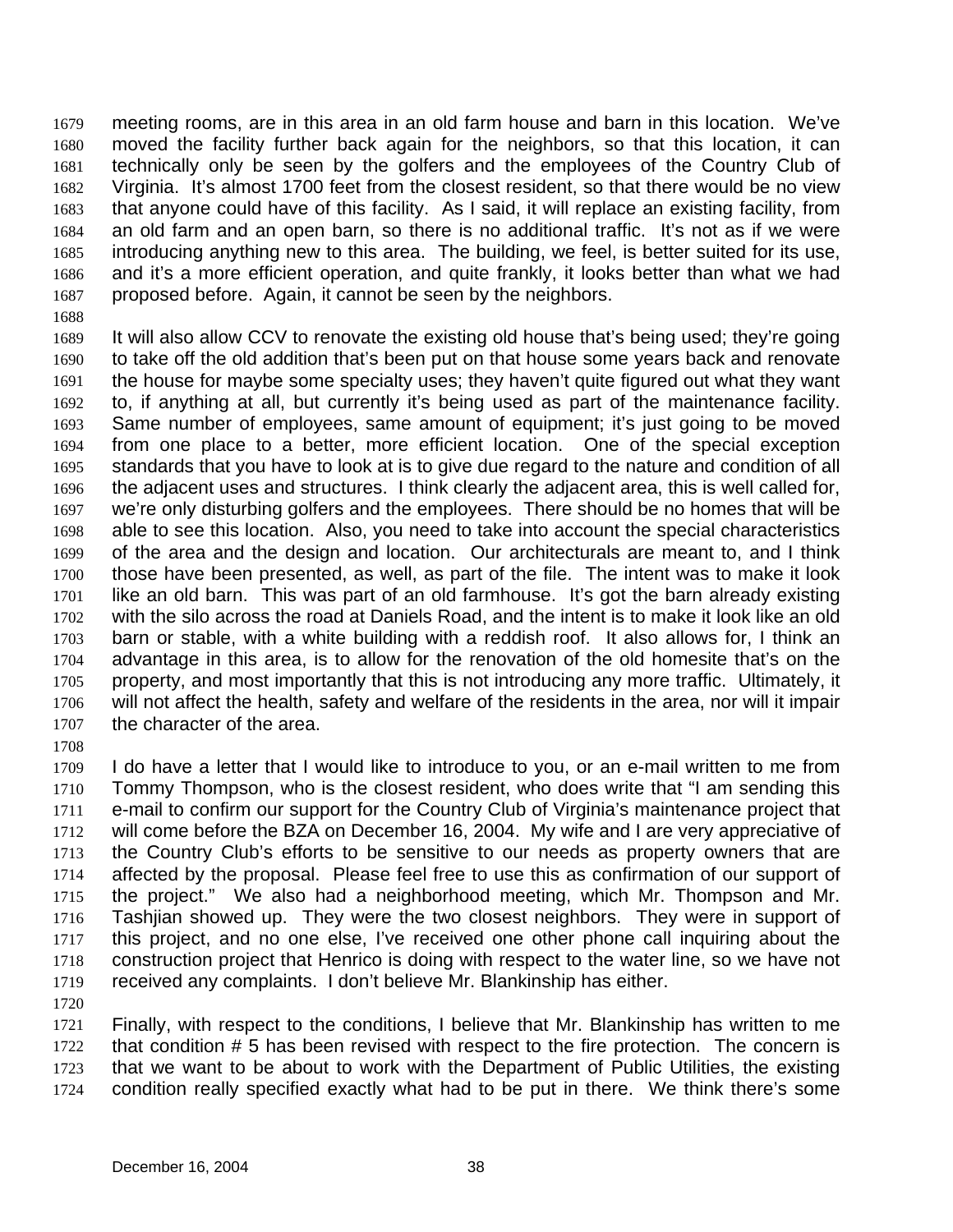leeway in there that we want to work with the Department of Public Utilities, so we're requesting to have it changed to fire protection shall be provided as required by the Director of Public Utilities. 1725 1726 1727

1729 1730 1731 Mr. Blankinship - That was passed out to you this morning; the original condition was taken directly from DPU's memo and DPU has signed off on this amended condition as well.

1733 1734 Mr. Condlin - We just thought it was a little too specific because there are a lot of different ways you can accomplish it.

1735

1737

1732

1728

1736 Mr. Nunnally - You're in agreement with all the other conditions?

1738 1739 1740 1741 1742 1743 1744 1745 1746 1747 1748 1749 1750 1751 Mr. Condlin - I'm in agreement with one; I would like to clarify  $\# 1$ , and the concern here again has to do with the Department of Public Utilities, in that depending on the amount of office space, and depending on some other factors, depending on the specific types of uses that are made of the building, they may require different standards of fire safety, sprinklers, a fire hydrant, the water line, the size of the water line coming in. While we will continue to have the same elevation, the same footprint, we do want to make sure and clarify, and I think that this condition allows us to be a little flexible with what goes on inside; in other words, it could be a shop, and a tool storage area, and we might make the office into an additional tool storage area, so that we don't have to put in the same water line. I just want to clarify for the record that I think that's the intent of that condition, that within the interior of the building, we can mix the uses a little bit, as long again as it's going to be reviewed by the Planning staff and Department of Public Utilities, and from that, the necessary fire protection safety services will be required.

1753 Ms. Dwyer - So the interior floor plan may change, and the uses won't.

1754 1755 1756 1757 1758 Mr. Condlin - That's the intent right now, but the uses won't. It's going to be used for a maintenance facility, and it might be for tool storage for hand tools as opposed to an office. It will have vending machines and a lunch room there; they might make that smaller, make it a more open area for the shop area.

1759

1752

1760 1761 1762 Ms. Dwyer - Could we go back to the elevations that Mr. Condlin just gave us. I hadn't seen those before.

1763 1764 1765 Mr. Condlin - That's an end elevation that you're looking at, at the end. There's a side elevation, as you're coming down from Daniels Road from the side, and the other one from the end.

1766

1767 1768 1769 Ms. Dwyer - The long part of the building will be along the roadway, and will there be a garage door on both ends or just one end?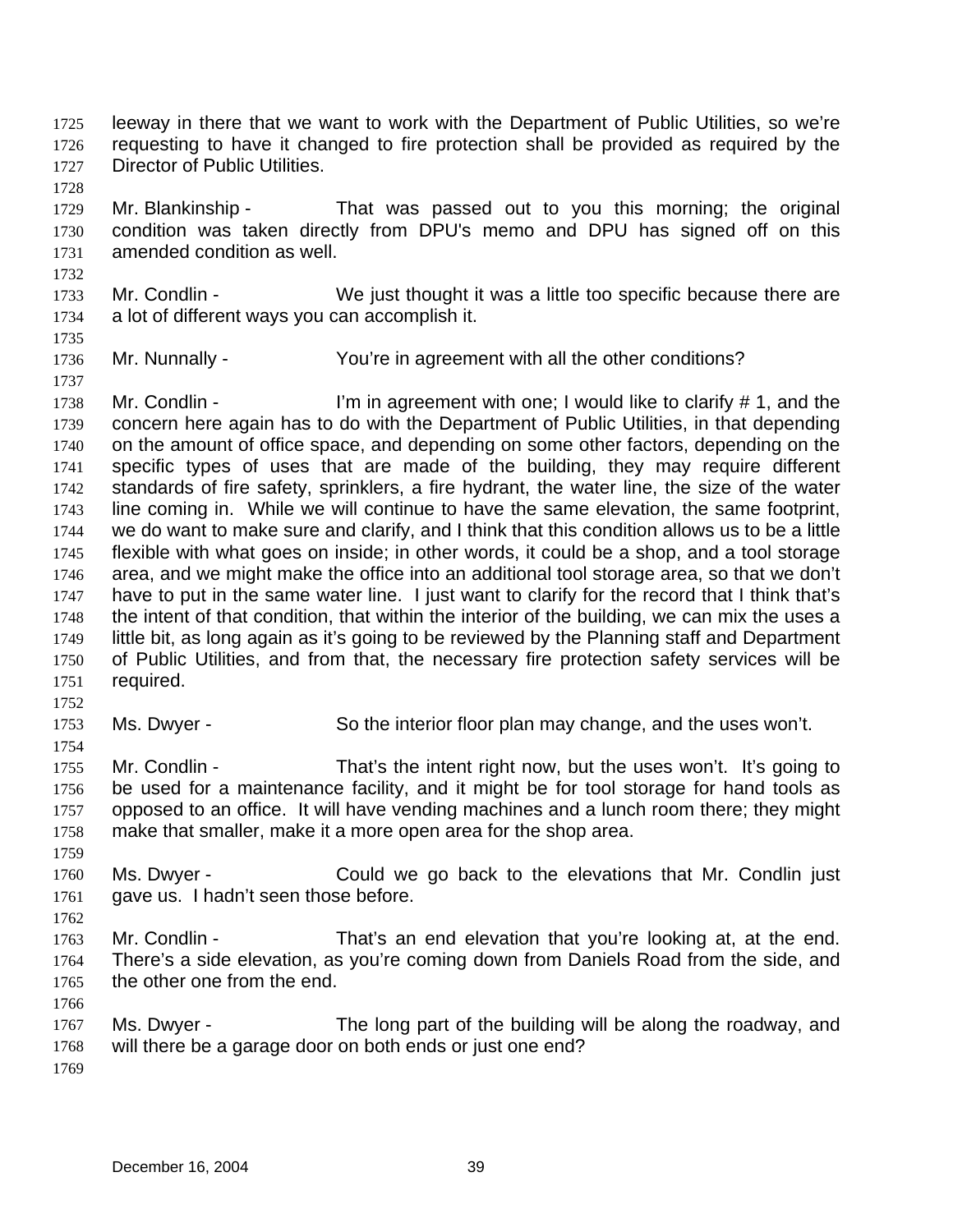Mr. Condlin - Just one end, and you can't really see it, it's kind of hard to see, but on my right side on the screen, that's where the overhead door is, and you can also see the windows, and there's overhead doors to go into the shop areas. 1770 1771 1772 1773 1774 1775 1776 1777 1778 1779 1780 1781 1782 1783 1784 1785 1786 1787 1788 1789 1790 1791 1792 1793 1794 1795 1796 1797 1798 1799 1800 1801 1802 1803 1804 1805 1806 1807 1808 1809 1810 1811 1812 1813 1814 1815 Ms. Dwyer - There's a structure that looks sort of like a trailer, a temporary building …………….. Mr. Condlin - Right at the end of Daniels Road? Ms. Dwyer - If you're facing the silo barn, it's to your right. It's between the barn and the old house – will that be removed, or will that stay. Mr. Silva - That's an old office trailer that was used as an office facility during the construction of the James River Club House. We're basically temporarily storing at that location now; the footprint of the building – we'll wind up having to get rid of the trailer. Mr. Nunnally - Your name sir? Mr. Silva - **Mark Silva** Ms. Harris - The exterior of the building, what will that be? Mr. Silva - It's a metal building, it's a white building with a roof of red, to make it look like a barn. It matches the existing barn and silo structures; that's why we chose those colors. Mr. Wright - Any further questions of the Board or staff? Is anyone here in opposition to this request? Hearing none, that concludes the case. After an advertised public hearing and on a motion by Ms. Dwyer, seconded by Mr. Kirkland, the Board **granted** application **UP-30-2004** for a conditional use permit to build a maintenance building at 710 S Gaskins Road (Parcel 735-733-6834). The Board granted the use permit subject to the following conditions: 1. The property shall be developed in substantial conformance with the plan filed with the application. No changes or additions to the layout may be made without the approval of the Board of Zoning Appeals. 2. The parking lot, driveways, and loading areas shall be subject to the requirements of Section 24-98 of Chapter 24 of the County Code. 3. A detailed site lighting plan shall be included with the landscaping plans for Planning Office review and approval at time of building permit submission for the temporary structures as well as the permanent structures.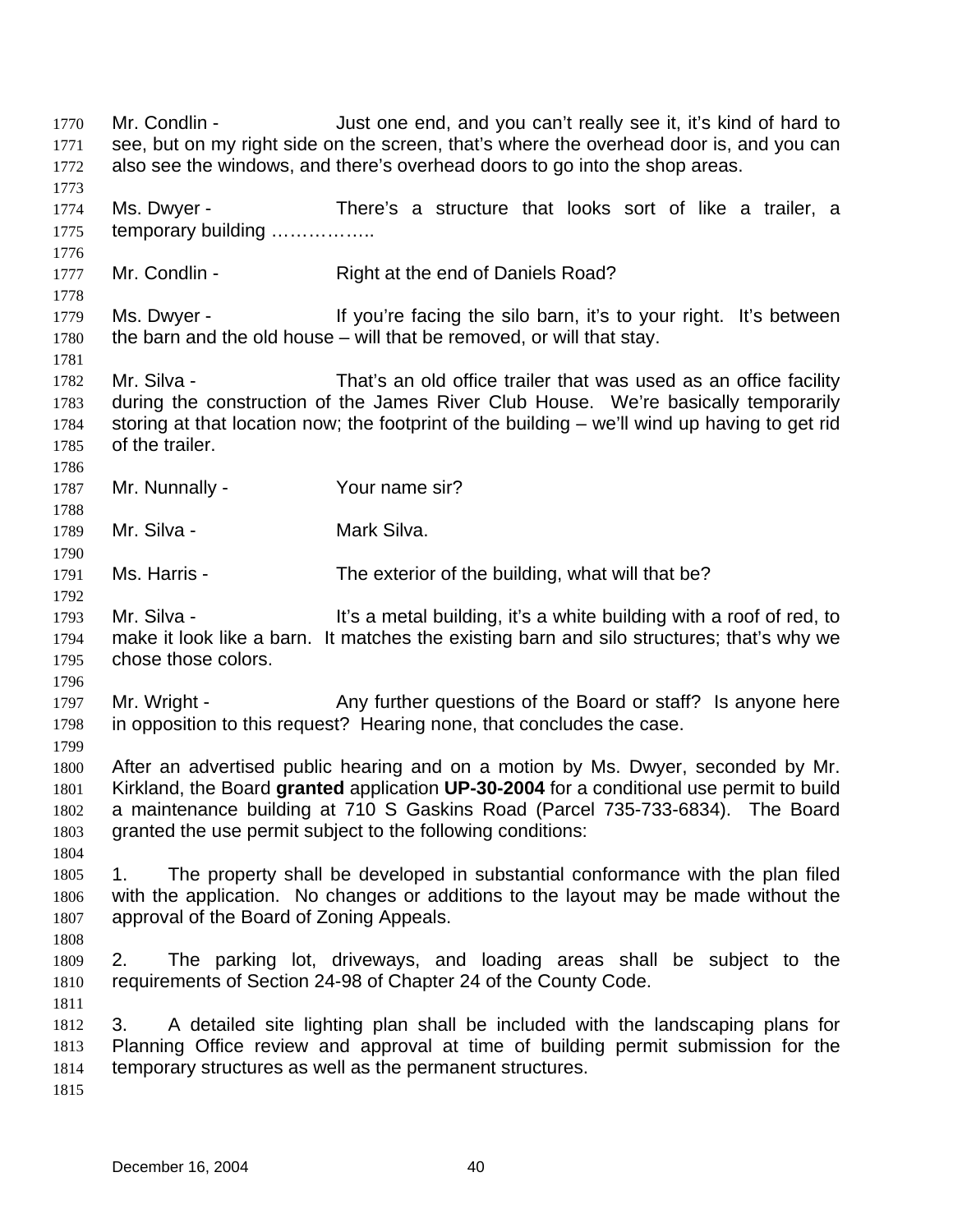4. All landscaping shall be maintained in a healthy condition at all times. Dead plant materials shall be removed within a reasonable time and replaced during the normal planting season. 1816 1817 1818

1820 1821 5. [AMENDED] Fire protection shall be provided as required by the Division of Fire and the Director of the Department of Public Utilities.

1823 1824 1825 6. [ADDED] The existing trailer shall be removed from the site within 30 days of occupancy of the proposed building.

| 1826 | Affirmative: | Dwyer, Harris, Kirkland, Nunnally |  |
|------|--------------|-----------------------------------|--|
| 1827 | Negative:    |                                   |  |
| 1828 | Abstain:     | Wright                            |  |

1830 1831 The Board granted the request because it found the proposed use will be in substantial accordance with the general purpose and objectives of Chapter 24 of the County Code.

- 1833 1834 1835 1836 1837 1838 1839 **A-154-2004 LEASE FLORIDA LLC** requests a variance from Section 24-94 to build a store at 421 E Laburnum Avenue (New Providence Park) (Parcel 794-738-0040), zoned B-1, Business District (Fairfield). The rear yard setback is not met. The applicant proposes 15 feet rear yard setback, where the Code requires 40 feet rear yard setback. The applicant requests a variance of 25 feet rear yard setback.
- 1841 1842 Mr. Wright - **Does anyone else desire to speak with reference to this** case? Would you raise your right hand and be sworn please?
- 1844 1845 Mr. Blankinship - Do you swear that the testimony you are about to give is the truth, the whole truth, and nothing but the truth, so help you God?

1847 1848 1849 1850 1851 1852 1853 1854 1855 1856 1857 1858 1859 Ms. Greer - The Sennifer Greer. We have proposed an 8,000 square foot retail store for this property. The variance that we're requesting today has somewhat progressed since our first submittal to the Henrico County Planning. In September we requested the setbacks in which were quoted from Waddey Street, which would make the setback in question now the rear setback; it would have made it the side setback of fifteen feet. We submitted the site plan on September 7 for preliminary site plan review, received comments from that, the setbacks were approved as shown on the plan. We were advised to go ahead and submit for the plan of development, which we did October 28. On November 8, we received a written notification that the setbacks were originally quoted incorrectly by the Planning Department. In this case, now making East Laburnum be the frontage and Waddey being the side street, and now making that a 40-foot setback in the rear, which brings us to now requesting the 15-foot setback and the 25-foot variance on the forty foot.

1860

1819

1822

1829

1832

1840

1843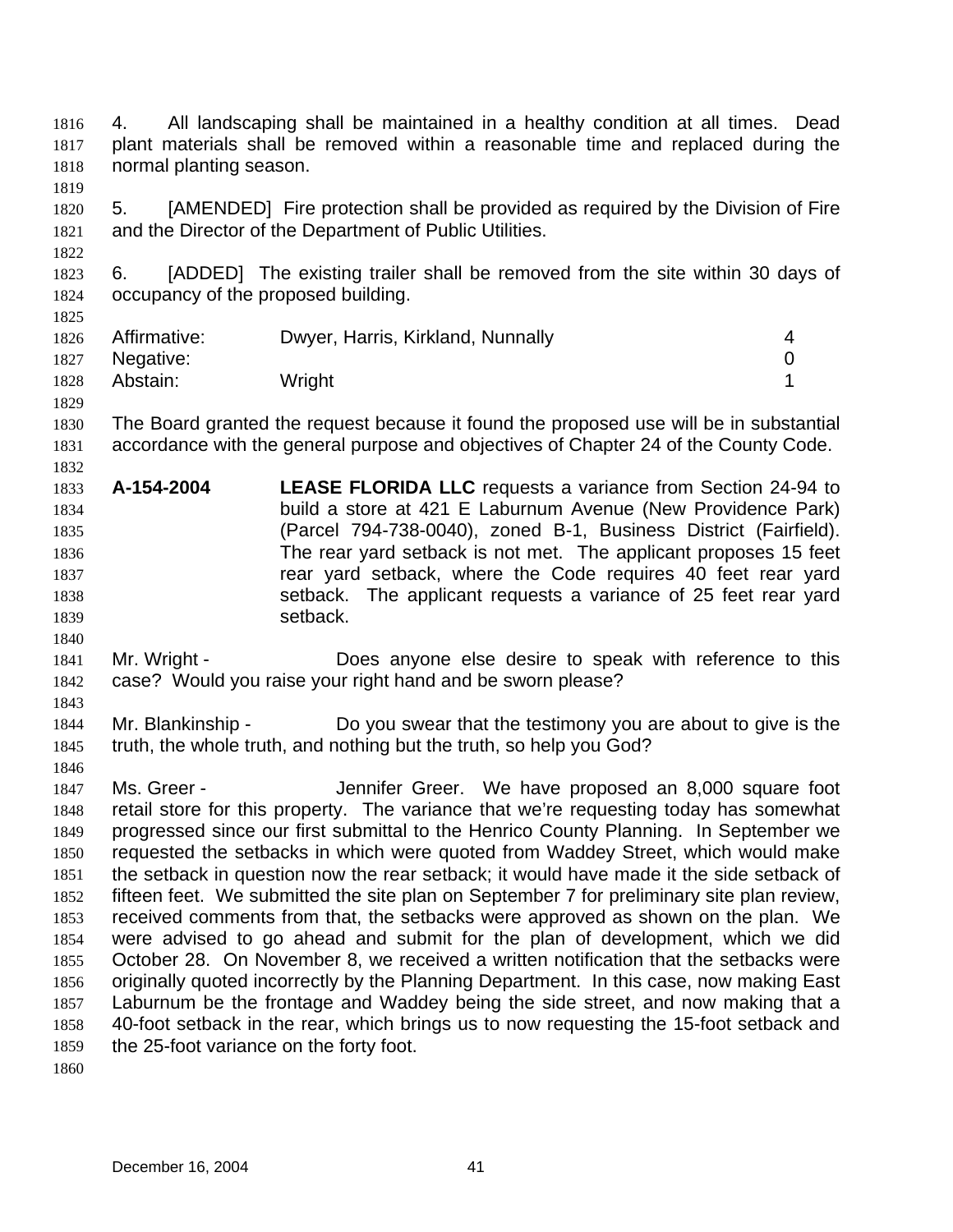Ms. Dwyer - So you originally designed this site plan based on the assumption that you only had to have a fifteen-foot side yard setback from what is now determined the rear of the property. Is it impossible to get more rear setback, or do you just not want to do it because you've already done the engineering? 1861 1862 1863 1864 1865

1866 1867 1868 1869 1870 1871 1872 1873 1874 1875 Ms. Greer - We had done all the engineering when we submitted the plan of development based on, I got a stack of ten pages of comments from the preliminary review. We did proceed with all of the engineering. If we move the building forward, we would not be able to meet the parking requirements. I also feel like in my experience with this, and that there is residential to the rear, when you have the building, it would force us to put a driveway behind the building, and I think that's of more detriment to residential in the rear to have people and parking back there, and parking lot behind the building. The building's going to be visible whether it's at fifteen feet or forty feet. With proper screening on the fifteen-foot setback, it's going to be visible either way.

- 1877 Ms. Dwyer - Will you have a drive aisle back there at all?
- 1879 1880 Ms. Greer - Not now. If we move it to forty-foot setback, we would have to put a drive aisle for delivery back there.
- 1882 Ms. Dwyer - But as it's now designed, what would be there, landscaping?
- 1884 1885 Ms. Greer - Landscaping. There's a fifteen-foot landscaping and a fence, probably a six-foot wood-screen fence.
- 1887 1888 1889 Ms. Harris - The How would the landscaping be in proportion to the fence? Would you have landscaping to make attractive the fence, or would we be able to see it just like it is in this drawing?
- 1891 1892 Ms. Greer - We would have an area between the fence and the building that would be landscaped with grass and shrubbery as shown.
- 1894 1895 1896 Ms. Harris - So the landscaping would be closer to the building. It seems as though the landscaping is going around the perimeter near the fence – is that true, or am I perceiving that incorrectly? These circles here?
- 1898 1899 1900 Mr. Blankinship - The fence is indicated by the line broken by the  $X$ 's there, so all the landscaping that's shown there is on the store side of that fence.
- 1901 Ms. Harris - We're not seeing any landscaping in the rear of the building?
- 1903 1904 1905 Mr. Blankinship - There's some going around what looks like mechanical equipment there, and then the fence is behind that.
- 1906 Ms. Greer - That's correct.

1876

1878

1881

1883

1886

1890

1893

1897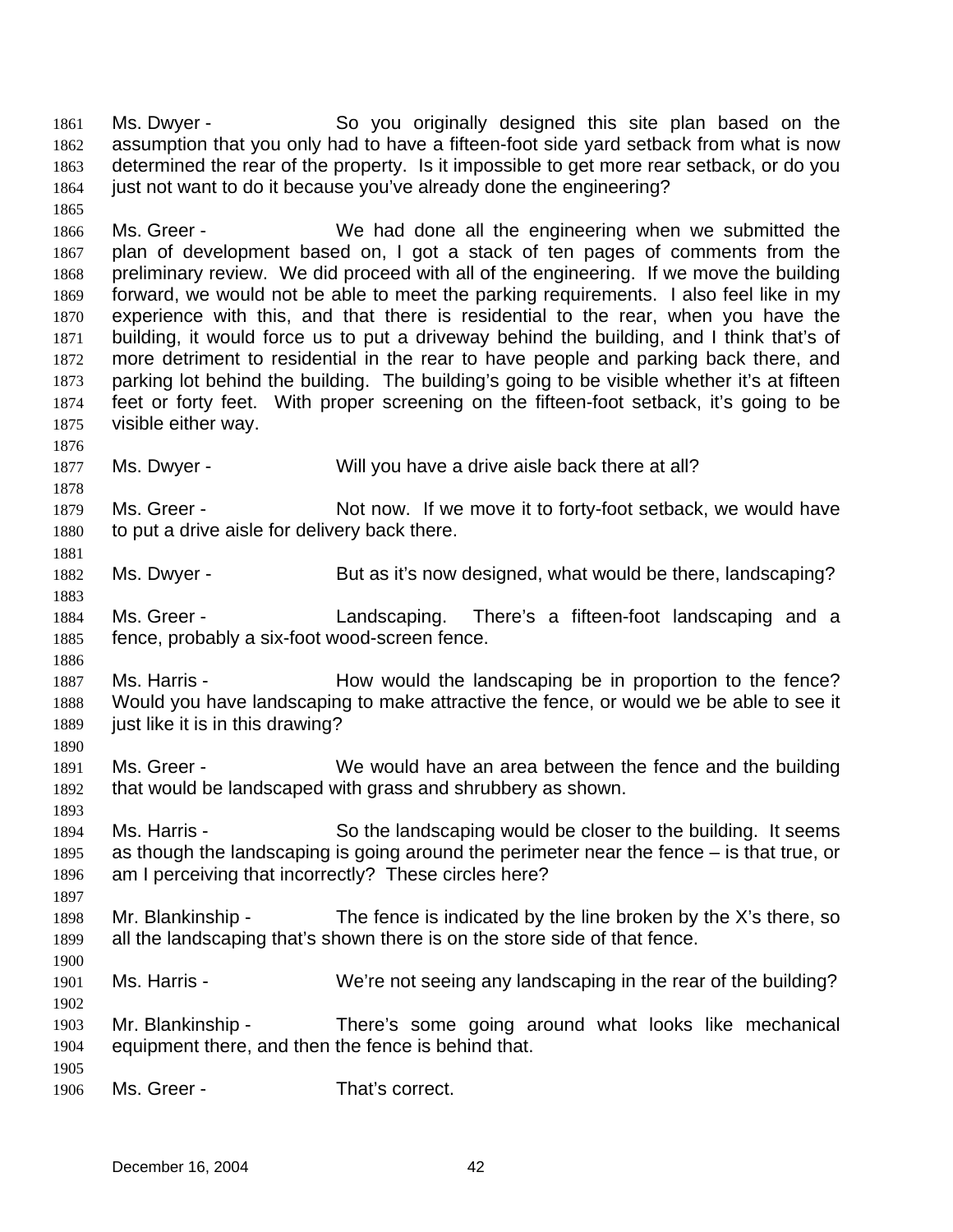1907 1908 1909 1910 1911 1912 1913 1914 1915 1916 1917 1918 1919 1920 1921 1922 1923 1924 1925 1926 1927 1928 1929 1930 1931 1932 1933 1934 1935 1936 1937 1938 1939 1940 1941 1942 1943 1944 1945 1946 1947 1948 1949 1950 1951 Ms. Harris - You run into this fairly often though, Family Dollar Stores run into being next to a residential community. What do you do to appease the community normally? Ms. Greer - Typically, we just had a very similar case to this, and usually a nice screening put up across the property and landscaping is usually what's required. Ms. Dwyer - Has this been submitted to the folks who are involved in crime prevention but also landscape design and building design? Mr. Blankinship - Yes. They're on our routing list, and they send us back a memo each month. They didn't have any specific comments about this case. Ms. Dwyer - I'm just wondering about the fencing. Would it be better to have the wood fence or a higher chain link fence or something. I'd be interested in their input. Ms. Greer - The I believe we did receive comments from all the departments when we did the preliminary site plan. Mr. Blankinship - They would have review the POD as well as the variance request. Mr. Kirkland - Mr. Blankinship, I see as part of their setback is part of the old vacated alley. Eight feet went to them, and I assume the other eight feet went to the landowners that adjoin this property. So basically they can't build anything on that, can't put any permanent structure on that, it would have to be landscaped, right. There's no utilities running under there, are there? Mr. Blankinship - Not that I'm aware of. Mr. Kirkland - When something's vacated, you get it, but you can't really do anything with it but plant trees and bushes on it. You really can't build any thing on it, because it's vacated, I don't know if it's part of the deed or whatever in this situation. Mr. Blankinship - I think it would become part of their property, but it's within the setback either way. Mr. Kirkland - Yes, so it could never be built on; it's always a green area there, and the same on the other side of that chain link fence, correct? Mr. Blankinship - The owners on the other side can use the property up to the center line, yes; however, they're using it residentially. I think it's all in grass right now.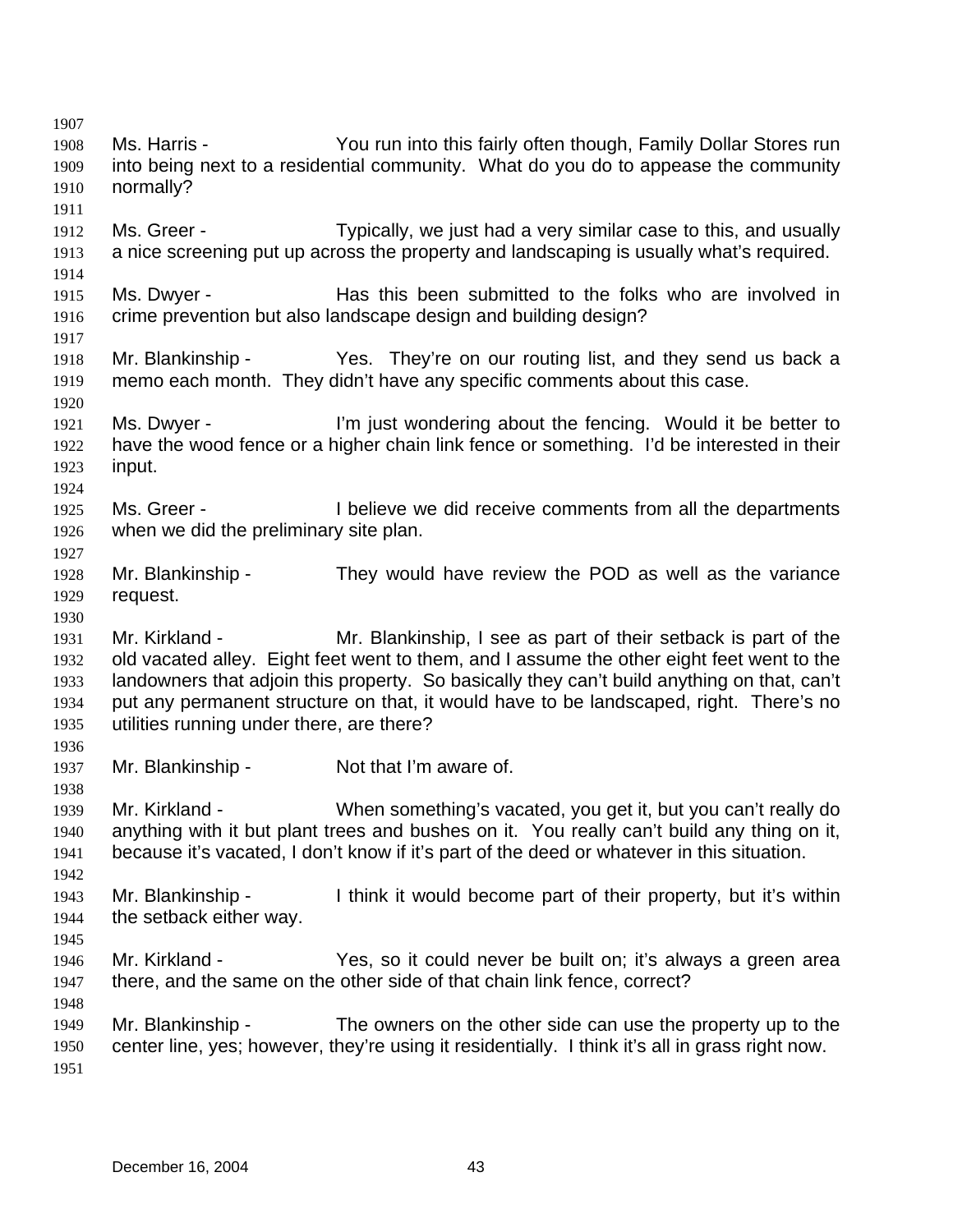Ms. Harris - The Are there tanks in the ground? This was a former gas station, right. Do you know if there are tanks in the ground below the surface? 1952 1953 1954 1955 1956 1957 1958 1959 1960 1961 1962 1963 1964 1965 1966 1967 1968 1969 1970 1971 1972 1973 1974 1975 1976 1977 1978 1979 1980 1981 1982 1983 1984 1985 1986 1987 1988 1989 1990 1991 1992 1993 1994 1995 1996 1997 Mr. Hungate - Scott Hungate with Family Dollar Stores, and from what we understand, they have been cleared. That's through Crown Petroleum. Ms. Harris - Do you know how long this site has been vacant? Mr. Hungate - No, not exactly, but we estimate a good five years. Mr. Wright - Any further questions of the Board? Are these persons for or against the proposal? You are against it. You have been sworn. Please state your name. Mr. Jones - The Terry l'm Bryan Jones. Ms. Jones - Gwen Jones. Mr. Jones - I'm the owner of the house that the store's about to be ...... Mr. Wright - You're the owner of the house that's behind the property? There's one house behind the property. Mr. Jones - It's the only house on that lot. I was wondering about that rear yard setback – is that going to make my yard smaller in the back? Mr. Wright - It's not going to have anything to do with your yard. It's on their side. They're asking to build a building back further from the road than the original what's there now; that's what they're doing. They're required to have a 40-foot rear yard setback, and they're requesting to build fifteen feet from that line, on their side. It doesn't affect you at all except it's closer to your property than the other one. Mr. Jones - Because I prefer to have a wooden privacy fence put up instead of a chair link fence, so that I would have some kind of privacy. Mr. Wright - They will have to have some screening, and I notice in this thing, that they will have to submit a detailed landscaping and lighting plan to the Planning Office for review and approval, so that the Planning Office will see that they have the necessary screening there to protect your property as best it can be. Ms. Dwyer - Their plans presently call for a six-foot board-on-board fence, so it would be a six-foot wooden board fence. Mr. Wright - A six-foot board fence, which would remove that old fence that's there now. The chain link fence would be gone; it would be a board fence. Is there anything else? You were just concerned about how that would work? Do you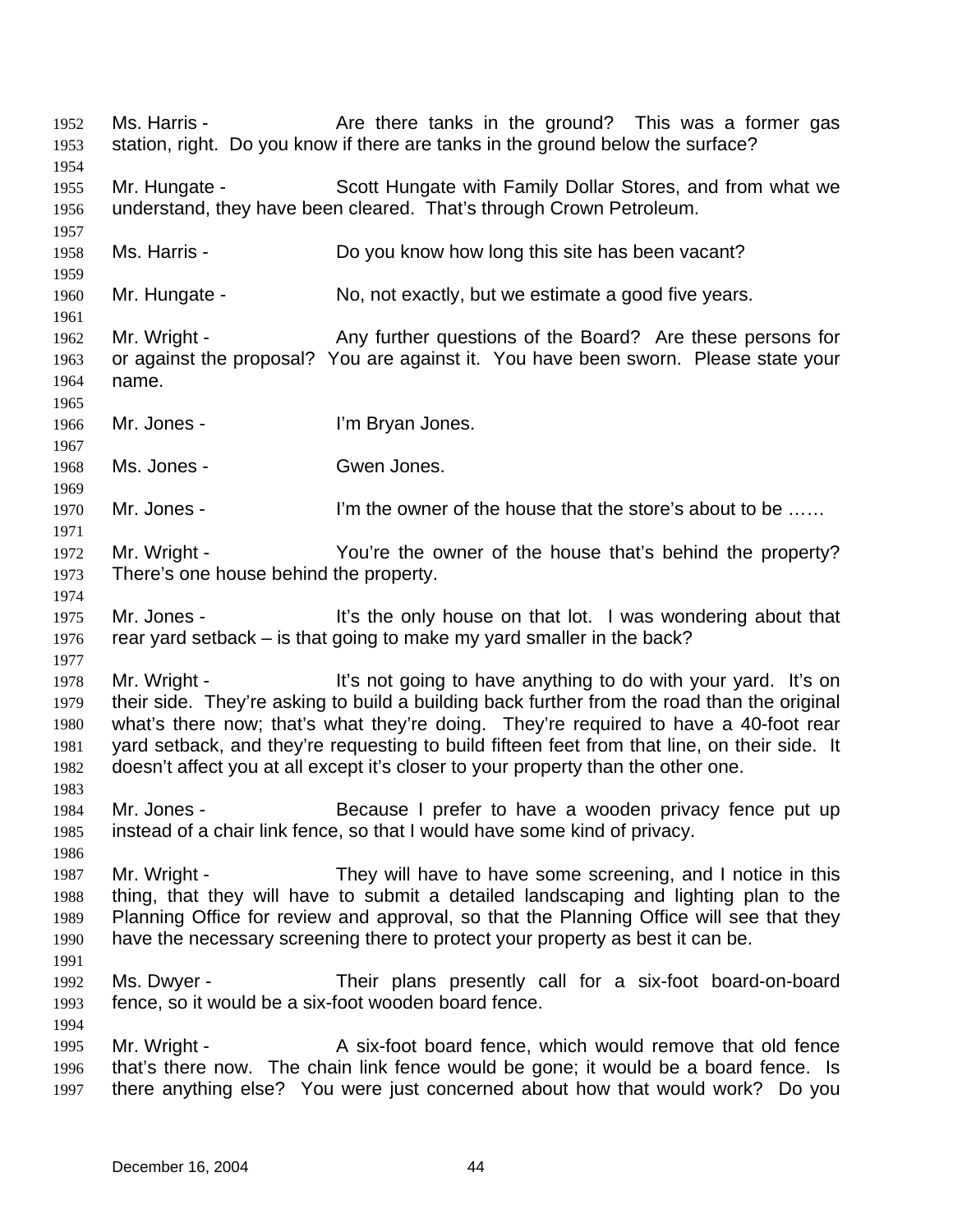have any opposition to their building that close on their side of the line if they put the board fence up? 1998 1999 2000 2001 2002 2003 2004 2005 2006 2007 2008 2009 2010 2011 2012 2013 2014 2015 2016 2017 2018 2019 2020 2021 2022 2023 2024 2025 2026 2027 2028 2029 2030 2031 2032 2033 2034 2035 2036 2037 2038 2039 2040 2041 2042 Mr. Jones - No, I just thought they might have needed a little piece of my land. Mr. Wright - No sir. Ms. Jones - No, as long as it's neat, and I know they're going to have dumpsters to make sure all these things are taken care of, because sometimes we may have rats. We don't want any of that interfering, so I assume that would be in the plan and everything, because so far it's been real neat, but we don't want it to come back and say the rats did this and the rats did that, but if we have all those things secured and taken care of, we don't have any problem. Mr. Wright - Looks like to me it will be a lot neater than it is now. Ms. Jones - Where he lives it's neat, but as long as you have us in concern about the neatness in the place, we don't have any problem. Ms. Harris - The Mr. Jones, have you observed some other Family Dollar Store locations that are in residential communities? Mr. Jones - Yes, one on Mechanicsville Turnpike, across from, near the Hollywood Video Store. Ms. Harris - Do you feel that they would make good neighbors? Mr. Jones - I feel it would be okay. When is the project supposed to start? Mr. Blankinship - I don't know that; it's still under review for the site plan review. Mr. Wright - Thank you very much for appearing. Do you have anything else to say on behalf of the application? Mr. Hungate - Just getting back to his point on the dumpsters, yes we will have dumpsters; we will keep the place neat. We feel like we're a convenient place to shop, everyday low pricing, and we plan to employ five to ten people from the community. Mr. Wright - The Any further questions of the Board? Is anyone here in opposition to this request? Hearing none, that concludes the case.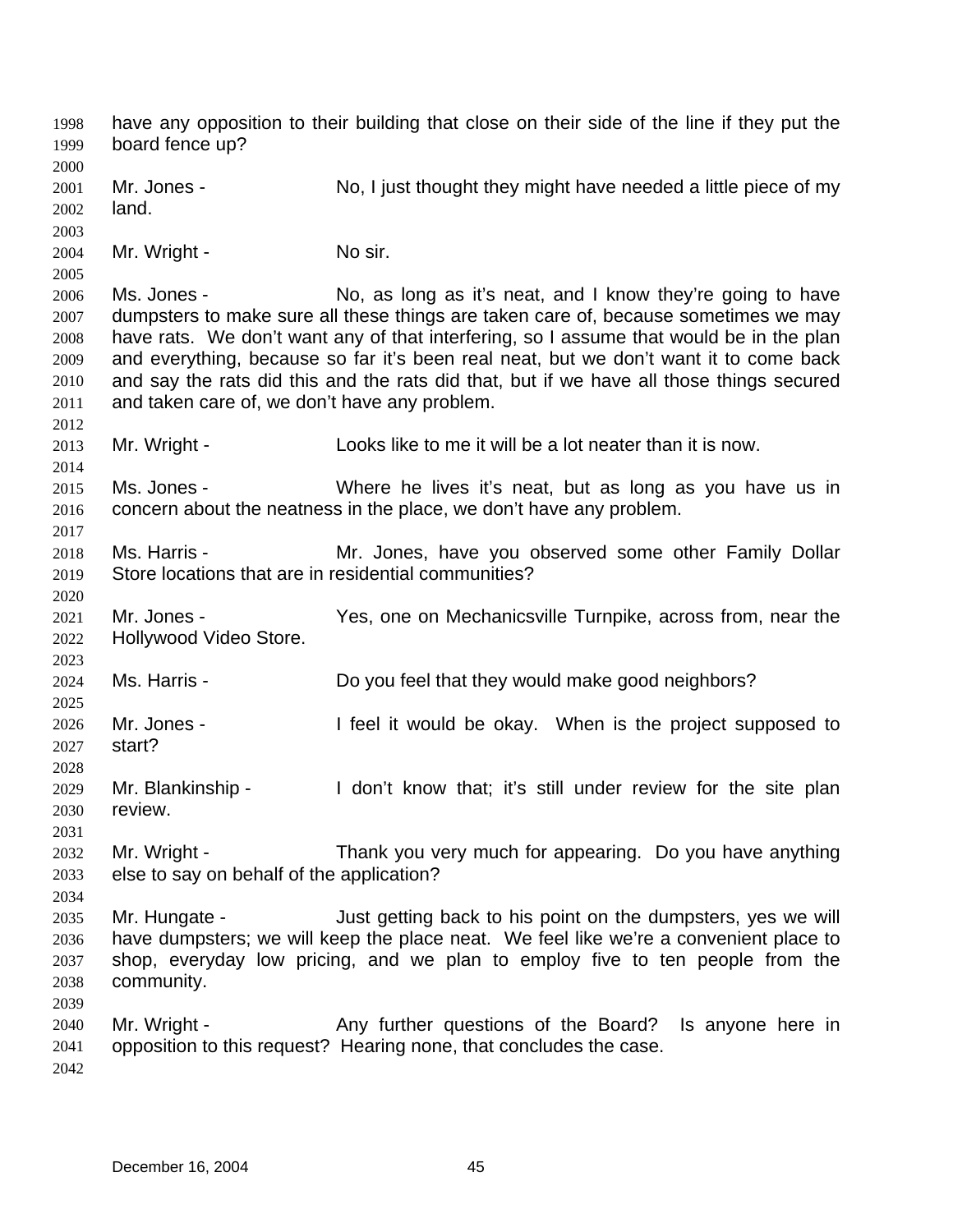- After an advertised public hearing and on a motion by Ms. Harris, seconded by Mr. Kirkland, the Board **granted** application **A-154-2004** for a variance to build a store at 421 E Laburnum Avenue (New Providence Park) (Parcel 794-738-0040). The Board granted the variance subject to the following conditions: 2043 2044 2045 2046
- 2048 2049 1. This variance applies only to the rear yard setback. All other applicable regulations of the County Code shall remain in force.
- 2051 2052 2. The parking lot, driveways, and loading areas shall be subject to the requirements of Section 24-98 of Chapter 24 of the County Code.
- 2054 2055 3. This approval is subject to all conditions that may be placed on the approval of a Plan of Development.
- 2057 2058 4. A detailed landscaping and lighting plan shall be submitted to the Planning Office with the building permit for review and approval.

| 2062<br>Absent: |  | 2060 Affirmative:<br>2061 Negative: | Dwyer, Harris, Kirkland, Nunnally, Wright | 5 |
|-----------------|--|-------------------------------------|-------------------------------------------|---|
|-----------------|--|-------------------------------------|-------------------------------------------|---|

- 2064 2065 2066 2067 2068 The Board granted this request, as it found from the evidence presented that, due to the unique circumstances of the subject property, strict application of the County Code would produce undue hardship not generally shared by other properties in the area, and authorizing this variance will neither cause a substantial detriment to adjacent property nor materially impair the purpose of the zoning regulations.
- 2069

2073

2047

2050

2053

2056

2059

2063

2070 2071 2072 On a motion by Mr. Nunnally, seconded by Mr. Kirkland, the Board **approved** the Minutes as corrected of the **September 23, 2004**, Henrico County Board of Zoning Appeals meeting.

2074 2075 2076 2077 2078 2079 2080 2081 2082 2083 2084 2085 2086 2087 2088 Mr. Blankinship - Mr. Chairman, I have a letter here from an applicant for a variance that was approved back in June. You may remember the name is Rappold. The address is 10307 Gayton Road, and it was an application that came before you in April to build a two-story garage on a one-story house. That variance was denied. They came back two months later to build a one-story garage on the one-story house, and that application was approved, with the condition that they had to build it with the plans that they had submitted to you and any changes to those plans had to be approved by you. Unfortunately, their original building permit used the approved plans, but then they came back a couple months later with a resubmission of the building permit to make the garage quite a bit taller than what you had approved, not quite two stories. That building permit resubmission was approved and probably should not have been. We probably should not have approved that, but they went ahead and built the garage, and you see it on your screen, several feet taller than what you approved.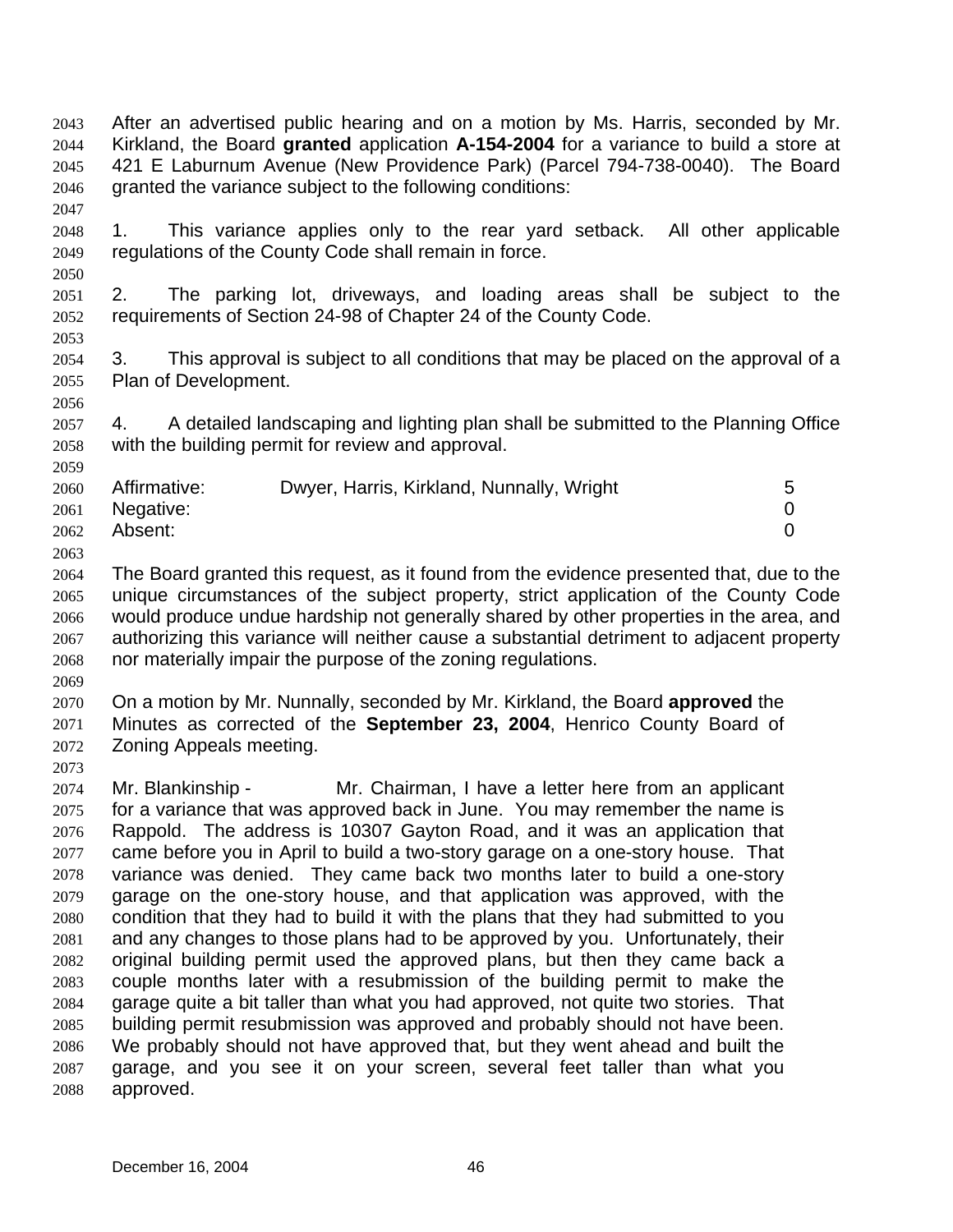2089 2090 2091 2092 2093 2094 2095 2096 2097 2098 2099 2100 2101 2102 2103 2104 2105 2106 2107 2108 2109 2110 2111 2112 2113 2114 2115 2116 2117 2118 2119 2120 2121 2122 2123 2124 2125 2126 2127 2128 2129 2130 2131 2132 2133 2134 Ms. Dwyer - This was an important issue. The first two-story garage was denied by this Board, and then the second one that was a single story was approved, and part of the discussion was that the roof line of this addition would not be taller than the existing roof line of the single-story home. Mr. Blankinship - The condition was that they had to follow the plans that were approved by the Board or get any changes approved by the Board. They would now like to ask this Board to approve a change to allow a higher roof on the garage, and I'm going to pass down a sketch that's not the clearest sketch in the world. Mr. Kirkland - How far along are they on this project? Mr. Blankinship - You see it in front of you. Mr. Kirkland - That's plywood or particle board on the side; there's no brick work done, is there? Mr. O'Kelly - And the building official has stopped work on it. Mr. Wright - Why in the world would we approve a change? Mr. Blankinship - The An error was made in the Permit Center. When they reviewed the original building permit, they were careful; they came and pulled the variance file and came and spoke to me, but when they came in with the resubmission, the Permit Center did review it without checking the variance file. They just signed off on it. Mr. Wright - So the building permit came in, and it's been approved? Mr. Blankinship - One thing that the applicant has suggested and what's shown in that drawing there, the original house had a slightly higher roof in the center, and then lower on both sides. Then the garage is taller than even the center of the house, so you have really a kind of an odd staggered up and down sort of effect, and he has suggested that it might make the whole thing more attractive if he extended the higher roof of the new garage over the lefthand side of the house to the point where the roof line changes already, so that rather than going high, low, medium, low, it would just go high, medium, low. That still leaves you with a one-and–a-half story garage closer to the property line than would otherwise have been allowed, but it's one way of addressing it. Ms. Dwyer - The University of the applicant was denied the first time, and then part of this discussion that this Board had made it quite clear that this was only being approved because the roof line was not going to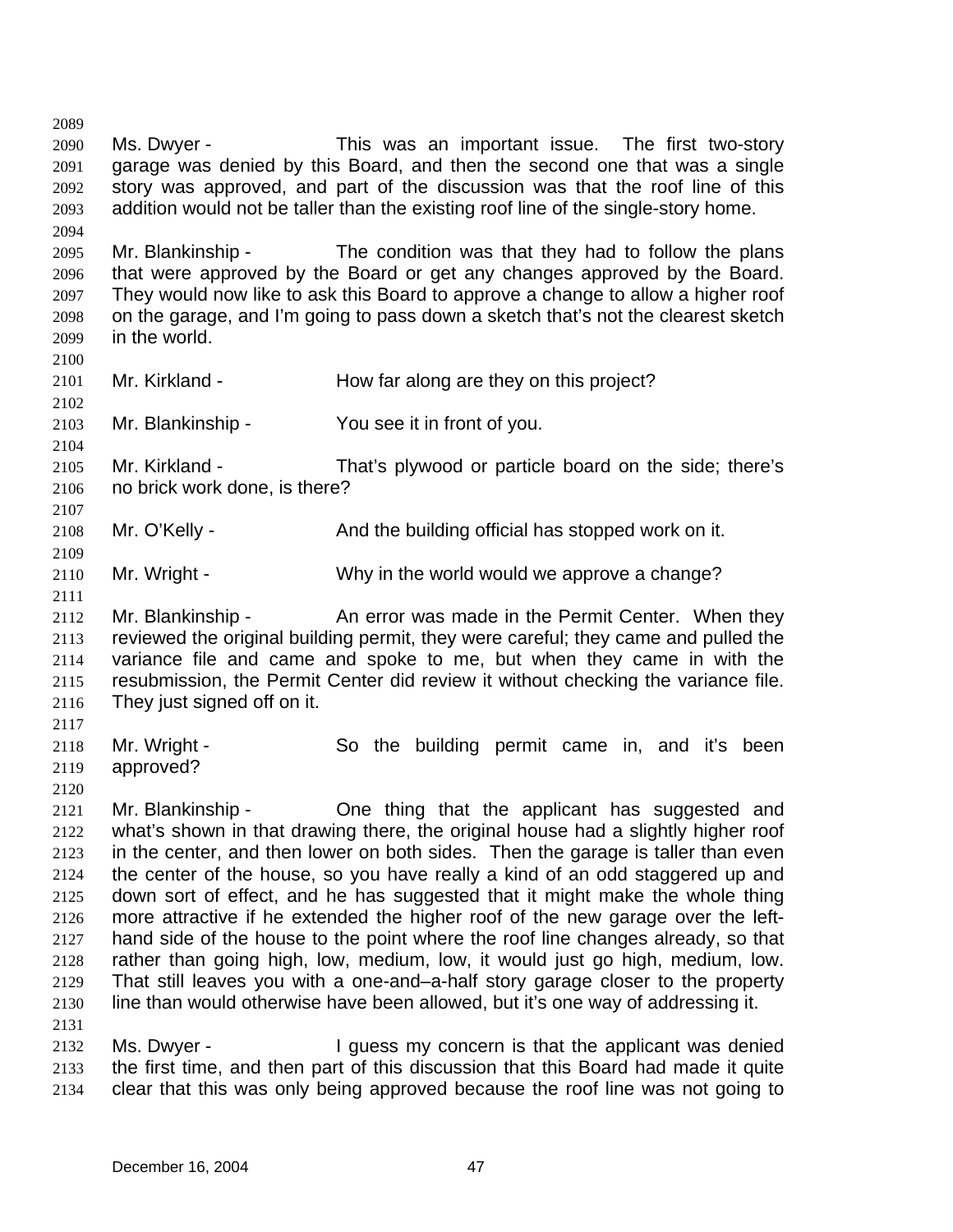exceed the existing roof line of the house, so I have to wonder about the good faith of the applicant coming in, getting a building permit approved and then coming back later for an amendment. 2135 2136 2137 2138 2139 2140 2141 2142 2143 2144 2145 2146 2147 2148 2149 2150 2151 2152 2153 2154 2155 2156 2157 2158 2159 2160 2161 2162 2163 2164 2165 2166 2167 2168 2169 2170 2171 2172 2173 2174 2175 2176 2177 2178 Mr. Wright - It's putting the burden on the staff. Mr. Nunnally - Did we have opposition to any of this? Ms. Dwyer - No. But you can see how this is part of the concern, is they're quite close to the side property line, and this is a much more massive structure. Mr. Kirkland - We had some rather lengthy discussion on this case. So what do you want from us, Mr. Blankinship? Mr. Blankinship - The applicant has submitted a letter requesting that I bring the matter before you, "Mr. Blankinship – as we have discussed, I hereby request that the Board of Zoning Appeals consider for the Board's approval, a change to the approved variance for condition # 2 of the stated conditions." The condition on that variance was that they could not build anything other than what was shown without the Board's approval. Mr. Wright - Con the original application? Mr. Blankinship - Right. I figured if you were going to make such a change, you should put this on your January Agenda, so that we can notify the neighbors and have a hearing on it, or if you are averse to that, you can just decide that you are not going to take this back up, and I would relay that back to him, and he's already under instruction to lower the roof by four feet, essentially to reconstruct it consistent with the approved plans, so that would be the County's direction to him if you were not willing to put this on your January Agenda. So I guess the question to you is, will you hear his request in January or not? Ms. Dwyer - Procedurally, what would that be? It's not a new application; it's an application to amend his earlier application? Mr. Blankinship - I'm not really sure. Mr. Wright - If the Planning (Permit) Office had checked it like they should have, I guess we wouldn't be here. That's the little thing that causes the problem. I know he's not in good faith, because he says he shouldn't have even submitted something to the Planning Office. He knew.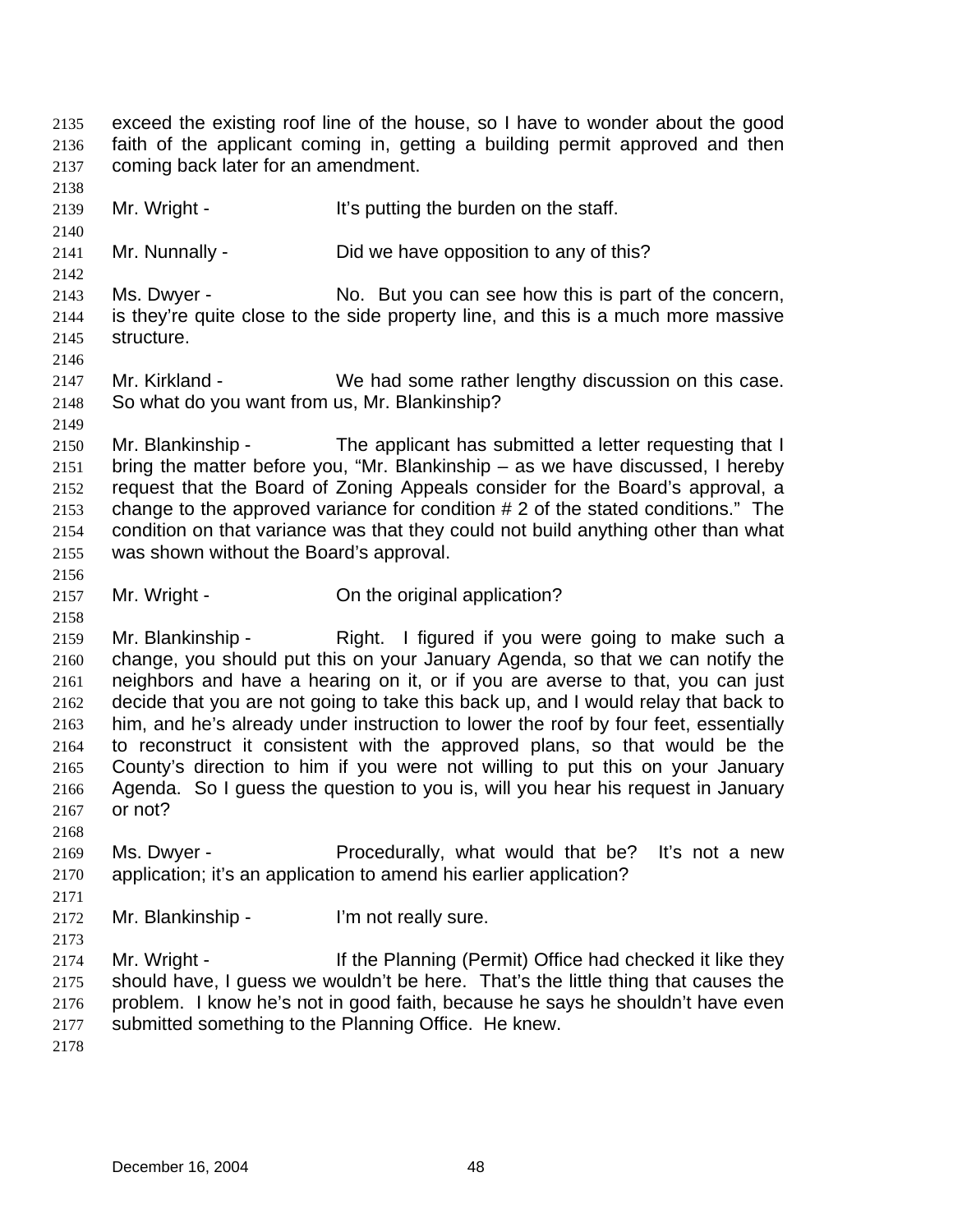Mr. Blankinship - The Permit Center. I'll give them credit that they caught it the first time; they did review the file the first time, but he came back with a re-submission, and it was not caught by a different staff member. 2179 2180 2181 2182 2183 2184 2185 2186 2187 2188 2189 2190 2191 2192 2193 2194 2195 2196 2197 2198 2199 2200 2201 2202 2203 2204 2205 2206 2207 2208 2209 2210 2211 2212 2213 2214 2215 2216 2217 2218 2219 2220 2221 2222 2223 2224 Mr. Wright - He was advised that he could not have that. Mr. Blankinship - The came back two or three months later, and it was not reviewed correctly. Mr. Wright - Looks like to me the man's in bad faith. If we do nothing, what's the situation? Mr. Blankinship - He is under notice now that he has to bring it down four feet, roughly. Mr. Wright - What would his next step be if he disagreed with that, appeal it to the circuit court? Mr. Blankinship - I think he could appeal it to you. He could appeal the letter that I sent him, and then it would come before you as an appeal, so he may still have recourse. Mr. Kirkland - So he could appeal the decision of the zoning enforcement officer. Mr. Blankinship - There is also a building code issue involved, so he could also appeal through the building code. Ms. Dwyer - That might be a better way to go procedurally anyway. It seems to me there's no procedure for having us reconsider a decision we've already made. Mr. Wright - I just don't like the idea that we grant him anything. Mr. Kirkland - The Summake a motion that we don't hear it, that we take no action, and that basically leaves it in his court. Ms. Dwyer - And the process would be that you issue a letter to him, saying …………….. Mr. Blankinship - We have already. Mr. Wright - **Example 20** ............that he could appeal that. If he does, then I guess we've got to hear him, if he appeals that. But he's appealing, I guess, a decision of the Planning Office.